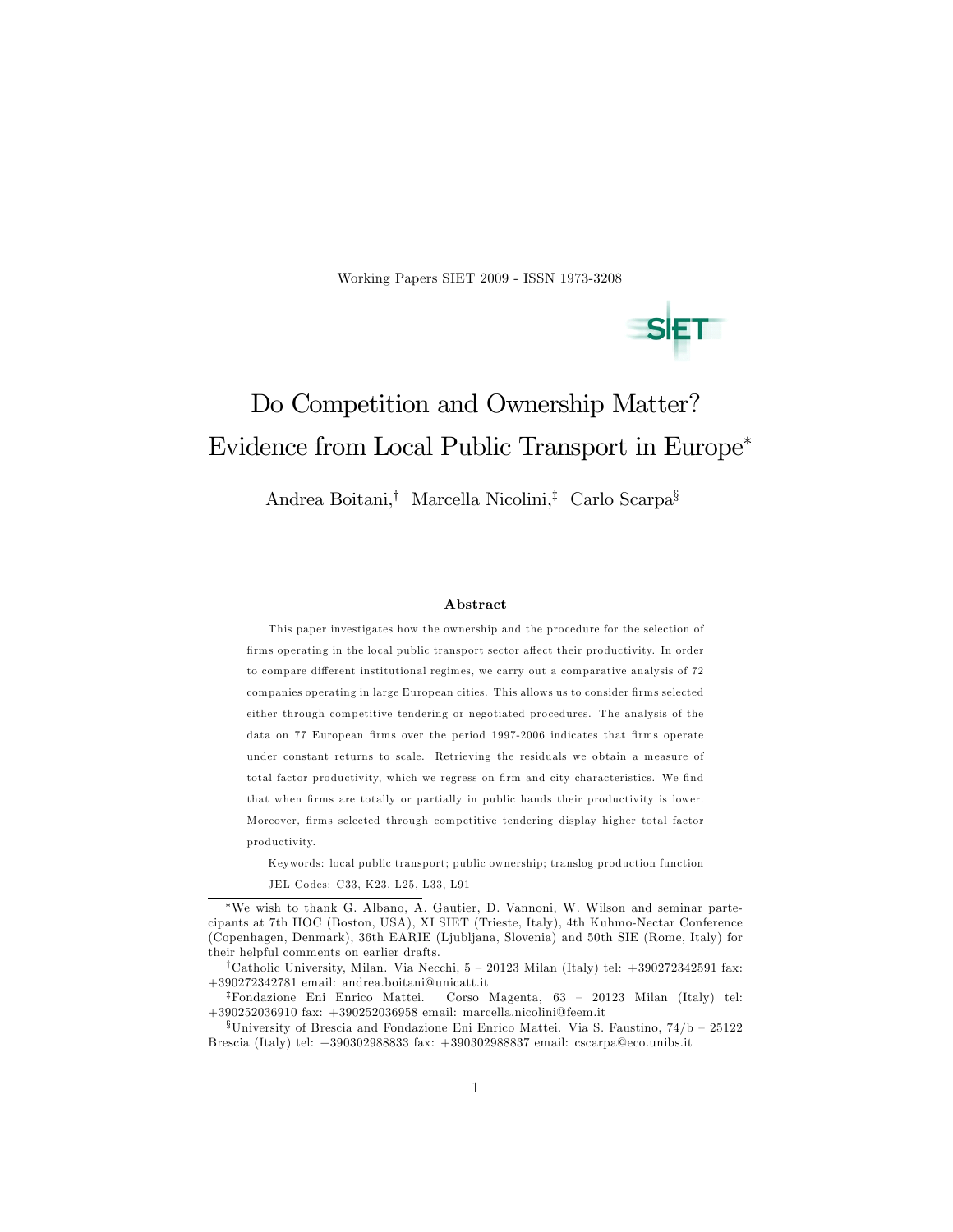# 1 Introduction

This paper focuses on local public transport in Europe in order to address three main research questions: 1) is competitive tendering able to select more productive companies?; 2) does public ownership affect productivity? and 3) do mixed public-private firms in any way differ from private and public firms as for productivity?

We claim that the selection mechanism through which different cities award the service is a key aspect that influences firms' productivity. Although the debate on the impact of contractual schemes on productivity is broad, the empirical evidence on the effects of selection mechanisms on productivity is lagging behind. Nonetheless, this issue has relevant policy implications: in recent years the European Commission has promoted a number of reforms in this field, favouring competitive procedures over direct negotiation between the city and the service provider. For example, the implementation of European Directive  $1191/69$ /EU (modified by  $1893/91$ /EU) has led some member states (France, Sweden, The Netherlands) to introduce competitive tendering procedures in the assignment of franchised monopolies in local public transport, thus introducing some competition "for the market"<sup>1</sup>. Thus, the local public transport (LPT henceforth) industry is an interesting case to assess the ability of awarding mechanisms to select the best firms.

In line with a large body of literature, we also aim at investigating the relationship between ownership and productivity of firms. Indeed, theoretical predictions on the role of public versus private ownership are not clear-cut, and the empirical evidence is mixed. We contribute to the literature by examining firms that operate in nine different European countries, thus adding a comparative perspective which is lacking in most studies on this industry.

Additionally, we extend our analysis to the study of mixed public-private firms. Although these firms are a common and relevant phenomenon, they have often been neglected in econometric studies on the LPT industry.

Our data provide answers to our three questions: we observe that firms which have been awarded the service through a competitive procedure display higher total factor productivity (TFP). Additionally, we observe that public

<sup>&</sup>lt;sup>1</sup> The UK is the sole European country where "competition in the market" has been experienced in urban transports. In Italy some competitive tendering (for the market) took place after 1998. However, large cities were not affected by the tendering process, but for one fifth of the bus services in Rome, since 2001. See Boitani and Cambini (2006), and the references therein.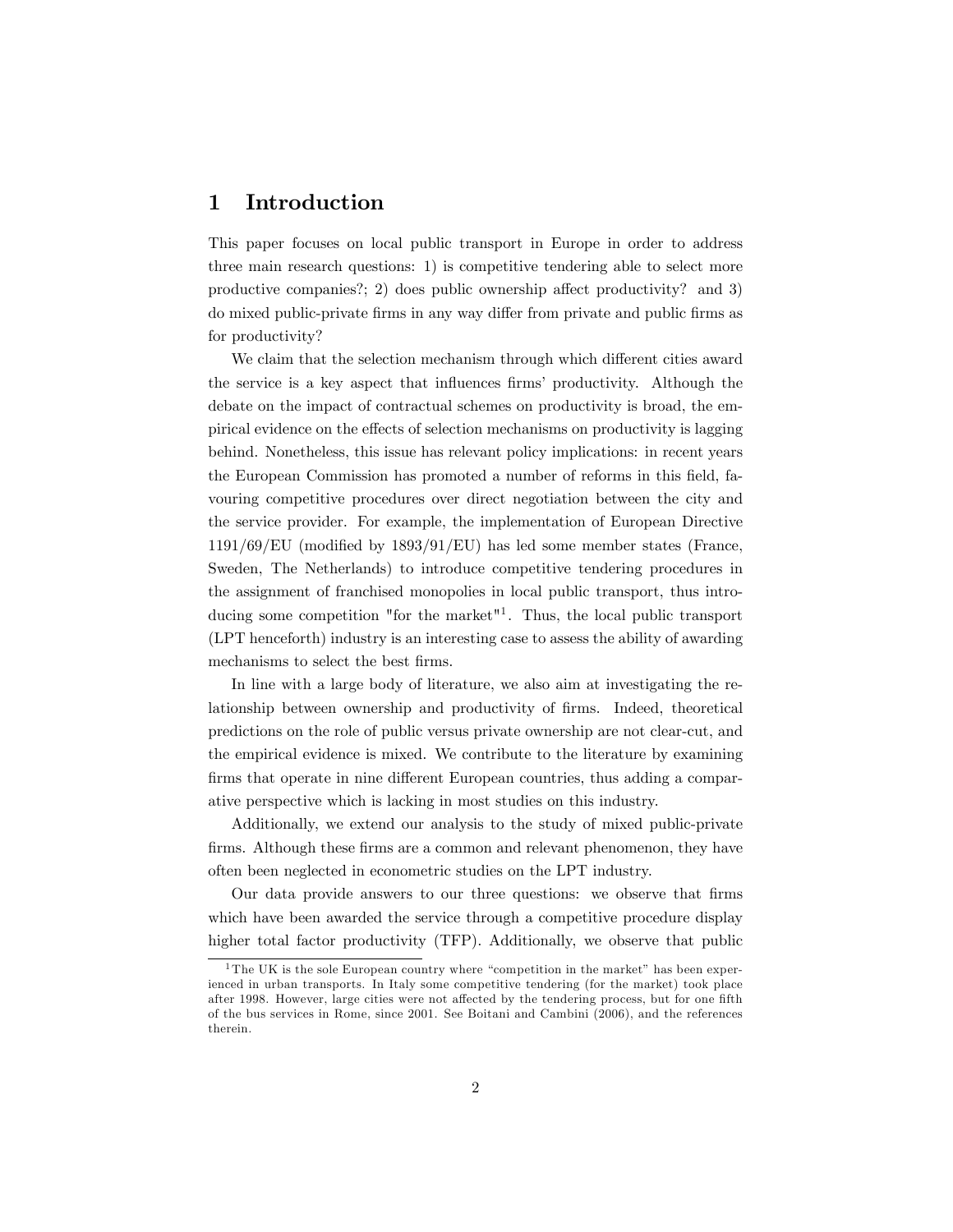ownership has a significant and negative impact on firms' TFP. Finally, we find that mixed firms are different from entirely private ones, being less productive. Nonetheless, the difference between mixed firms and totally public ones is not always significant, which suggests that the differences between these two types of Örms are less clear-cut.

The paper is structured as follows. Section 2 presents the literature and some research hypotheses; section 3 describes the database; section 4 sketches the empirical model to be tested; section 5 presents the results of our empirical analysis and, finally, section 6 draws some conclusions.

# 2 Literature Review and Research Hypotheses

Previous analyses of the LPT industry have focused on the impact of alternative contract schemes within one country, observing a choice between fixed-price contracts and cost-plus ones and relating it to efficiency. Empirical evidence confirms the theoretical prediction that firms operating under a high-powered incentive scheme, such as a fixed-price contract, are more efficient than firms operating under a low-powered incentive scheme, such as a cost-plus contract. Research on this topic relies on information on the type of contract implemented, which is available only in ad hoc constructed databases. Thus, previous evidence is country specific: Dalen and Gomez-Lobo (1996, 2003) study the Norwegian bus industry; Kerstens (1996), Gagnepain and Ivaldi (2002), Roy and Yvrande-Billon (2007), Gautier and Yvrande-Billon (2008) and Gagnepain, Ivaldi and Martimont (2008) use data on France; Piacenza (2006) and Buzzo Margari, Erbetta, Petraglia and Piacenza (2007) focus their analyses on Italian LPT companies.

Our cross-country data set does not allow us to retrieve firm-specific information on the type of contract implemented. This prevents us from replicating the same empirical exercises as those mentioned above. In any case, notice that a cross-country comparison does not easily lend itself to such a fine analysis. Comparing different contracts, possibly constructing some synthetic indicator to classify different contractual clauses, seems sensible only within a sufficiently uniform institutional setting. Where contracts are sufficiently similar, as they take place within a given legal framework, one can legitimately focus one's attention on specific features. However, contractual arrangements in different countries can be so different, to make a quantitative analysis extremely difficult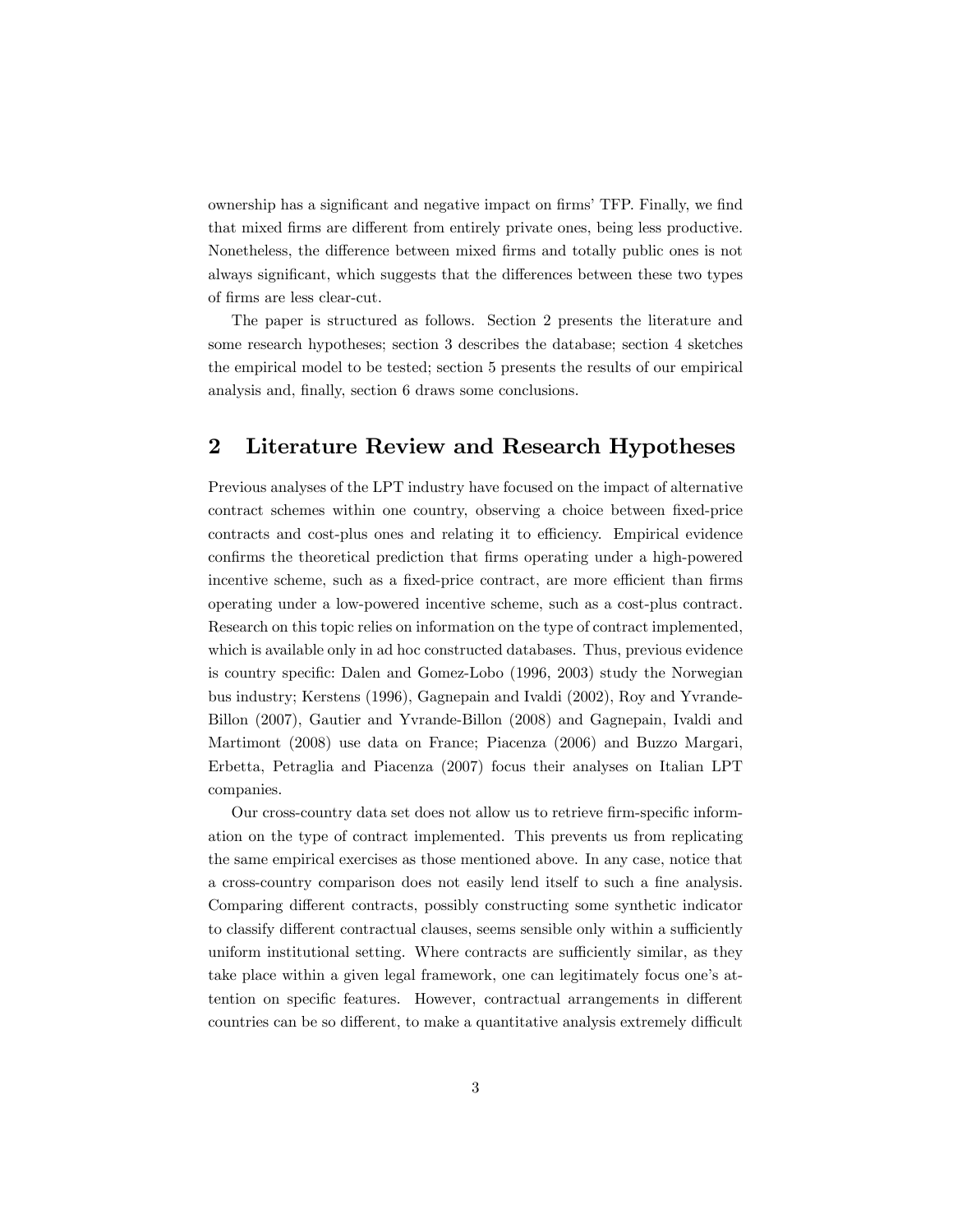to design.

Henceforth, even if such detailed information were available, the possibility of conducting an appropriate econometric analysis of contracts in a cross-country perspective would be somehow  $\text{limited}^2$ . On the other hand, our database allows us to investigate the productivity effects of two broadly alternative institutional arrangements in place in different European countries. More precisely, we are able to compare total factor productivity of firms operating under competition "for the market" and firms operating under negotiated procedures.

The label "negotiated procedure" actually denotes the decision of a local public administration to directly identify the supplier of the service, possibly imposing or negotiating some conditions of the service contract. On the other hand, when there is competition for the market, the service provider is chosen through public tendering, whereby the firm making the "best" bid is selected. Which procedure is able to select the most efficient supplier is a widely debated question, at least since Williamson (1976). Recent analyses add further substance to the debate. In particular, Bajari, McMillan and Tadelis (2009) challenge the common wisdom that competition is preferable, showing that negotiations can indeed perform better than auctions when the object of the contract is complex. Hensher and Stanley (2008) push forward a similar argument with respect to bus route contracts. Moreover, they complain that the empirical evidence on the effects of competitive tendering versus negotiation is lacking in the local public transport industry. We aim at contributing to fill this gap in the literature.

The features of the winning bidder will depend on how the tender is organized, but in some sense the identity of the winner will depend on its efficiency. If the competitive procedure is properly designed, this will certainly be the case (Riordan and Sappington, 1987). Analogously, if the local authority were able to choose by hart the best possible candidate firm and to force the service supplier to be extremely efficient, accepting low prices for final consumers and/or low subsidies, the firms selected under negotiated procedures should not be less efficient than firms selected through competitive tendering.

On the contrary, many observations suggest that local authorities' direct choices operate a substantially worse selection of the service provider than competitive procedures do. While we label direct choices of the supplier as "nego-

 $2A$  study of the effects of payment structures in the French case can be found in Roy and Yvrande-Billon (2007). A purely national analysis of that kind is not sub ject to the above criticism.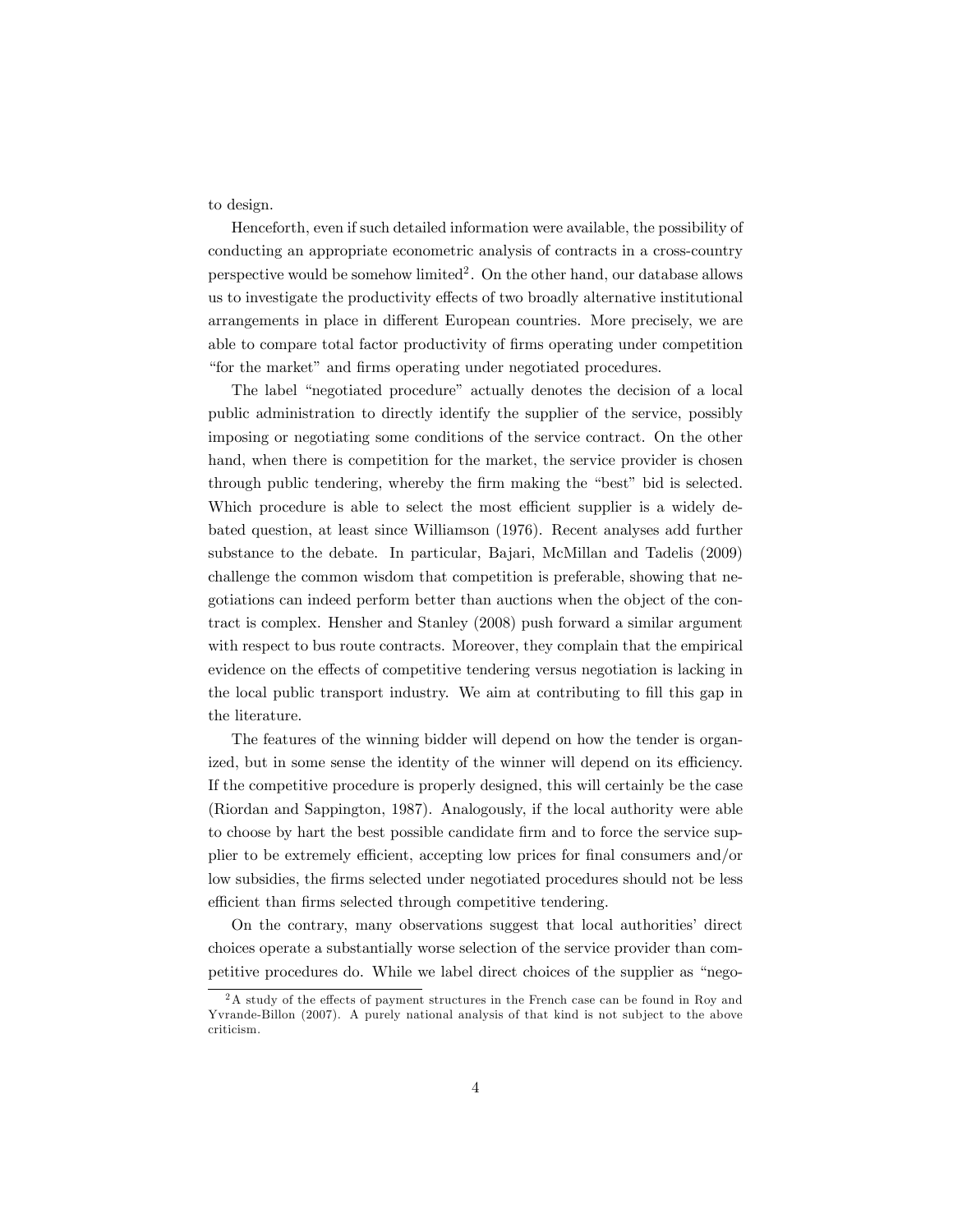tiations", several doubts arise on the ability (and effort) of the public administrations we consider, to effectively bargain in order to obtain the best possible result and to force the supplier to provide the service at the least cost. A reason for less than effective bargaining can be that the firm selected under a "negotiated" procedure is normally the long-time incumbent in a city market and is often owned by the same local authority awarding the licence. In such cases the ìselectedî Örm operates under a permanent soft budget constraint. However, in many European countries negotiated procedures apply also to a number of private or mixed Örms. Hence there is room for competition having a separate and non-negligible influence on productivity. On the basis of these arguments, we aim at testing the following hypothesis:

Hypothesis1: Firms selected by means of competition "for the market" display higher total factor productivity than firms operating under negotiated procedures.

Let us turn to the influence of ownership on performance. A large body of literature has focussed on the implications of public versus private ownership, in LPT as well as in other industries. The theoretical ground for this research question was laid by Hart, Shleifer and Vishny (1997), who show that the choice the public authority has to face between in-house provision and contracting out is nontrivial. Indeed, contract incompleteness implies that the private company has a stronger incentive to engage in cost reduction and a lower incentive in quality improvement. A state-owned company has stunted incentives both in cost reduction and in quality improvement. However, as cost reduction may also reduce quality, private ownership may result in quality (as well as cost) lower than under public ownership. Boycko, Shleifer and Vishny (1996) argue that publicly-owned firms may be forced by politicians to hire an inefficiently high number of workers, while Krueger (1990) suggests that political connections would lead to hiring workers with better acquaintances than better skills. On the other hand, Vickers and Yarrow (1991) argue that agency problems may arise also in large private corporations, where managers own little of the stock and are costly to monitor: in this case there is room for diverging objectives between managers and shareholders.

When moving to the empirical analyses of this issue, the evidence is not conclusive (See Megginson and Netter, 2001). Notice that authors comparing the relative ability of competitive mechanisms and privatisation to enhance a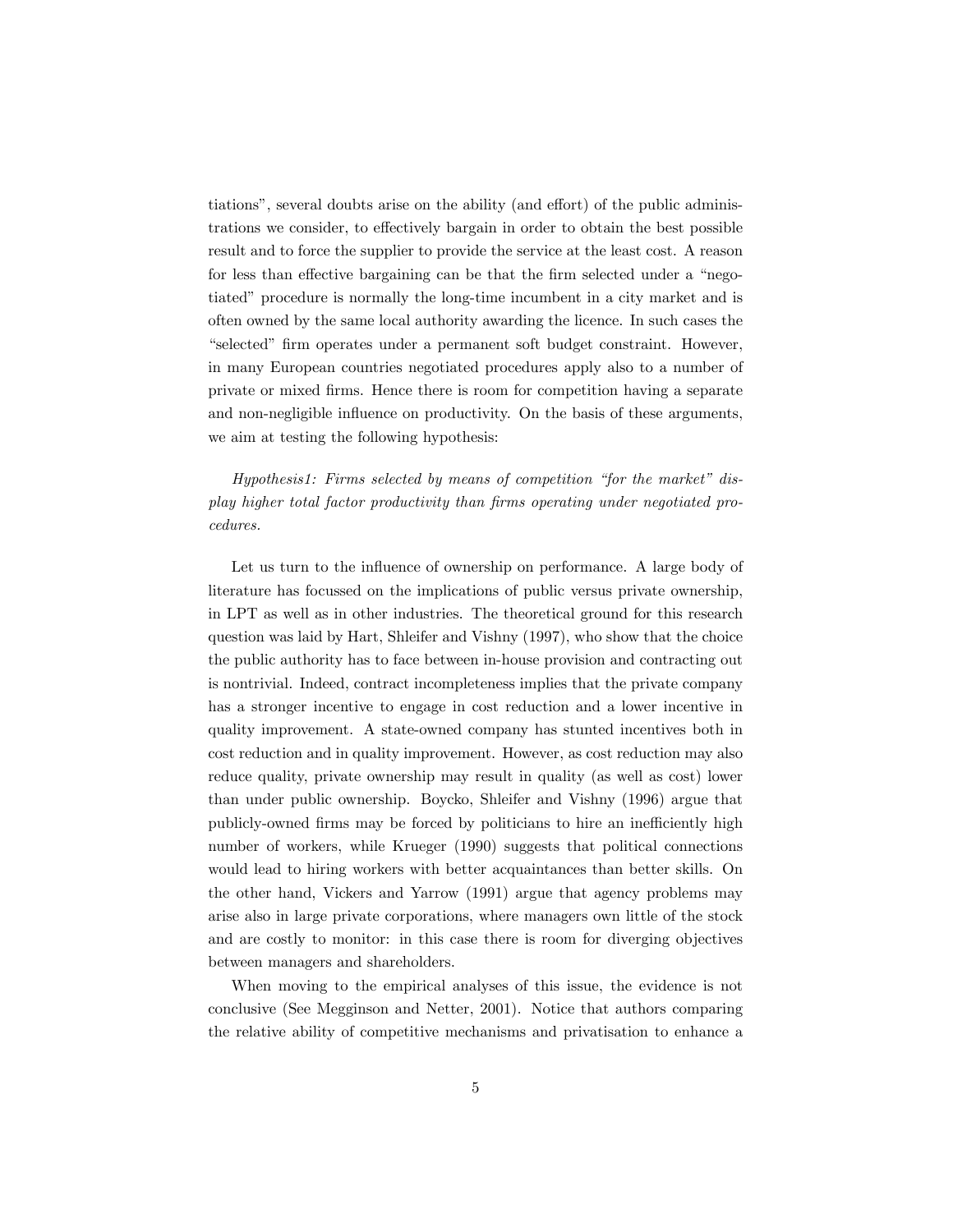firm's productivity also show mixed results. For instance, considering some local public services, Domberger, Hall and Li (1995) indicate that competition is what really matters, while Szymanski (1996) suggests that public ownership is associated to lower productivity.

Quite naturally, the focus of these empirical analyses has been on those industries where the share of publicly owned firms is large. Local public transport is one such industry. Caves and Christensen (1980) provide an early empirical investigations in this field. They study Canadian railroads, finding no evidence of inferior performance by companies owned by the public sector. More recently, Kerstens (1996) Önds that private bus operators outperform public ones in France. Cowie and Asenova (1999) obtain the same result for Great Britain. Ottoz, Fornengo and Di Giacomo (2008) use a database on Italian firms in the LPT industry and estimate a translog cost frontier function model attaining the result that public enterprises are slightly more inefficient that private companies. Roy and Yvrande-Billon (2007) estimate a translog production frontier model on a database of French firms operating in LPT observing similar results. On the other side, Viton  $(1997)$  and Odeck and Sunde  $(2002)$  find no significant difference between public and private bus companies in the USA and Norway, respectively. Filippini and Prioni (2003) estimate a translog cost model for a sample of private, public and mixed Swiss bus companies and find ambiguous results as regards the influence of ownership on cost-efficiency. Overall, previous empirical evidence on countries which are included in our sample suggests that companies owned by the public sector are less productive than private ones. Therefore, we state our second hypothesis as follows:

### Hypothesis 2: Public ownership negatively affects firms' total factor productivity.

As for the issue of mixed public-private firms, the literature is scant. Authors such as Boardman, Eckel and Vining pioneered the research in this area. They suggest that mixed ownership firms can accomplish profitability and social goals at a lower cost, thanks to the internal monitoring by private shareholders (Eckel and Vining, 1985). They state that mixed enterprises perform better that public ones, but not as well as private ones (Boardman and Vining, 1989). Nonetheless, the topic has not been further developed since very recently. Marra (2006) provides an explanation for the existence of mixed ownership firms. Within a property rights framework, he argues that mixed ownership allows for a more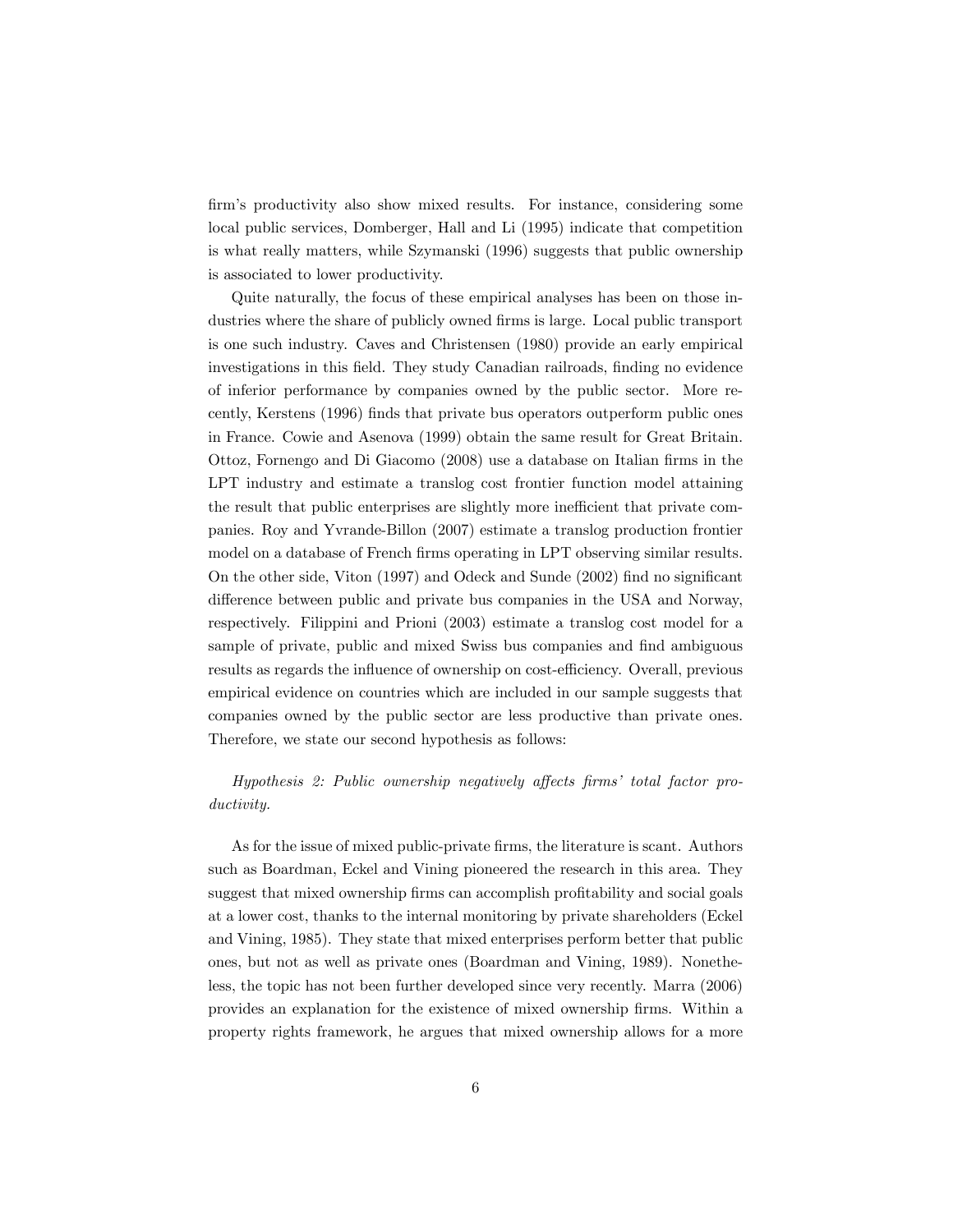effective public control that in the case of concessions to private firms, and could thus be a solution of the opportunistic behaviour entailed by contract incompleteness. Moreover, as the public intervenes as a regulator, mixed ownership may be a solution to the informational gap between regulator and regulated enterprises. Although scarce, the theoretical literature suggests a third testable hypothesis:

Hypothesis 3: Mixed ownership firms differ from entirely public and entirely private enterprises, showing intermediate levels of total factor productivity.

### 3 The Data

We test these hypotheses on a database of LPT firms operating across nine European countries. Data on local public transport seem to be very hard to find. Empirical studies on LPT generally focus on a single country, or even a single region at a time. To the best of our knowledge, the sole paper that investigates the productivity of local public transport companies across different countries in Europe is Wunsch (1996), where labour productivity and average cost for a cross-section of firms is examined. This calls for some new evidence across countries. Indeed, in order to inspect whether alternative institutional regimes have a differential impact on firm's production choices, we have to extend our analysis across different countries. In order to select the companies to be included in the analysis, we have followed three criteria.

First, the inclusion in the Amadeus database, maintained by Bureau van Dijk, which provides balance sheet data over the period 1997-2006. This database imposes some constraints on the dimension of firms. More precisely, for Germany, France, Italy and Spain, firms have to satisfy at least one of the following criteria: a) operating revenue equal to at least  $\epsilon$ 1.5 million; b) total assets equal to at least  $\epsilon$ 3 million; c) number of employees equal to at least 20. For the remaining countries these criteria are relaxed as follows: a) operating revenue equal to at least  $\epsilon$ 1 million; b) total assets equal to at least  $\epsilon$ 2 million; c) number of employees equal to at least 15.

Second, we choose to focus on European Countries. Given the time period considered, we concentrate our analysis on EU 15 countries only. The enlargement process was undergoing at that time, and large institutional changes where taking place in transition countries. Thus, for the sake of comparability, we choose to exclude these countries from our sample. Unfortunately, the Amadeus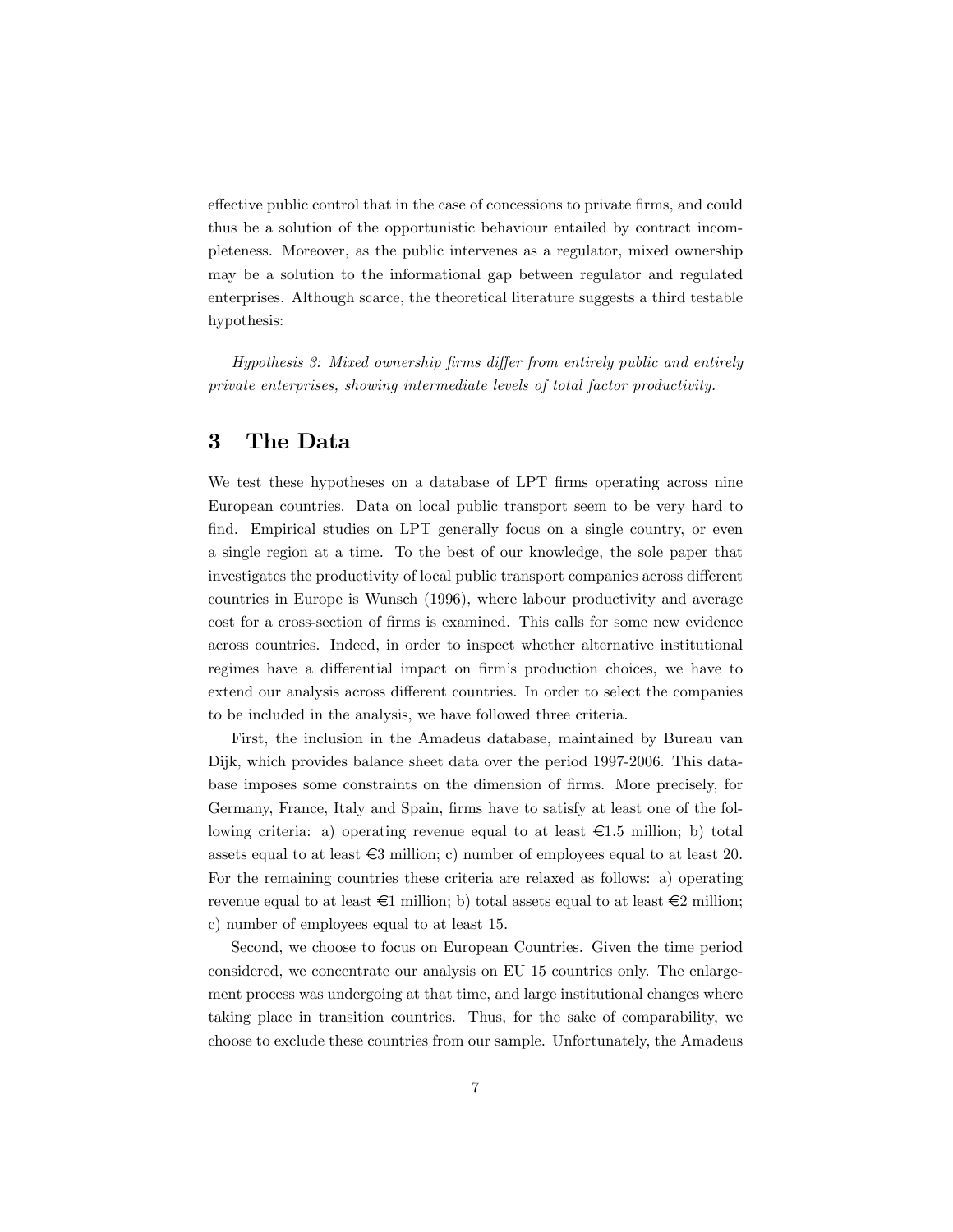database does not provide information on sales for Örms located in the United Kingdom. This forces us to exclude this country's firms as sales are a necessary ingredient of our analysis (as will be explained below). However, the prevalence of competition "in the market" in UK cities (except London) may well have introduced a strong country bias in the empirical analysis.

Finally, in order to avoid pooling together widely different firms, we choose to restrict our analysis to firms operating in "large" cities, therefore excluding from the analysis those firms that operate in small cities, and are consequently more oriented to extra-urban type of services<sup>3</sup>. The cities included in our sample belong to either of the following two sets:

- 1. cities with more than 300,000 inhabitants;
- 2. cities with less than 300,000 inhabitants, but with a metropolitan area with more than 1 million inhabitants.

Official data on population are sourced from Eurostat. We decide to broaden the first criterion by means of the second one in order to include in the analysis those cities which have relatively "small" administrative borders, but whose population is still relevant in size. For example, Brussels would be excluded if considering only the resident population within administrative borders.

Our final database has information on 77 firms distributed across 9 countries, as shown in Table 1: our sample includes firms operating in all large EU15 cities, with the notable exception of Paris. Table 14 in the Appendix reports the list of cities included in the analysis.

The data we have are budget data for all these companies. Moreover, on the basis of various sources (web-sites; investigation of national and regional laws; etc.) we have information on how each service provider was selected (whether or not on the basis of an explicit competitive procedure). As already mentioned, we do not have any information on the type on contract each firm has, nor do we have information on whether (and if yes how) adjustments of the initial contracts are actually carried out. The absence of this information, however, does not impair the kind of cross-country analysis we are pursuing.

<sup>&</sup>lt;sup>3</sup>Indeed, it has been shown that the network configuration, that is to say, the provision of urban and/or extra-urban transport services, may affect the cost function of firms (Fraquelli, Piacenza, Abrate, 2004).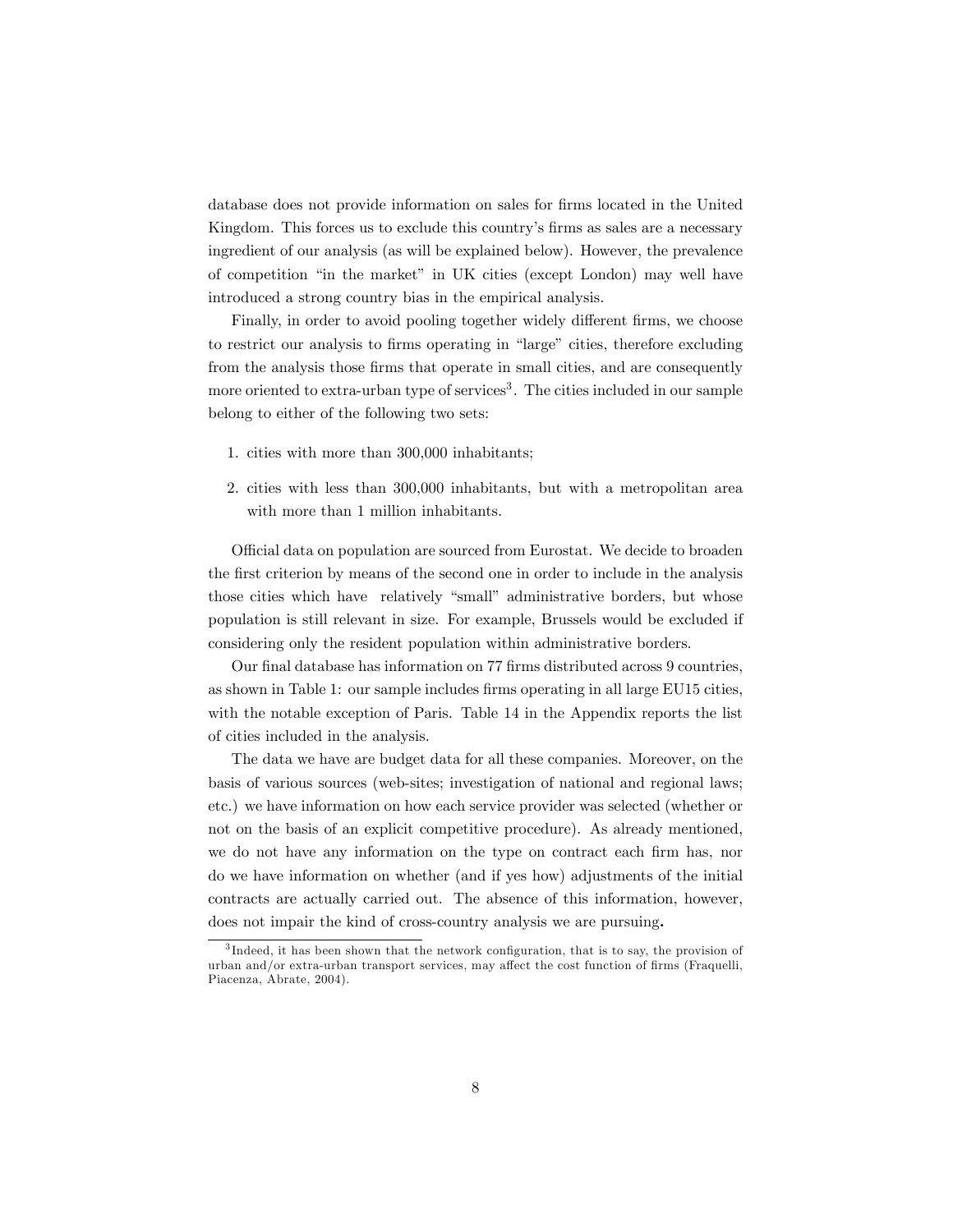| Country            | N. of firms Percentage |       | Revenues  |
|--------------------|------------------------|-------|-----------|
| <b>AUSTRIA</b>     | $\overline{c}$         | 2.60  | 100.470   |
| <b>BELGIUM</b>     | 1                      | 1.30  | 269,781   |
| <b>FRANCE</b>      | 7                      | 9.09  | 559,974   |
| <b>GERMANY</b>     | 23                     | 29.87 | 1,985,795 |
| <b>ITALY</b>       | 14                     | 18.18 | 1,030,517 |
| <b>NETHERLANDS</b> | $\overline{c}$         | 2.60  | 824.760   |
| PORTUGAL           | 5                      | 6.49  | 238,803   |
| <b>SPAIN</b>       | 19                     | 24.68 | 1,195,880 |
| <b>SWEDEN</b>      | 4                      | 5.19  | 938.587   |
| Total              | 77                     | 100   | 1,151,693 |

Table 1: Country breakdown

Revenues are expressed in thousand Euros. Mean values over the period 1997-2006

#### 3.1 Description of the Database

In order to estimate a production function, we need a measure of output. As our firm level data are sourced from balance sheet data, this information is not directly available.<sup>4</sup> However, balance sheet data provide information about "sales". This variable includes only the revenue from sales of services, net of public transfers. As a proxy for price, we retrieve the information on monthly ticket price for local public transport from the Urban Audit database developed by Eurostat, and we integrate missing observations by directly looking at companies' web-sites. Thus, combining the information on sales and an average price for the transport service, we are able to build a proxy for output. We are aware that this is a proxy and not a precise measure of output, as it may include revenues from other activities such as, for instance, the management of public parkings. Nonetheless, the use of deflated sales as a proxy for output is widely adopted in the empirical literature.<sup>5</sup> A supply-related measure of output, such

 $4$ As highlighted in the previous section, some databases with specific information on the type of contract and output measures are available. Nonetheless, these databases are specific to a single country, or even a single region.

UITP, the International Association of Public Transport, collects some data on output from its members, from different countries. However, this type of information is not systematically acquired, thus preventing an econometric exercise on this database.

 $5$ As Bartelsman and Doms (2000) point out: "The choice of output is often dictated by the available data. Where possible, physical output with unchanging quality is the best measure. [...] In general, researchers rely on deflating nominal variables at the sectoral level. [...] Using deflated production to measure productivity has one drawback, which is the same whether applied at the micro level or at the sectoral or aggregate level: Any quality improvement in output that is not reflected in the deflator will result in a downward bias in productivity".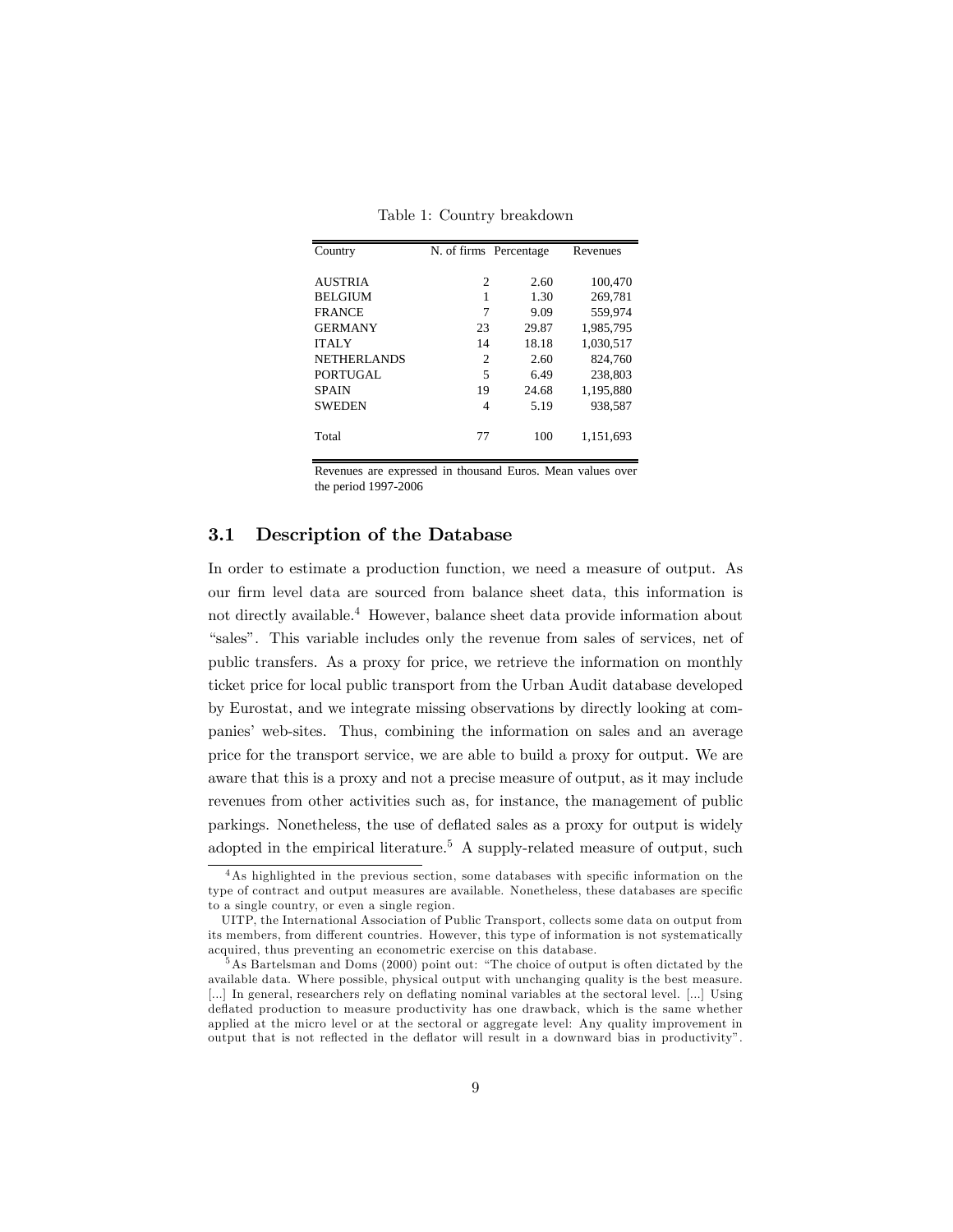as vehicle-kilometers or yearly seat-kilometers would be preferable but, unfortunately, it has not been possible to retrieve this information for a sufficient number of companies across countries.

As input variables in our production function we have capital (defined as tangible fixed assets); labour, expressed as the number of employees; and the cost of material inputs. Nominal variables are all deflated by the country-specific consumer price index for transport services, which is sourced from Eurostat. Table 2 reports some summary statistics about the firms included in the analysis.

| Total sample       |           |           |         |             |
|--------------------|-----------|-----------|---------|-------------|
| Variable           | Mean      | Std. Dev. | Min     | Max         |
|                    |           |           |         |             |
| Capital            | 282,715.9 | 666,319.0 | 1.249.0 | 4,545,975.0 |
| N. of employees    | 2,478.5   | 2.648.2   | 95.0    | 14,888.0    |
| Cost of employees  | 99,561.1  | 120,090.7 | 2,589.0 | 843,456.0   |
| Operating revenues | 169,151.3 | 210,875.8 | 7,838.0 | 1,245,326.0 |
| Value Added        | 116.742.5 | 163,328.1 | 3,077.0 | 1.187.732.0 |
| <b>Sales</b>       | 123,610.6 | 160,935.2 | 8,972.0 | 948,124.0   |
| $K/I$ .            | 131.9     | 568.5     | 2.9     | 10,010.5    |
| VA/L               | 93.9      | 680.7     | 24.6    | 12,222.3    |
| <b>REVENUES/L</b>  | 178.6     | 1,031.0   | 39.3    | 18,217.3    |
| Unit lab. Cost     | 45.0      | 102.7     | 25.2    | 2.090.7     |

Table 2: Descriptive statistics, total sample

Capital, total cost of employees, operating revenues, value added and sales are expressed in thousand Euros. K/L is the ratio of capital over total number of employess. VA/L is the ratio of value added over total number of employees. REVENUE/L is operating revenues over total number of employees. Unit labour cost is the ratio of total cost of employees over total number of employees. Mean values over the period 1997-2006

Local public transport companies offer various types of services, which are produced using different technologies. The main difference lies in the provision of metro services versus ground transportation services (tram, bus and light rail), since infrastructure costs and technologies are widely different. We have obtained from companies' web-sites the information on the type of service provided, and whether the Örms operated also extra-urban transportation services. Table 3 shows that Örms operating underground transportation services are significantly different from firms operating other types of ground transportation: they are larger, both in terms of capital and number of employees. Moreover, they have larger revenues, value added and sales. The test on the

Notice however that the issue of quality measurement is problematic also when direct measures of output are available.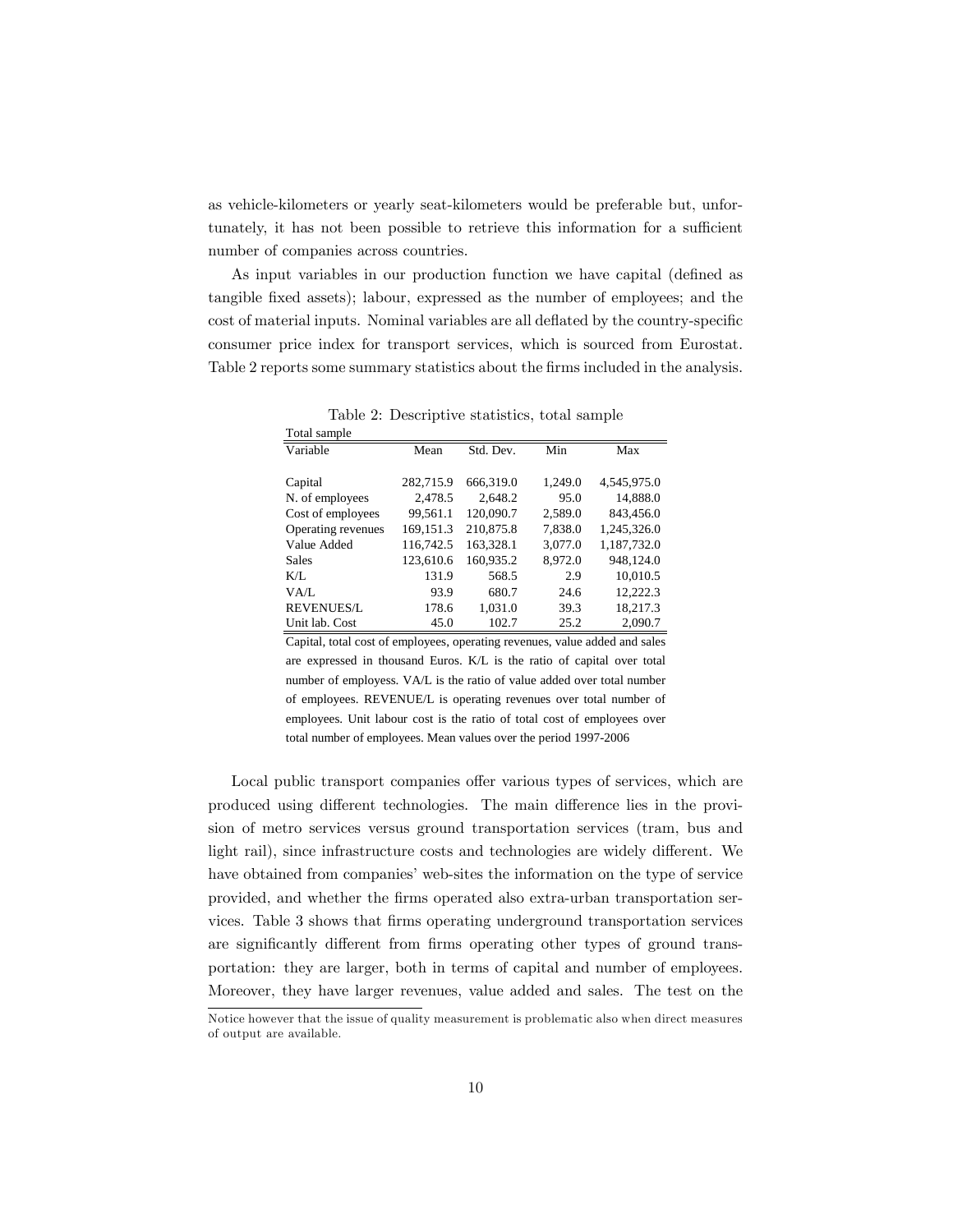equality of means strongly rejects the null hypothesis that the two types of firms present the same mean values for most of these variables. This suggests to distinguish these Örms from the whole sample in the subsequent analysis. Table 16 in the Appendix reports the full set of descriptive statistics for the two subsamples.

|                    |             | Ground         | t test on   |               |
|--------------------|-------------|----------------|-------------|---------------|
|                    | Underground |                | equality of | p value       |
|                    |             | transportation | means       |               |
|                    |             |                |             |               |
| Capital            | 812,674.3   | 98.889.2       | $-10.891$   | $(0.000)$ *** |
| N. of employees    | 4,053.1     | 1,814.1        | $-7.896$    | $(0.000)$ *** |
| Cost of employees  | 181,253.8   | 68.399.4       | $-9.016$    | $(0.000)$ *** |
| Operating revenues | 308.274.2   | 117.195.5      | $-8.642$    | $(0.000)$ *** |
| Value Added        | 274,889.6   | 77.704.7       | $-9.600$    | $(0.000)$ *** |
| <b>Sales</b>       | 205,547.0   | 89.631.5       | $-6.695$    | $(0.000)$ *** |
| K/L                | 227.6       | 90.0           | $-2.201$    | $(0.028)$ **  |
| VA/L               | 53.6        | 91.9           | 0.414       | (0.680)       |
| <b>REVENUES/L</b>  | 130.2       | 172.9          | 0.378       | (0.706)       |
| Unit lab. Cost     | 64.0        | 36.9           | $-2.385$    | $(0.018)$ **  |

Table 3: Descriptive statistics according to type of service provided

Capital, total cost of employees, operating revenues, value added and sales are expressed in thousand Euros. K/L is the ratio of capital over total number of employess. VA/L is the ratio of value added over total number of employees. REVENUE/L is operating revenues over total number of employees. Unit labour cost is the ratio of total cost of employees over total number of employees.

One of the aims of this paper is to shed light on the impact of competition for the market on firm's performance. In this perspective, countries can be divided into two groups: countries where LPT services are tendered out (France, Netherlands and Sweden) and countries where LPT companies are selected through negotiated procedures (Austria, Belgium, Germany, Italy, Portugal, Spain).<sup>6</sup> In the period considered, no change from negotiated procedures to competition for the market or vice-versa was detected for the firms in the sample.

We are clearly aware that some aspects of the tendering procedures may differ widely from case to case, and that competitive or collusive outcomes may depend on crucial details of the procedures. The French Competition Commission, for instance, denounced in 2005 the existence of a cartel between three leading operators, who were alleged of coordinating their bidding strategies, leading "the

 $6$ Although Law decree  $422/1997$  has introduced competitive tendering in Italy, the Italian firms included in the database were all operating under negotiated procedures during the time period considered in the analysis.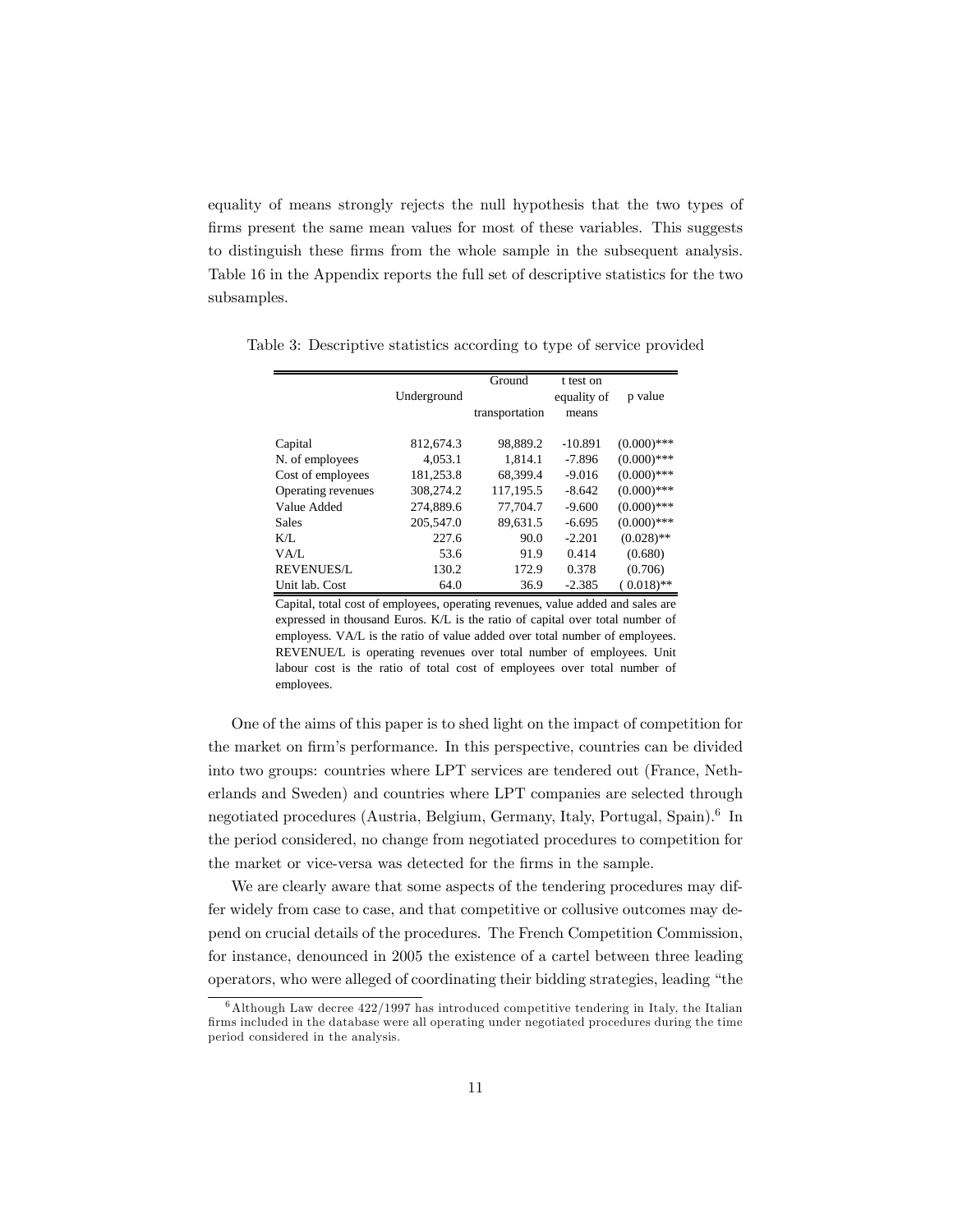companies to impose their prices to local authorities who consequently have had to bear higher charges than those which would have resulted from a competitive functioning of the market" (Yvrande-Billon, 2006, p. 470). It is precisely because of the potential differences in the effectiveness of competition for the market in different countries that our cross-country analysis may have some value added. Analogously, "negotiated" procedures may differ widely in their incentive power. In some cases the local administration may engage in tough negotiations with the firm in order to extract the highest possible rent, may credibly state its unwilligness to enter re-contracting and/or may set clear-cut bail-out clauses. In some other cases re-contracting and bail-out are perceived by the Örm as without limits. Again, a cross country perspective is useful to average out possible country-specific biases.

A simple analysis on the equality of means shows that Örms operating under the two alternative institutional regimes are indeed different. Table 4 shows the results. When testing the equality of means on the overall sample, differences are limited. Nonetheless, when we concentrate on the sample of firms operating ground transportation services only, we find that institutional settings make a difference. Firms operating under negotiated procedure are generally smaller, both in terms of capital and labour, and in terms of revenues, valued added and sales. Table 17 in the Appendix shows some descriptive statistics by country.

As for the type of ownership, information was retrieved from the Amadeus database, with a cross-check on firms' web sites. Indeed, as stated in Hypothesis 2, we expect that a public owner may be different from a private one in terms of TFP.

Additionally, we observe that a third type of firms exists: those whose ownership is partly public, and partly private. Such mixed firms represent a relevant share of the sample, as shown in Table 5. In our sample, about 20% of the total number of firms have a mixed ownership, totally private ones are around  $17\%$ , while totally public firms are predominant, and represent 63% of our observations. In mixed Örms, the public shareholder is typically in control, as its share never falls below 33.3  $\%$ . In many cases (about one half of the firms), private ownership remains below  $15\%$ , so that the difference between these firms and totally public ones may be considered dubious.

Disentangling the data by the type of transport service provided, we observe that mixed and private ownership types are equally represented in ground transportation services, while totally private firms are almost absent in the sample of companies providing metro services, which is the stronghold of publicly owned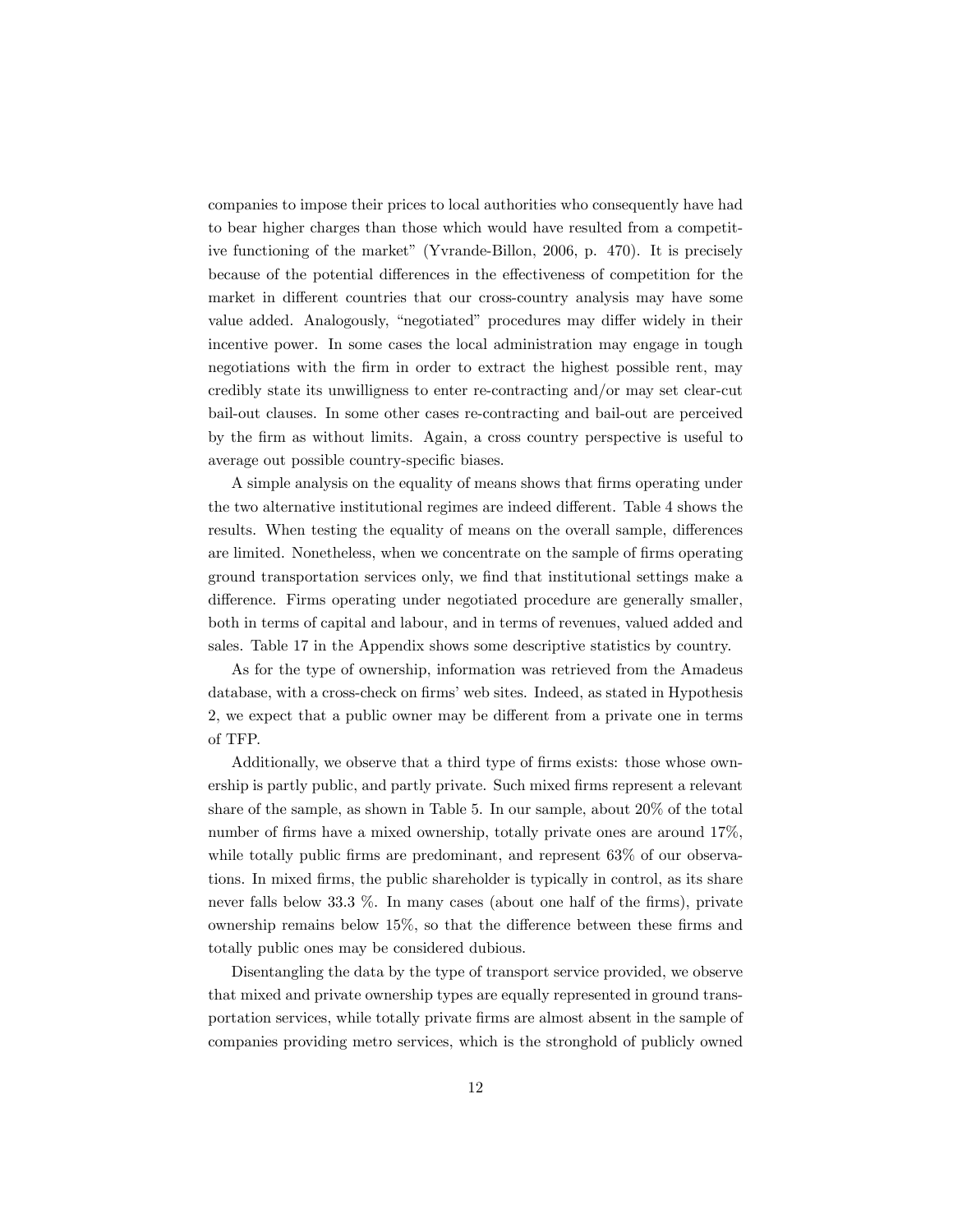|                                     |             | Negotiated | t test on            |               |  |  |
|-------------------------------------|-------------|------------|----------------------|---------------|--|--|
|                                     | Competition |            | equality of          | p value       |  |  |
|                                     |             | procedure  | means                |               |  |  |
|                                     |             |            |                      |               |  |  |
| Capital                             | 141,874.1   | 282,650.5  | 1.742                | $(0.082)$ *   |  |  |
| N. of employees                     | 2,867.1     | 2,198.3    | $-2.021$             | $(0.044)$ **  |  |  |
| Cost of employees                   | 106,147.6   | 91,088.8   | $-1.005$             | (0.316)       |  |  |
| Operating revenues                  | 202,862.8   | 151,032.1  | $-1.977$             | $(0.049)$ **  |  |  |
| Value Added                         | 128.328.9   | 104,388.9  | $-1.135$             | (0.257)       |  |  |
| <b>Sales</b>                        | 175,699.9   | 102,979.2  | $-3.691$             | $(0.000)$ *** |  |  |
| K/L                                 | 63.8        | 132.7      | 0.997                | (0.319)       |  |  |
| VA/L                                | 43.1        | 96.3       | 0.626                | (0.532)       |  |  |
| <b>REVENUES/L</b>                   | 249.6       | 145.0      | $-0.846$             | (0.398)       |  |  |
| Unit lab. Cost                      | 35.3        | 44.7       | 0.744                | (0.458)       |  |  |
|                                     |             |            |                      |               |  |  |
| Panel B: Ground transportation only |             |            |                      |               |  |  |
|                                     |             |            |                      |               |  |  |
|                                     |             | Negotiated | t test on            |               |  |  |
|                                     | Competition |            |                      | p value       |  |  |
|                                     |             | procedure  | equality of<br>means |               |  |  |
|                                     |             |            |                      |               |  |  |
| Capital                             | 156,910.1   | 84,276.5   | $-3.816$             | $(0.000)$ *** |  |  |
| N. of employees                     | 2,748.7     | 1,577.0    | $-4.090$             | $(0.000)$ *** |  |  |
| Cost of employees                   | 103,332.5   | 59,633.9   | $-3.902$             | $(0.000)$ *** |  |  |
| Operating revenues                  | 199,479.8   | 96,548.6   | $-5.121$             | $(0.000)$ *** |  |  |
| Value Added                         | 128,433.3   | 63,754.4   | $-4.720$             | $(0.000)$ *** |  |  |
| Sales                               | 169,709.7   | 69,538.1   | $-5.368$             | $(0.000)$ *** |  |  |
| K/L                                 | 70.9        | 94.7       | 0.316                | (0.752)       |  |  |
| VA/L                                | 44.0        | 105.1      | 0.623                | (0.534)       |  |  |
| <b>REVENUES/L</b>                   | 272.0       | 147.8      | $-0.841$             | (0.401)       |  |  |

Table 4: Descriptive statistics according to institutional environment Panel A: Total sample

Capital, total cost of employees, operating revenues, value added and sales are expressed in thousand Euros. K/L is the ratio of capital over total number of employess. VA/L is the ratio of value added over total number of employees. REVENUE/L is operating revenues over total number of employees. Unit labour cost is the ratio of total cost of employees over total number of employees.

firms. Two thirds of mixed ownership firms in the database operate under negotiated procedure. Table 15 shows the share of firms according to ownership type by country.

Analogously to what we observed about the diversity of arrangements for awarding the service, even the actual content of public shareholding may vary substantially from country to country. In some countries, political interference is heavy and diffused, while elsewhere managers'autonomy may be deeply rooted. In the same way, elements such as different legal traditions, different budget constraints of local authorities and the governance structure of local public firms are probably relevant elements, which may differ substantially across countries. As argued above, it is exactly because of these institutional and political differences that our cross-country analysis may have a particular value added.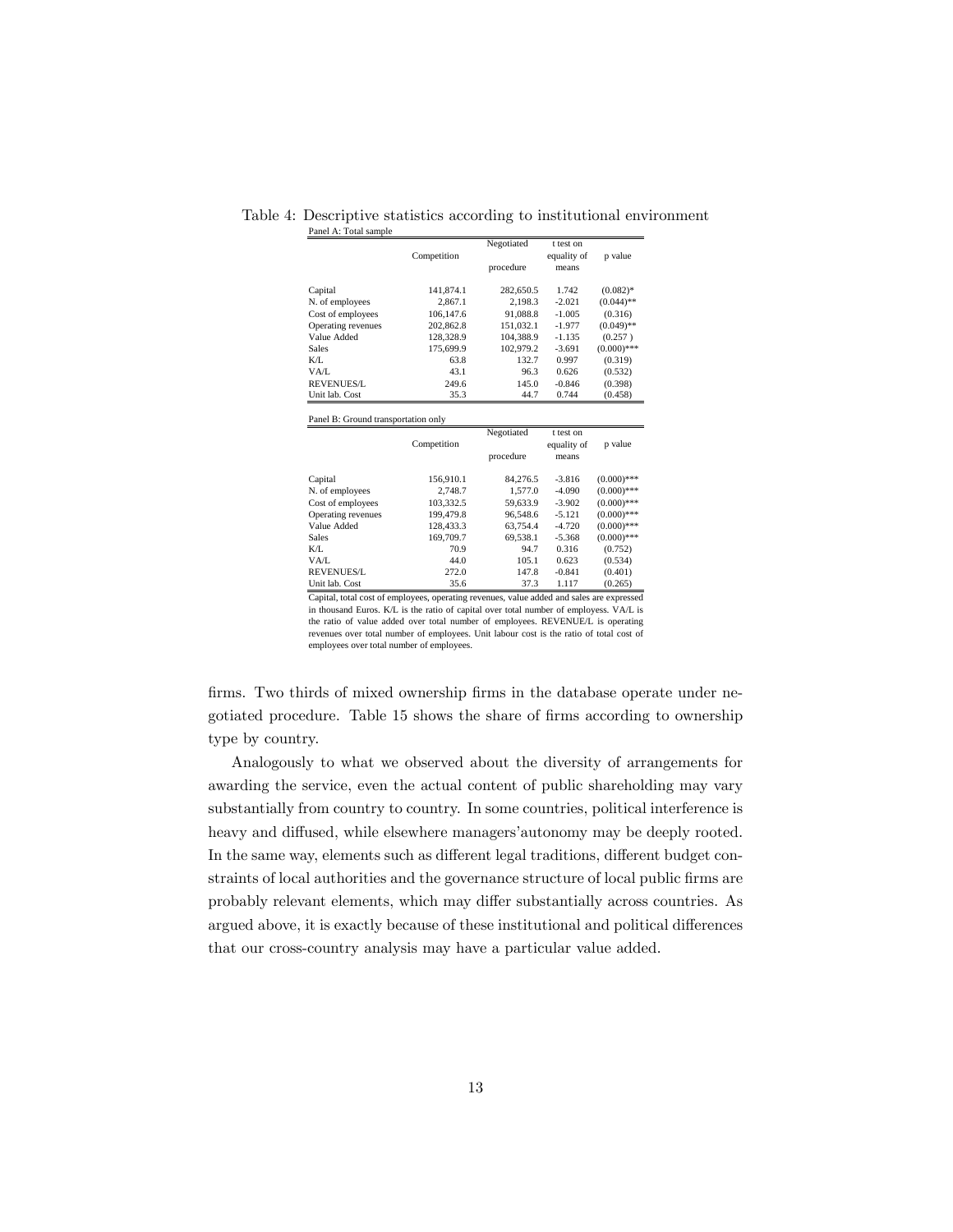| Table 5: Descriptive statistics: type of ownership |  |  |
|----------------------------------------------------|--|--|
|                                                    |  |  |

| Panel A: Total sample              |            |             |       |  |  |
|------------------------------------|------------|-------------|-------|--|--|
|                                    | Negotiated |             | Total |  |  |
|                                    | procedure  | Competition |       |  |  |
|                                    |            |             |       |  |  |
| Public                             | 57.67      | 5.72        | 63.39 |  |  |
| Mixed own.                         | 12.59      | 6.64        | 19.22 |  |  |
| Private                            | 12.36      | 5.03        | 17.39 |  |  |
| Total                              | 82.61      | 17.39       | 100   |  |  |
|                                    |            |             |       |  |  |
| Number of Obs.                     | 437        |             |       |  |  |
|                                    |            |             |       |  |  |
| Panel B: Ground transportation     |            |             |       |  |  |
|                                    | Negotiated |             |       |  |  |
|                                    | procedure  | Competition | Total |  |  |
|                                    |            |             |       |  |  |
| Public                             | 50.15      | 7.37        | 57.52 |  |  |
| Mixed own.                         | 13.86      | 6.49        | 20.35 |  |  |
| Private                            | 15.93      | 6.19        | 22.12 |  |  |
| Total                              | 79.94      | 20.06       | 100   |  |  |
|                                    |            |             |       |  |  |
| Number of Obs.                     | 339        |             |       |  |  |
|                                    |            |             |       |  |  |
| Panel C: Metro                     |            |             |       |  |  |
|                                    | Negotiated |             |       |  |  |
|                                    | procedure  | Competition | Total |  |  |
|                                    |            |             |       |  |  |
| Public                             | 83.67      | 0.00        | 83.67 |  |  |
| Mixed own.                         | 8.16       | 7.14        | 15.31 |  |  |
| Private                            | 0.00       | 1.02        | 1.02  |  |  |
| Total                              | 91.84      | 8.16        | 100   |  |  |
|                                    |            |             |       |  |  |
| Number of Obs.                     | 98         |             |       |  |  |
| Relative frequencies are reported. |            |             |       |  |  |

# 4 The Empirical Model

In order to estimate firms' productivities, several modeling alternatives have been used in the literature. Some authors follow a one-step procedure, and estimate either a translog production function or a cost function including into the estimating equation some controls for ownership or contractual agreements (see, among others, Filippini and Prioni, 2003). Although widely adopted, this methodology seems to rely too much on the inevitably arbitrary choice of the additional variables to be included in the econometric specification. Moreover, in this case estimates would be affected by availability of data on the control variables.

Another widely adopted approach is the estimation of a stochastic production frontier model (Aigner, Lovell and Schmidt, 1977). In the standard pooled specification, the mean of the inefficiency term is assumed to be affected by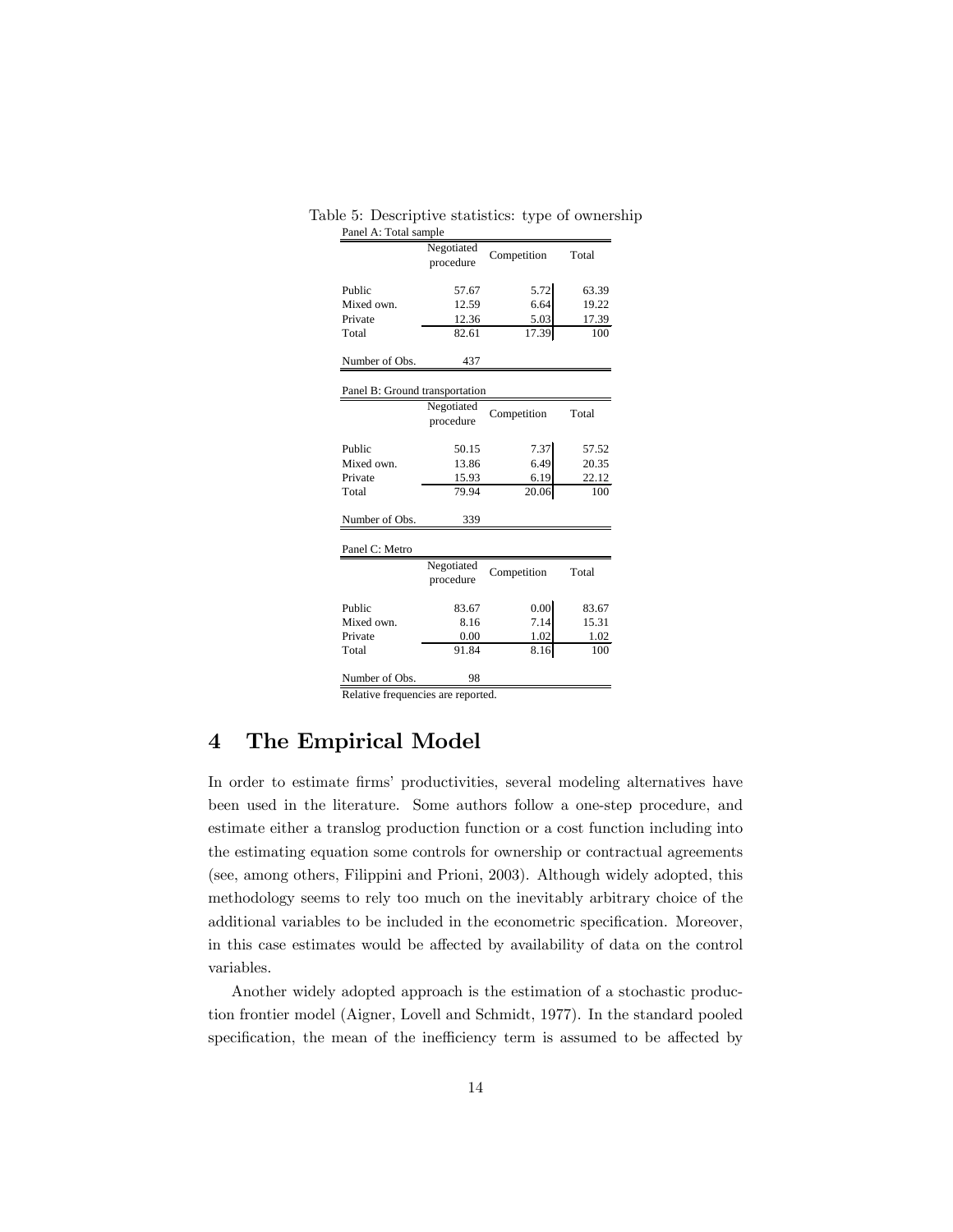a number of characteristics of interest (see, among others, Roy and Yvrande-Billon, 2007). Again, a pooled specification would imply loosing the additional information that can be extracted from the panel structure of our data. Alternatively, one could parameterize the inefficiency term either with a time-invariant model or with the Battese-Coelli (1992) parametrization of time effects. The shortcoming of these two specifications is that they do not allow one to model the mean of the inefficiency term as a function of a set of covariates, such as ownership and institutional framework. This would hamper us from testing our research hypotheses.

To avoid these problems, we prefer to estimate the translog production function with firm fixed effects<sup>7</sup>. Since our controls in the second step are essentially time invariant firm characteristics, the two-stages option is preferable. Indeed, in this way the production function estimation takes into account all timeinvariant firm characteristics, without incurring problems of data availability.

Additionally, a fixed effect estimator has the advantage of providing an answer to the problem of endogeneity of inputs choices. Notice that the error term in the production function can be decomposed into two terms:  $\varepsilon_{it} = \omega_{it} + \eta_{it}$ , where  $\omega_{it}$  represents unobservables that are unknown to the econometrician, but are observed (or predictable) by firms when choosing inputs, and  $\eta_{it}$  represents unobservables that are not observed by the firm before input decision. For example,  $\omega_{it}$  could represent managerial ability, or expected down-time due to vehicles breakdowns, while  $\eta_{it}$  could represent deviations from expected breakdowns. Since a firm has knowledge of its  $\omega_{it}$  when making input choices, these choices will be correlated with  $\omega_{it}$ , thus incurring endogeneity. A possible answer to this problem is the estimation by fixed effects. Although this estimator assumes that unobserved productivity  $\omega_{it}$  is constant over time, it allows one to consistently estimate the production function. Given the short time period we consider, we believe that constancy of  $\omega_{it}$  is not a strong assumption.

Thus, we choose the following research strategy. As a first step, we estimate a production function. We will then retrieve the residuals of this estimation and regress them on ownership and competition variables as well as firm specific variables. This two-step procedure is widely used and acknowledged in the literature (see e.g. Smarzynska Javorcik, 2004).

For the production function, we adopt a flexible functional form, which allows us to take into account second-order effects. More precisely, we adopt a

 $7$ As will be evident in the next section, this specification is supported also by our data.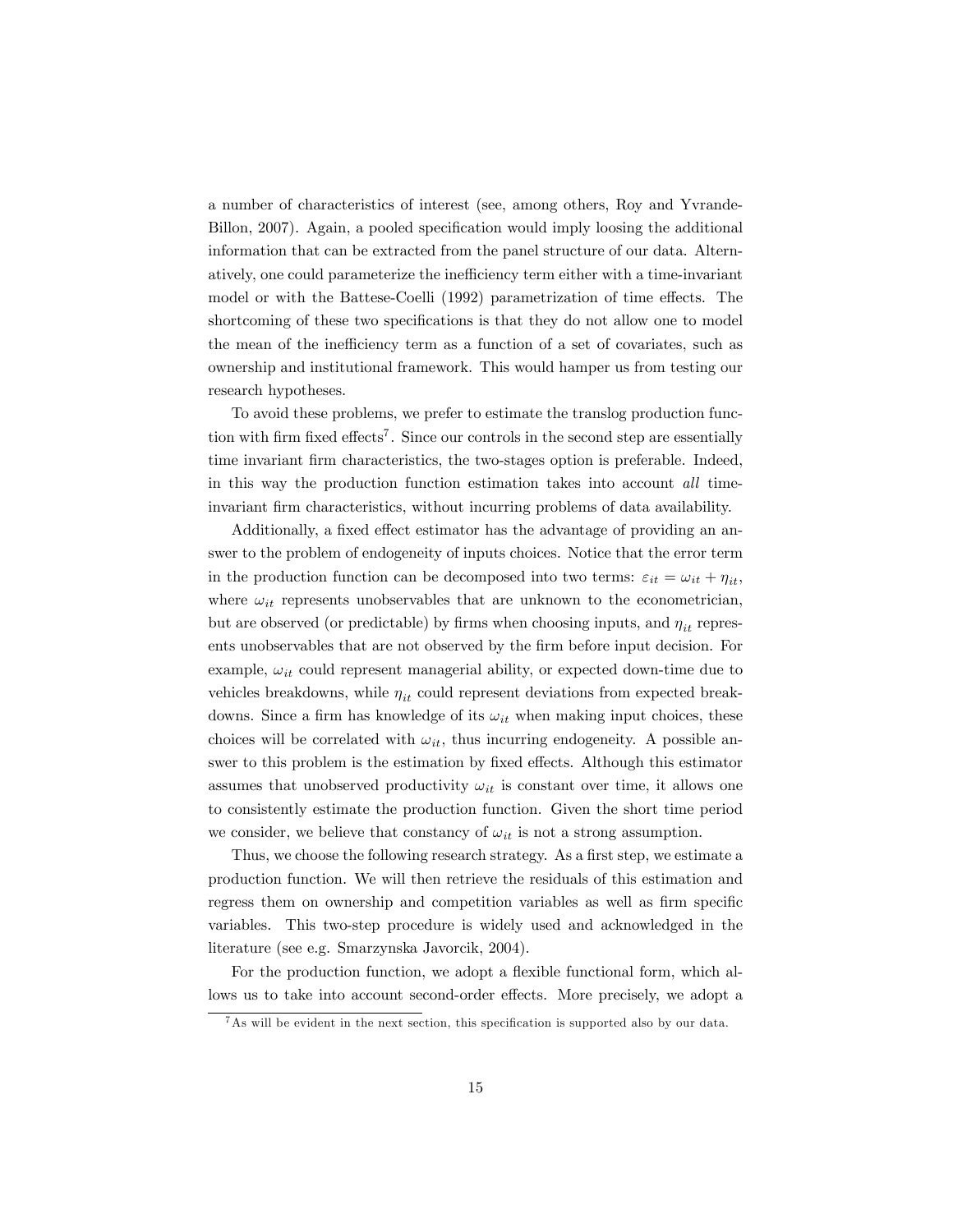translog model (Berndt and Christensen, 1973), which can be interpreted as a second-order approximation to an unknown functional form, and therefore allows for a large degree of flexibility. We estimate a translog production function with three inputs: capital  $(K_{it})$ , labour  $(L_{it})$  and materials  $(M_{it})$ .

$$
\ln Y_{it} = \beta_L \ln L_{it} + \beta_K \ln K_{it} + \beta_M \ln M_{it} +
$$
  
+ $\beta_{L,L} \ln L_{it} * \ln L_{it} + \beta_{L,K} \ln L_{it} * \ln K_{it} +$   
+ $\beta_{L,M} \ln L_{it} * \ln M_{it} + \beta_{K,K} \ln K_{it} * \ln K_{it} +$   
+ $\beta_{K,M} \ln K_{it} * \ln M_{it} + \beta_{M,M} \ln M_{it} * \ln M_{it} + \beta_i + \varepsilon_{it}$ 

This specification allows us to estimate input elasticities and returns to scale. Moreover,  $\beta_i$  is a set of dummy variables aimed at capturing the unobservable firm fixed effects, while  $\varepsilon_{it}$  represents the Hicksian neutral productivity level of Örm i.

As for the second step, we retrieve firms' total factor productivity, which is the difference between the actual and predicted output, as the residual of the estimated production function. Once obtained an index of TFP from the residual of equation  $(1)$ , we are able to investigate which factors affect it. Therefore, as a second step of our empirical analysis, we regress this index of TFP on a set of firm, city and country characteristics. We estimate the following equation:

$$
\ln TFP_{it} = \alpha + \gamma firm\_characteristics_{it} + \delta procedure_{ct} + (2)
$$

$$
+ \theta ownership_{it} + \varphi city\_characteristics_{rt} + \varsigma_{it}
$$

where  $firm$  characteristics is a vector of firm specific characteristics such as being part of a group and type of transport service provided. The dummy variable *procedure* defines the type of awarding procedure under which firms operate, whether competitive tendering or negotiated procedure. The ownership dummy variables define the type of owners, either totally public, totally private or mixed ownership. Finally, *city characteristics* is a vector including some features of the cities in which Örms operate, such as population density and GDP per capita. These city characteristics may indeed affect performance: for instance, higher density may imply higher traffic congestion resulting in lower speed of buses and trams, whilst higher GDP per capita may imply higher real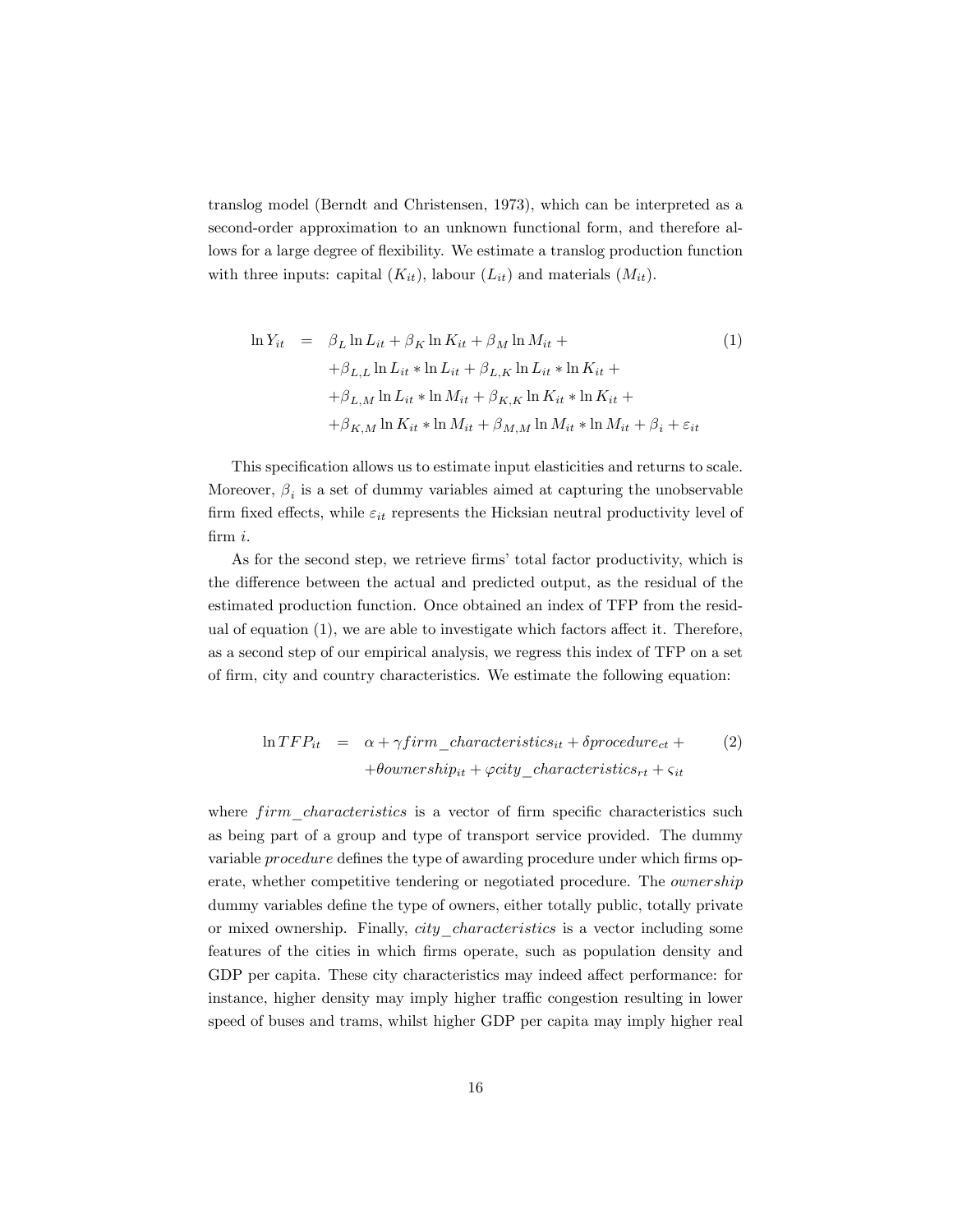wages and different attitudes towards the choice on public or private means of transport.

Finally, notice that the interpretation of coefficients is substantially different in a one-step procedure or in a two-step. Indeed, in the Örst case the estimated coefficients state how a variable affects the quantity of output produced, for a given level of inputs. In the second, the estimated coefficients directly suggest how specific factors affect firms' productivity. Given the aim of our analysis, namely to investigate how selection mechanisms and ownership affect the productivity of firms, the two-step procedure yields a set of coefficients which can be directly interpreted.

Take for example the role of selection mechanisms: no economic a priori suggests that the amount of output should be statistically different between firms selected by means of a public tendering or negotiated procedures. Indeed, the correlation between the output variable and the procedure variable is 0.06 and not statistically significant. However, economic theory suggests that firms selected through a competitive tendering should be more productive, and this is confirmed by a correlation of 0.11, significant at  $5\%$  level, between the output variable and the dummy for competitive tendering.

Although the two specifications yield the same information, we choose the two-step procedure as it is preferable in terms of readability of the results.

### 5 Results

#### 5.1 Production Function and Returns to Scale Estimation

The first step of our empirical analysis consists in the estimation of the translog production function (1) where, as said,  $Y_{it}$  is the index of output,  $L_{it}$  is employment,  $K_{it}$  are tangible fixed assets and  $M_{it}$  are costs for material inputs. All monetary variables have been deflated by a country-specific industry deflator. All variables are expressed in logarithms. As specified above, although we will later show that our results do not change drastically under different assumptions, total factor productivity is defined as the error term of this regression. Table 6 presents the results, obtained through different methods.

We first estimate equation  $(1)$  by pooling our observations together, using ordinary least squares (see column (1) in Table 6). We test the null hypothesis that all interaction terms are equal to zero, which is strongly rejected: this suggests that indeed a translog production function is to be preferred to a Cobb-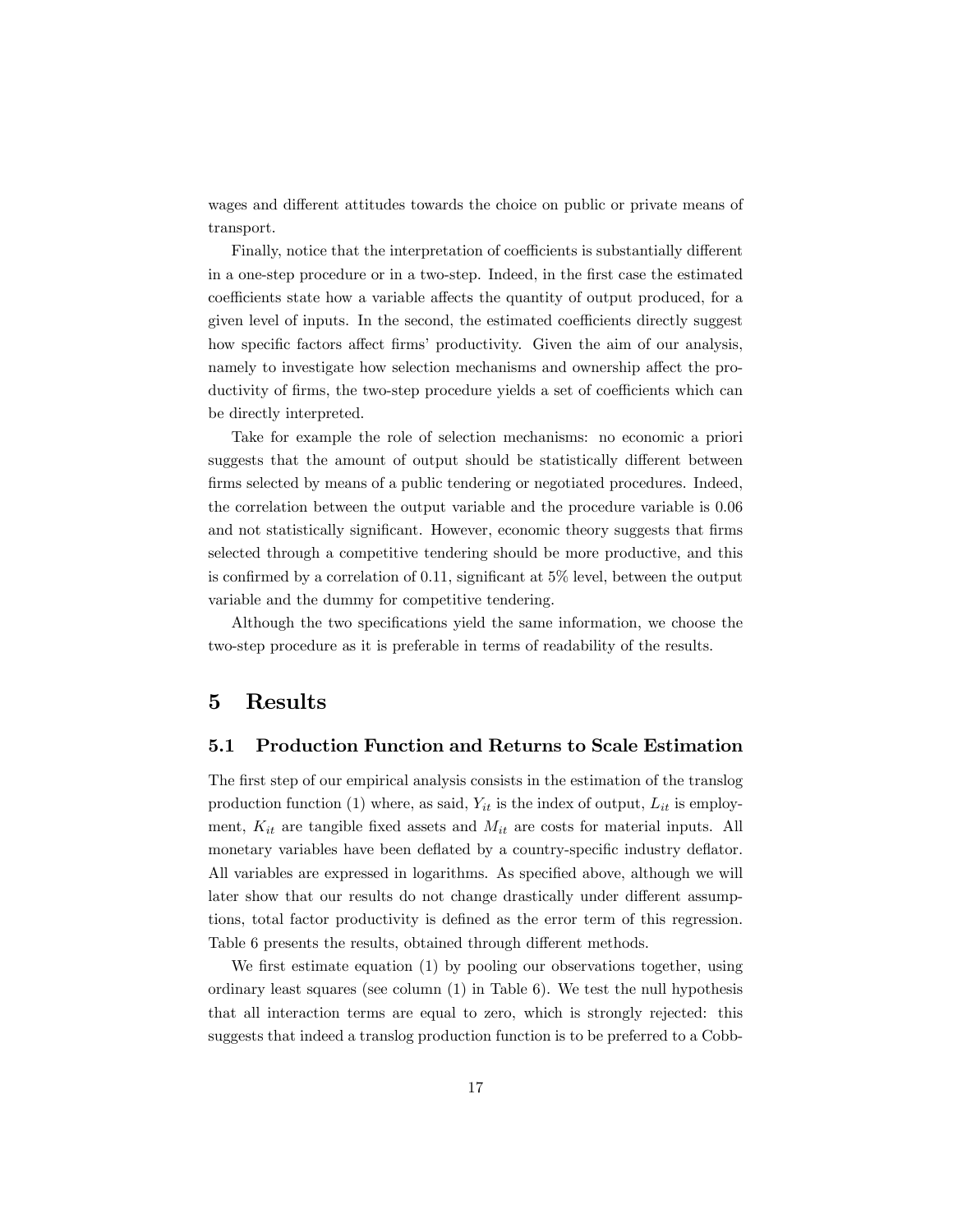|                              | (1)                   | (2)                    | (3)                  |
|------------------------------|-----------------------|------------------------|----------------------|
|                              | Pool                  | FF.                    | RE                   |
| $lnL_{ir}$                   | $-0.579***$           | $-0.0504$              | $-0.375*$            |
|                              | (0.204)               | (0.244)                | (0.216)              |
| $ln K_{i}$                   | $0.344**$             | $-0.0513$              | $-0.0837$            |
|                              | (0.175)               | (0.223)                | (0.193)              |
| $lnM_{it}$                   | $0.282*$              | 1.509***               | 1.132***             |
|                              | (0.167)               | (0.220)                | (0.195)              |
| $lnL_{it}$ * $lnL_{it}$      | $0.0702***$           | $0.0781***$            | $0.0546***$          |
|                              | (0.0177)              | (0.0228)               | (0.0194)             |
| $lnL_{it}$ * $lnK_{it}$      | $-0.0310$             | $-0.127***$            | $-0.0936***$         |
|                              | (0.0194)              | (0.0281)               | (0.0237)             |
| $lnL_{ii}$ * $lnM_{ii}$      | $0.0624***$           | $0.0652**$             | $0.0907***$          |
|                              | (0.0213)              | (0.0258)               | (0.0218)             |
| $ln K_{it}$ * $ln K_{it}$    | $0.0203**$            | $0.0441**$             | $0.0405***$          |
|                              | (0.00957)             | (0.0175)               | (0.0141)             |
| $ln K_{it}$ *ln $M_{it}$     | $-0.0672***$          | 0.0243                 | $-0.00305$           |
|                              | (0.0165)              | (0.0227)               | (0.0192)             |
| $lnM_{it}$ * $lnM_{it}$      | 0.0161                | $-0.0953***$           | $-0.0702***$         |
|                              | (0.0131)              | (0.0143)               | (0.0135)             |
| Constant                     | 2.779***              | $-3.467***$            | 0.604                |
|                              | (0.647)               | (1.137)                | (0.914)              |
| Observations                 | 437                   | 437                    | 437                  |
| $R^2$                        | 0.684                 |                        |                      |
| Adjusted $R^2$               | 0.678                 |                        |                      |
| $R^2$ within                 |                       | 0.683                  | 0.668                |
| $R^2$ between                |                       | 0.432                  | 0.438                |
| $R^2$ overall                |                       | 0.581                  | 0.590                |
| Test on interaction<br>terms | $F(6,427) = 8.87$ *** | $F(6,351) = 16.05***$  | $X^2(6) = 85.22***$  |
|                              | (0.000)               | (0.000)                | (0.000)              |
| Test on effects              |                       | $F(76,351) = 26.66***$ | $X^2(1) = 220.80***$ |
|                              |                       | (0.000)                | (0.000)              |
| Hausman test                 |                       |                        | $X^2(9) = 71.35***$  |
|                              |                       |                        | (0.000)              |

Table 6: Production function estimation Total sample

Dependent variable:  $lnY_{it}$ <sub>is</sub> the log of index of output.  $lnL_{it}$  is the log of number of employees,  $ln K_{it}$  is the log of deflated capital,  $ln M_{it}$  is the log of deflated material costs. Column (1) reports pooled estimation (OLS); column (2) a model with firm-specific fixed effects and column (3) a model with firm-specific random effects. Test on interaction terms tests the null hypothesis that all interaction terms are statistically equal to zero. Test on effects provides an F test that all fixed effects are equal to zero in column (2), and Breusch and Pagan Lagrangian multiplier test for random effects in column (3). Standard error in parentheses. \* significant at 10%; \*\* significant at 5%; \*\*\* significant at 1%

#### Douglas one.

Nonetheless, as we use panel data, it is well known that pooling observations together could distort the results, as observations of the same firm at different times are counted as totally independent. This is clearly a strong assumption, since we are neglecting that some firm-specific characteristics may influence a firm's production function. In order to include them into the analysis, we estimate a model with firm fixed effects (see column  $(2)$ ). Again, the test on interaction terms suggests that the translog specification is appropriate. Additionally, a test on the significance of firm-specific fixed effects suggests that these are strongly significant. Therefore, the inclusion of a set of dummies for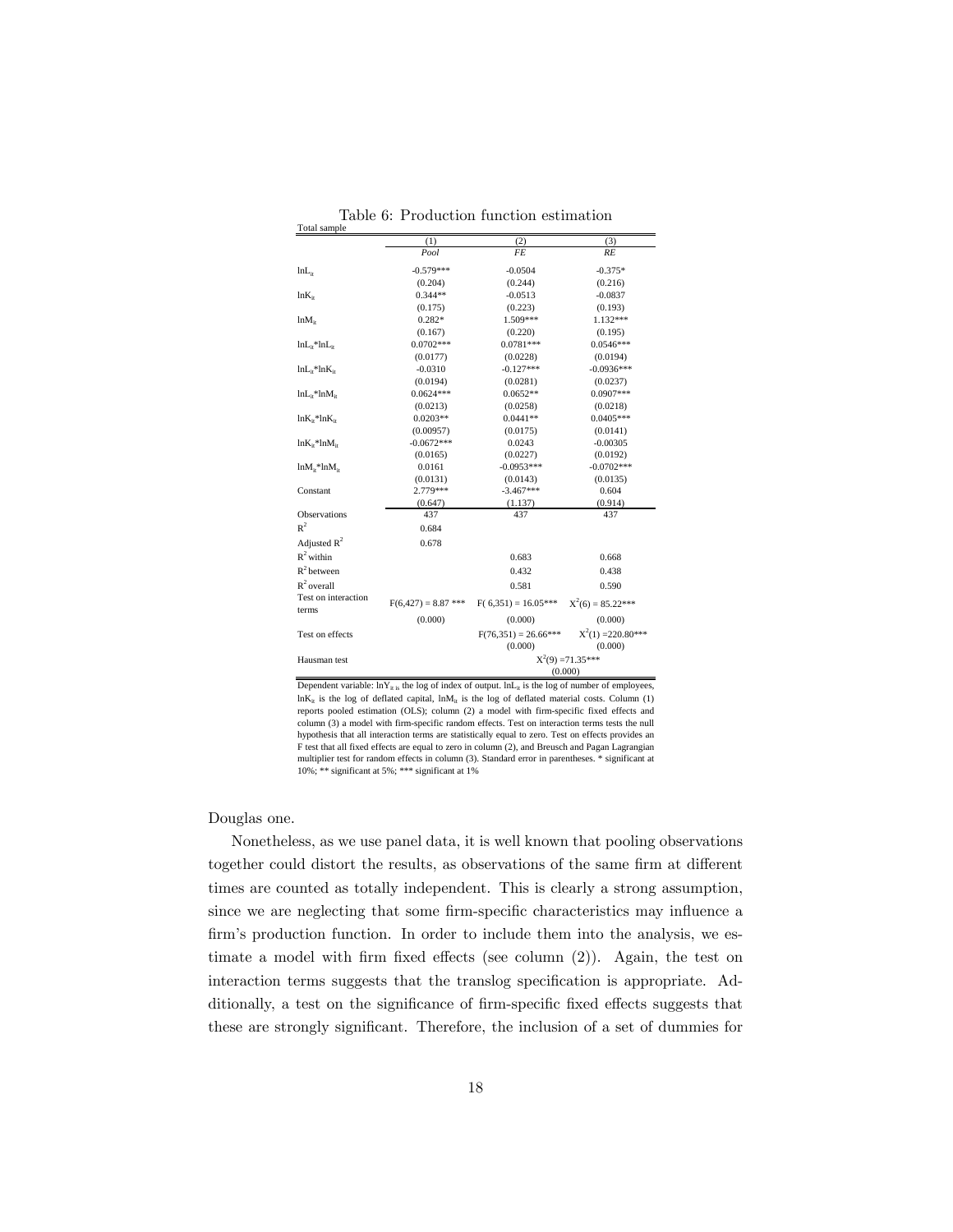firm specific fixed effects improves the estimation.

An alternative technique would be to include random effects. This possibility is presented in column (3) in Table 6. The Breusch and Pagan Lagrangian multiplier test for random effects suggests that these are again significant. However, a random effects model assumes that the correlation between explanatory variables and firm effects is 0. This is quite a strong assumption, as we would expect firm specific effects to be correlated with factor endowments. In fact, computing the correlation coefficient between random effects and explanatory variables we find that it is equal to  $-0.208$  and is statistically significant at 1%. In order to choose between the two alternative specifications, we adopt an Hausman test<sup>8</sup> (see the bottom line in Table 6). The test suggests that a fixed effects specification should be adopted. Therefore, we choose this as our preferred specification.

As a robustness check, we repeat our exercise on the subsample that includes firms operating ground transportation only.<sup>9</sup> We have seen indeed that firms operating underground transportation services are different from ground transportation Örms in terms of capital, employees, and sales. Table 7 presents the result for the production function estimations on this subsample, comparing the same methodologies considered in Table 6. Again, the fixed effects specification  $(in column (2))$  is supported by the data, both against OLS (fixed effects are highly significant) and random effects (as suggested by the Hausman test).

To interpret the estimated Örst-order parameters we calculate the elasticities of output to inputs at different values of inputs distributions: namely mean, first, second and third quartiles. Results are presented in Table 8. We get significant coefficient estimates for the three inputs included in the production function. Moreover, we obtain constant returns to scale. We test the significance of this result: our null hypothesis is  $H_0$ :  $\varepsilon_L + \varepsilon_K + \varepsilon_M = 1$ , which, as shown in the bottom line of Table 8, is never rejected. Interestingly, we find that the estimated returns to scale are decreasing in the size of the firms. This result is coherent with other Öndings in the literature, see for example Cambini and

 $8$ Hausman (1978) test provides a test for orthogonality of the random effects and the regressors. The test is based on the difference between RE and FE estimates. FE is consistent when the explanatory variable and the individual effects are correlated, while RE is inconsistent. Thus a statistically significant difference is interpreted as evidence against RE.

 $9$ We classify as "metro companies" those firms which offer underground transportation services. These firms may be offering exclusively undergound transportation services, or both ground and underground transportation services.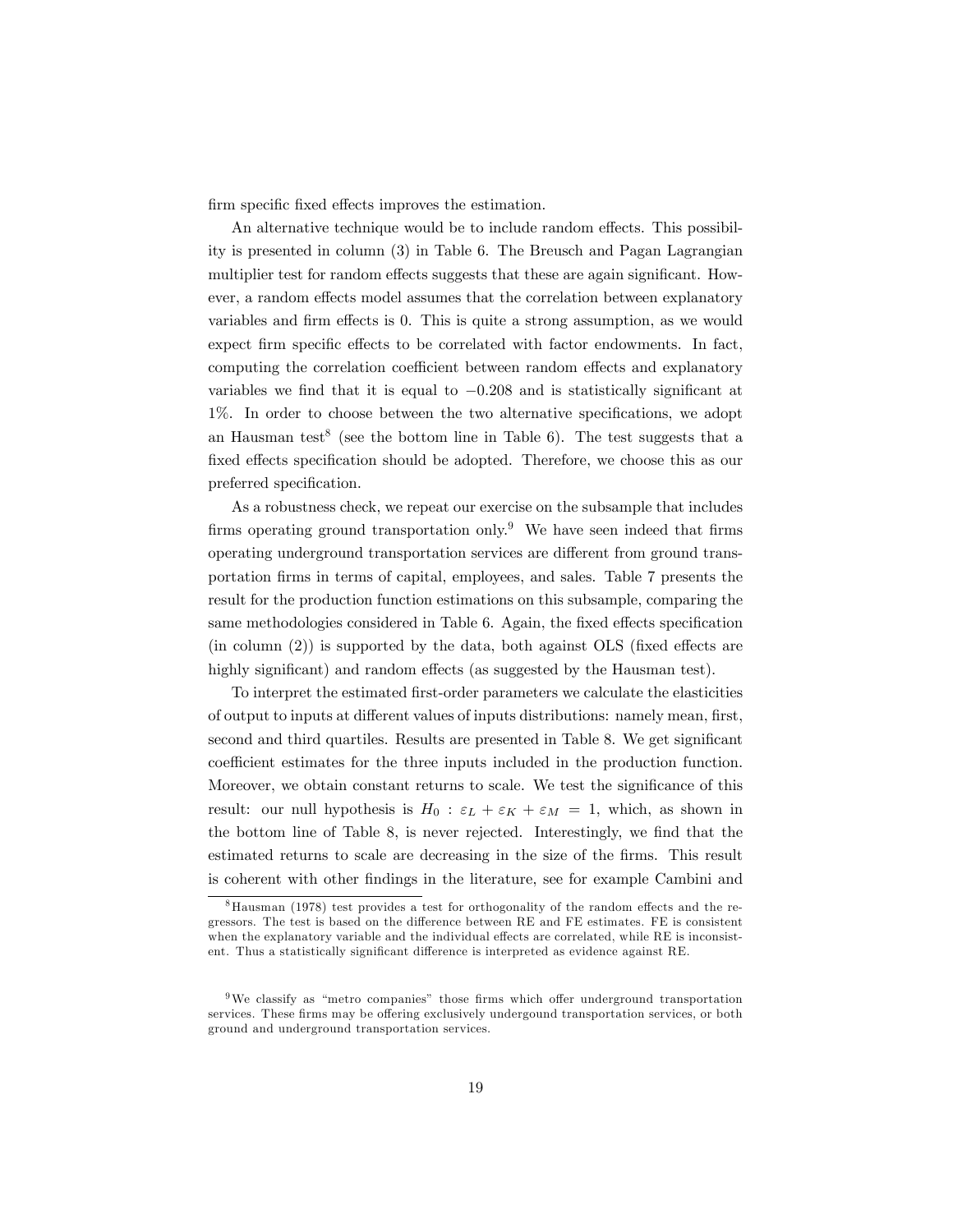| Ground transportation     | (1)                   | (2)                    | (3)                            |
|---------------------------|-----------------------|------------------------|--------------------------------|
|                           | Pool                  | <b>FE</b>              | RE                             |
|                           |                       |                        |                                |
| lnL <sub>ir</sub>         | $-1.121***$           | $-0.365$               | $-1.098***$                    |
|                           | (0.157)               | (0.287)                | (0.199)                        |
| $ln K_{i}$                | $-0.260$              | $-0.112$               | $-0.143$                       |
|                           | (0.164)               | (0.217)                | (0.176)                        |
| $ln M_{it}$               | $2.169***$            | 1.720***               | 2.018***                       |
|                           | (0.175)               | (0.221)                | (0.180)                        |
| $lnL_{it}$ * $lnL_{it}$   | $0.145***$            | 0.0988***              | $0.137***$                     |
|                           | (0.0144)              | (0.0247)               | (0.0174)                       |
| $lnL_{it}$ * $lnK_{it}$   | $-0.0215$             | $-0.118***$            | $-0.0477**$                    |
|                           | (0.0156)              | (0.0278)               | (0.0203)                       |
| $lnL_{it}$ * $lnM_{it}$   | 0.00477               | $0.0690***$            | 0.0275                         |
|                           | (0.0191)              | (0.0251)               | (0.0200)                       |
| $ln K_{it}$ * $ln K_{it}$ | $-0.00337$            | $0.0545***$            | 0.00720                        |
|                           | (0.0102)              | (0.0178)               | (0.0142)                       |
| $ln K_{it}$ * $ln M_{it}$ | $0.0355*$             | 0.00536                | $0.0340*$                      |
|                           | (0.0209)              | (0.0231)               | (0.0199)                       |
| $lnM_{ir}$ * $lnM_{ir}$   | $-0.116***$           | $-0.104***$            | $-0.117***$                    |
|                           | (0.0144)              | (0.0141)               | (0.0127)                       |
| Constant                  | $-1.246**$            | $-3.180***$            | $-1.307*$                      |
|                           | (0.579)               | (1.071)                | (0.782)                        |
| Observations              | 339                   | 339                    | 339                            |
| $R^2$                     | 0.843                 |                        |                                |
| Adjusted $R^2$            | 0.839                 |                        |                                |
| $R^2$ within              |                       | 0.771                  | 0.754                          |
| $R^2$ between             |                       | 0.667                  | 0.815                          |
| $R^2$ overall             |                       | 0.715                  | 0.819                          |
| Test on interaction       | $F(6,329) = 34.98***$ | $F(6,272) = 20.54***$  | $X^2(6) = 180.55***$           |
| terms                     | (0.000)               | (0.000)                | (0.000)                        |
| Test on effects           |                       | $F(57,272) = 14.82***$ | $X^2(1) = 306.93***$           |
|                           |                       | (0.000)                | (0.000)                        |
|                           |                       |                        |                                |
| Hausman test              |                       |                        | $X^2(9) = 42.15***$<br>(0.000) |

Table 7: Production function estimation, ground transportation companies only

Dependent variable: lnYit is the log of index of output. lnLit is the log of number of employees, lnKit is the log of deflated capital, lnMit is the log of deflated material costs. Model with firm-specific fixed effects. Test on interaction terms tests the null hypothesis that all interaction terms are statistically equal to zero. Test on effects provides an F test that all fixed effects are equal to zero. Standard error in parentheses. \* significant at 10%; \*\* significant at 5%; \*\*\* significant at 1%

Filippini (2003) and Di Giacomo and Ottoz (2007).

It has to be noted that the literature frequently Önds increasing returns to scale: however, these results are generally obtained on samples of small and medium-sized companies (See Cambini, Piacenza, Vannoni, 2007 for a comprehensive review of previous empirical evidence on scale and density economies in LPT). Evidence on large urban companies is scant. Matas and Raymond (1998) study 9 large urban bus companies in Spain, finding a U-shaped average cost curve. However, in the long run their results do not differ appreciably from constant returns to scale, with slight diseconomies for larger companies. Jha and Singh (2001) obtain the same result studying the cost structure of 9 large Indian bus companies. Overall, these articles suggest that scale econom-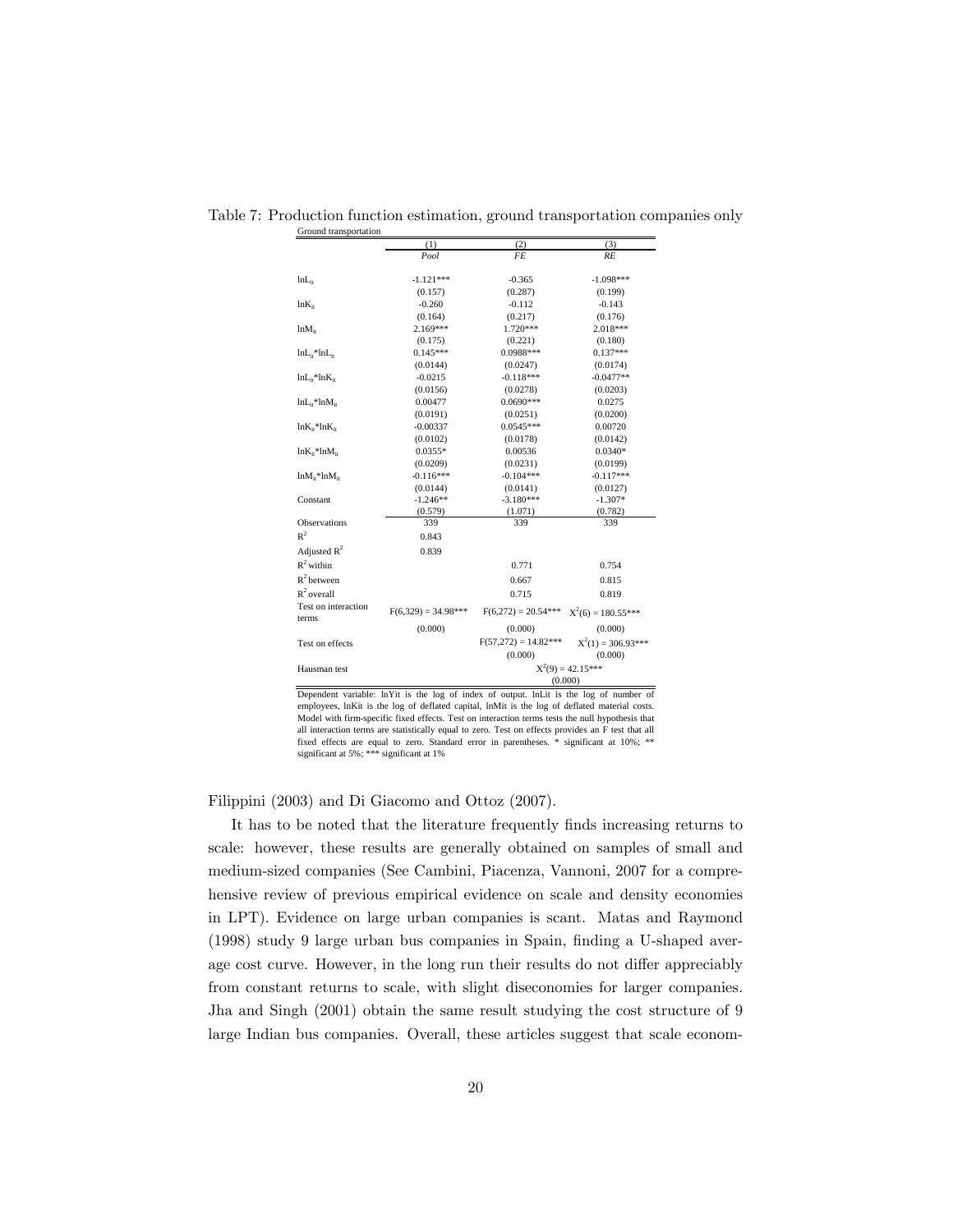| Total sample     |                       |               |                |               |
|------------------|-----------------------|---------------|----------------|---------------|
|                  | <b>First Ouartile</b> | Median        | Third Quartile | Mean          |
| Labour           | 0.339                 | 0.372         | 0.288          | 0.327         |
|                  | $(0.076)$ ***         | $(0.099)$ *** | $(0.122)$ ***  | $(0.090)$ *** |
| Capital          | 0.143                 | 0.178         | 0.289          | 0.201         |
|                  | $(0.055)$ ***         | $(0.074)$ **  | $(0.112)$ ***  | $(0.074)$ *** |
| Material inputs  | 0.563                 | 0.448         | 0.358          | 0.466         |
|                  | $(0.053)$ ***         | $(0.072)$ *** | $(0.098)$ ***  | $(0.070)$ *** |
| Returns to scale | 1.045                 | 0.998         | 0.934          | 0.994         |
|                  | $(0.093)$ ***         | $(0.116)$ *** | $(0.150)$ ***  | $(0.111)$ *** |
| Test on constant |                       |               |                |               |
| returns to scale | 0.045                 | $-0.002$      | $-0.066$       | $-0.006$      |
|                  | (0.093)               | (0.116)       | (0.150)        | (0.111)       |

Table 8: Elasticities of output to inputs and returns to scale

Elasticities of output to inputs are calculated at the sample means, first, second and third quartiles values for inputs. Returns to scale are obtained as the sum of input elasticities. The test on constant returns to scale tests the null hypothesis that there are constant returns to scale. \* significant at 10%; \*\* significant at 5%; \*\*\* significant at 1%

ies are exhausted for larger companies. More recently, Cambini, Piacenza and Vannoni (2007) obtain the opposite result: using a sample of 31 medium and large-sized Italian companies, they find both economies of scale, and economies of density. Our sample includes large companies, and results presented in Table 8 seem to be in line with Öndings by Matas and Raymond (1998) and Jha and Singh (2001). Testing for the null hypothesis of constant returns to scale, we observe that although estimated returns to scale are decreasing across quartiles, this trend is not significant: at different values of size for inputs the estimated returns are never significantly different from one.

Table 9 presents the estimated elasticities of output to inputs, computed for different values of the inputs in the subsample of firms operating ground transportation only. The finding of constant returns to scale is confirmed also in this subsample of firms which are, on average, smaller than those operating also (or only) underground services. Point estimates of returns to scale are larger in size relative to the estimates obtained in the full sample.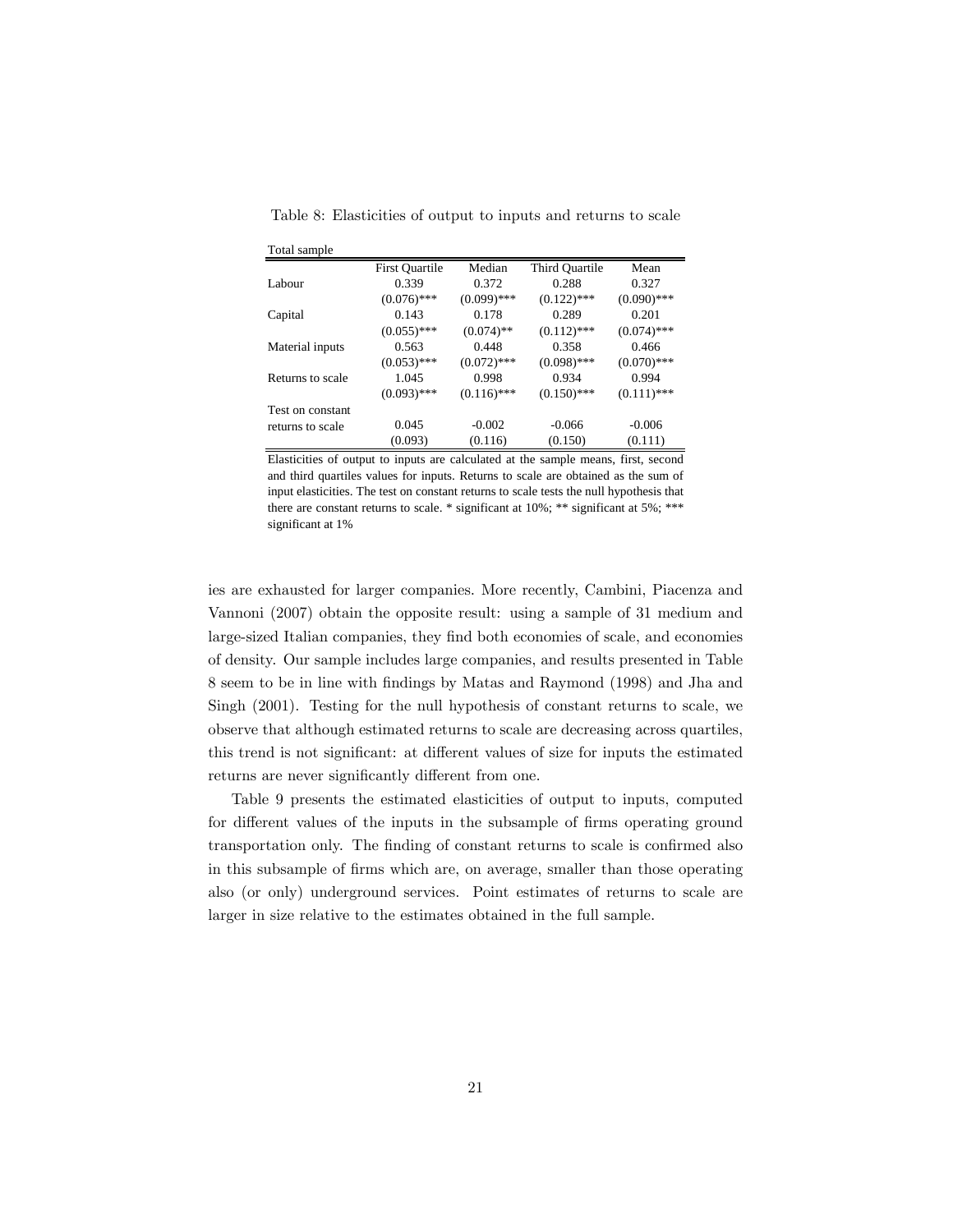|                                      | <b>First Quartile</b> | Median        | Third Quartile | Mean          |
|--------------------------------------|-----------------------|---------------|----------------|---------------|
| Labour                               | 0.438                 | 0.468         | 0.477          | 0.440         |
|                                      | $(0.079)$ ***         | $(0.108)$ *** | $(0.132)$ ***  | $(0.094)$ *** |
| Capital                              | 0.141                 | 0.206         | 0.311          | 0.220         |
|                                      | $(0.049)$ ***         | $(0.069)$ *** | $(0.098)$ ***  | $(0.066)$ *** |
| Material inputs                      | 0.481                 | 0.400         | 0.204          | 0.361         |
|                                      | $(0.051)$ ***         | $(0.067)$ *** | $(0.094)$ **   | $(0.068)$ *** |
| Returns to scale                     | 1.061                 | 1.074         | 0.991          | 1.021         |
|                                      | $(0.087)$ ***         | $(0.109)$ *** | $(0.135)$ ***  | $(0.101)$ *** |
| Test on constant<br>returns to scale | 0.061                 | 0.074         | $-0.009$       | 0.021         |
|                                      | (0.087)               | (0.109)       | (0.135)        | (0.101)       |

Table 9: Elasticities of output to inputs and returns to scale, ground transportation companies only

Elasticities of output to inputs are calculated at the sample means, first, second and third quartiles values for inputs. Returns to scale are obtained as the sum of input elasticities. The test on constant returns to scale tests the null hypothesis that there are constant returns to scale. \* significant at 10%; \*\* significant at 5%; \*\*\* significant at 1%

# 5.2 Determinants of TFP: the Role of Ownership and Competition

We recover our measure of total factor productivity as the difference between actual and predicted output in the estimation of the translog fixed effects production function (equation (1)). This allows us to estimate equation (2): we regress the index of TFP obtained from the estimation of equation (1) on a number of firm and city characteristics which could influence firms' productivity.

In particular, besides our ownership and competition variables, we consider a number of control variables. We control for the firm's structure, in terms of activities carried out (e.g., underground transportation, extra-urban services) and its management (being part of a larger group or not). Additionally, we include a control for city features (income, size, density and so on). Table 10 presents the results.

Notice that as the coefficients reported are standardized, a comparison between the magnitude of the coefficients is possible. The results in column  $(1)$  report a basic regression of our measure of TFP on a set of firm's characteristics. As expected, the type of transport service provided influences productivity. The results simply indicate that having fixed structures such as those of companies owning underground (Metro) or surface (Tram) networks, decreases estimated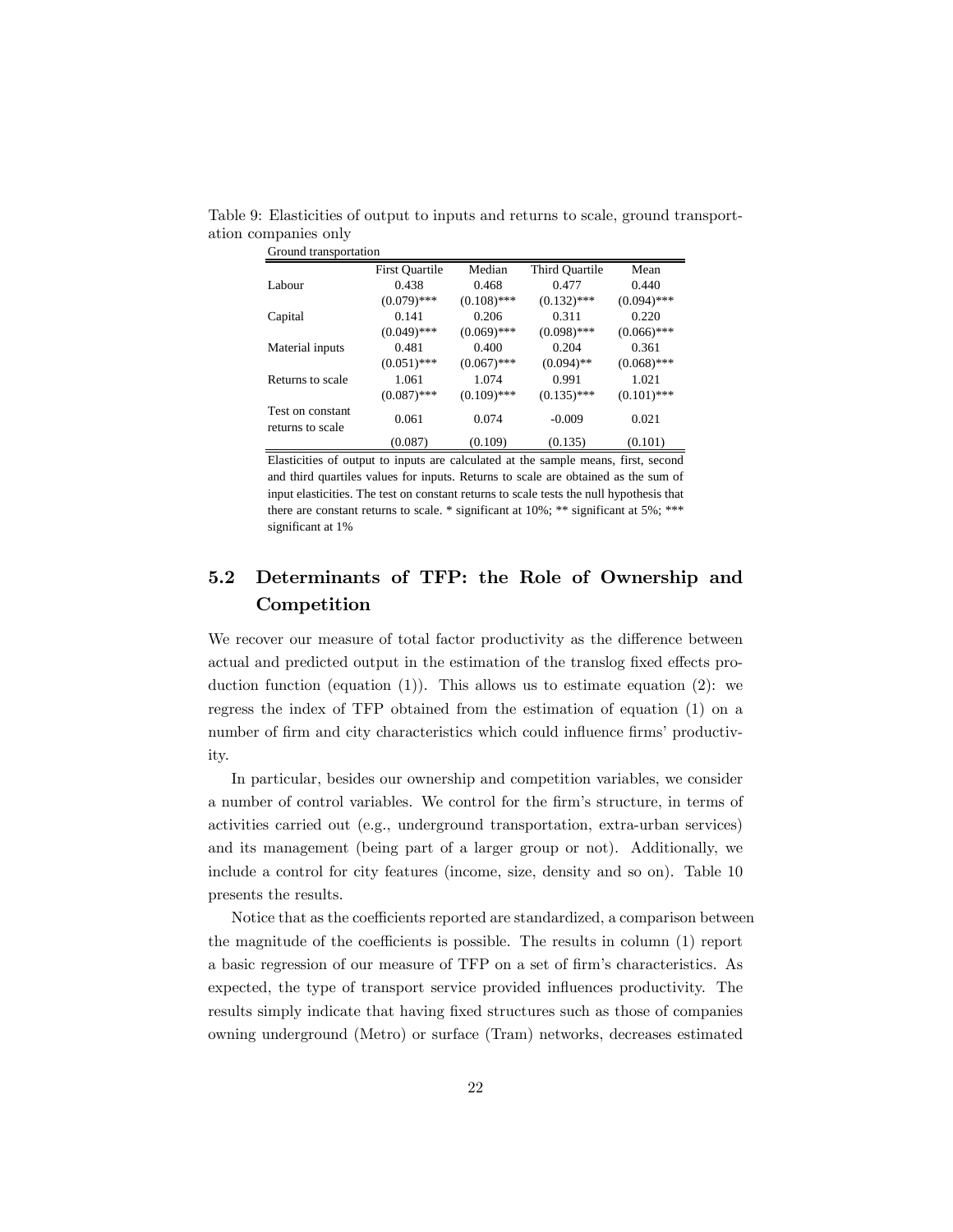|                                    | (1)         | (2)         | (3)           | (4)                                | (5)                        |
|------------------------------------|-------------|-------------|---------------|------------------------------------|----------------------------|
|                                    |             |             |               |                                    |                            |
| Metro                              | $-0.121***$ | $-0.0810**$ | $-0.102**$    | $-0.0729*$                         | $-0.115**$                 |
|                                    | $(-3.253)$  | $(-2.090)$  | $(-2.514)$    | $(-1.760)$                         | $(-2.550)$                 |
| Metro services                     | $0.257**$   | $0.272***$  | $0.231**$     | $0.247**$                          | $0.212**$                  |
|                                    | (2.530)     | (2.677)     | (2.139)       | (2.303)                            | (2.068)                    |
| Tram                               | $-0.290***$ | $-0.336***$ | $-0.239***$   | $-0.284***$                        | $-0.234***$                |
|                                    | $(-7.876)$  | $(-8.608)$  | $(-6.619)$    | $(-7.541)$                         | $(-6.704)$                 |
| <b>Bus</b>                         | $-0.109$    | $-0.113$    | $-0.153*$     | $-0.150*$                          | $-0.248***$                |
|                                    | $(-1.275)$  | $(-1.331)$  | $(-1.814)$    | $(-1.804)$                         | $(-2.638)$                 |
| Extra-urban services               | $-0.0361$   | $-0.00661$  | $-0.0740**$   | $-0.0409$                          | $-0.00673$                 |
|                                    | $(-0.989)$  | $(-0.179)$  | $(-2.175)$    | $(-1.175)$                         | $(-0.172)$                 |
| Group member                       | $0.0973**$  | 0.0332      | 0.0224        | $-0.0331$                          | $-0.0203$                  |
|                                    | (2.072)     | (0.684)     | (0.460)       | $(-0.678)$                         | $(-0.437)$                 |
| Competition                        |             | $0.183***$  |               | $0.176***$                         | $0.176***$                 |
|                                    |             | (3.630)     |               | (3.707)                            | (3.561)                    |
| Mixed own.                         |             |             | $-0.0175$     | $-0.0128$                          | $-0.0281$                  |
|                                    |             |             | $(-0.426)$    | $(-0.335)$                         | $(-0.714)$                 |
| Mainly public mixed own.           |             |             | $-0.182***$   | $-0.196***$                        | $-0.212***$                |
|                                    |             |             | $(-5.117)$    | $(-5.741)$                         | $(-6.183)$                 |
| Fully public own.                  |             |             | $-0.237***$   | $-0.204***$                        | $-0.216***$                |
|                                    |             |             | $(-4.169)$    | $(-3.913)$                         | $(-4.357)$                 |
| City population density            |             |             |               |                                    | 0.0206                     |
|                                    |             |             |               |                                    | (0.444)                    |
| Observations                       | 434         | 434         | 434           | 434                                | 427                        |
| R-squared                          | 0.242       | 0.266       | 0.279         | 0.300                              | 0.323                      |
| Test on equality between mixed     |             |             | $F(1, 424) =$ | $F(1, 423) =$                      | $F(1,415) =$               |
| own, and mainly public mixed own.  |             |             | 26.36***      | 35.61***                           | 22.12***                   |
| Prob > F                           |             |             | (0.000)       | (0.000)                            | (0.000)                    |
| Test on equality between mixed     |             |             |               | $F(1,424) = F(1,423) =$            | $F(1,415) =$               |
| own. and fully public own.         |             |             | 15.35***      | 13.40***                           | 8.10***                    |
| Prob > F                           |             |             | (0.000)       | (0.000)                            | (0.005)                    |
| Test on equality between mainly    |             |             |               |                                    |                            |
| public mixed own, and fully public |             |             | $3.29*$       | $F(1,424) = F(1,423) =$<br>9.34*** | $F(1,415) =$<br>$10.04***$ |
| own.                               |             |             |               |                                    |                            |
| Prob > F                           |             |             | (0.071)       | (0.002)                            | (0.002)                    |

Table 10: Total factor productivity estimation

Total sample

Dependent variable:  $TFP_{it}$  is the log of Total Factor Productivity, obtained as a residual from the production function estimation. OLS estimates with robust standard errors. Standardized 'beta' coefficients are reported. t-statistics in parentheses. \* significant at 10%; \*\* significant at 5%; \*\*\* significant at 1%

productivity. Moreover, tramways may not accommodate the number of passengers that compensates the higher fixed cost entailed by this technology. Instead, firms which operate underground services, without owning the network, display higher TFP; this is hardly surprising, in that these companies do the same service as those captured by the dummy "Metro", without the fixed input represented by the network. Additionally, we find that (arguably more labour intensive) ground transportation services negatively affect firm's productivity. Moreover, the provision of extra-urban services seems to negatively affect productivity, although this result is not significant. Finally, it turns out that a firm being part of a large (sometimes multinational) group is likely to be more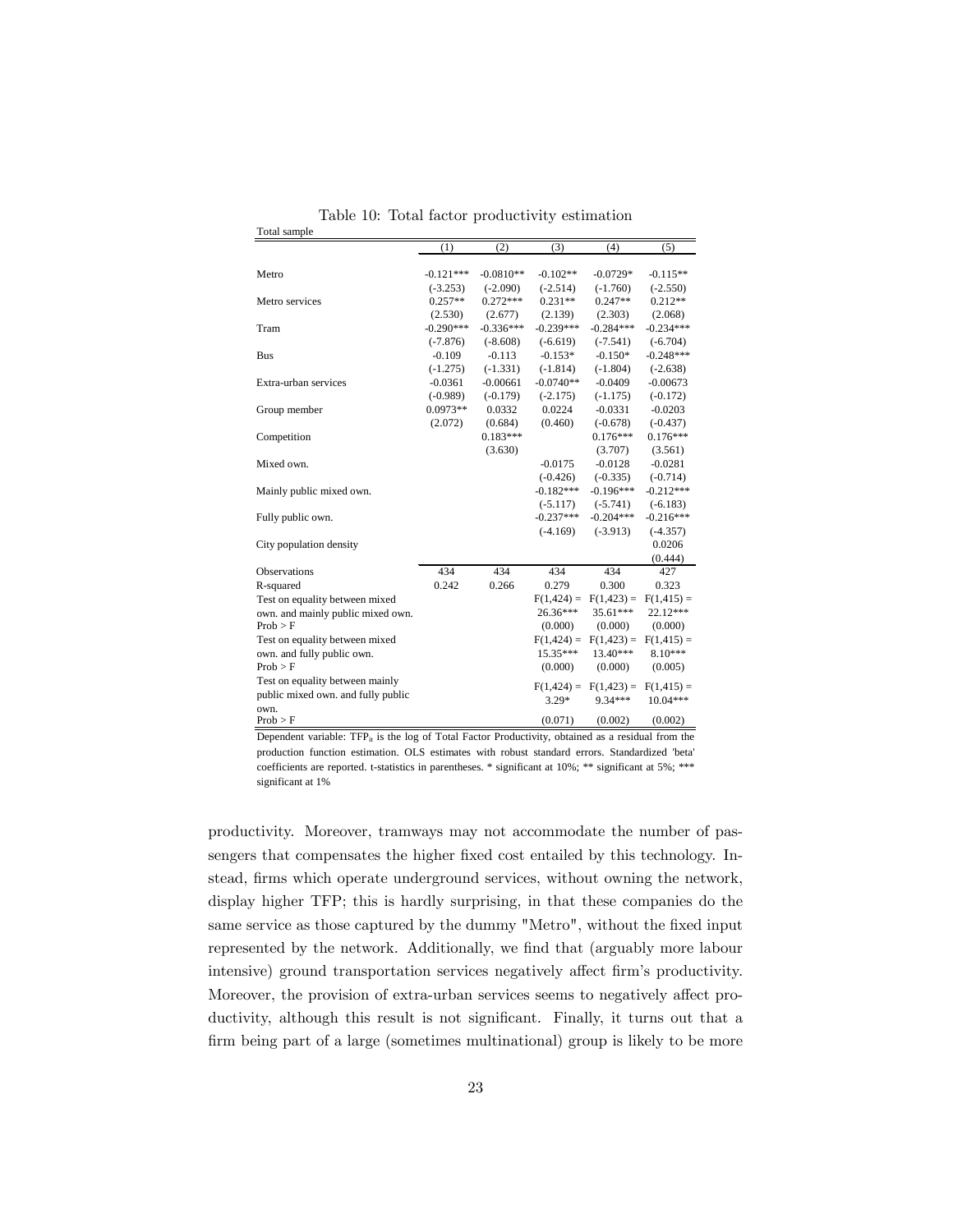productive than a stand-alone firm. This could be due to better managerial practices which are shared among members of the same group.

In column (2) we add a control for the type of institutional (i.e. regulatory) regime. As expected, competitive tendering has a positive effect on total factor productivity: the coefficient attached to the variable is always positive and significant at  $1\%$  level. This result provides empirical support to our first research hypothesis, namely that a competitive setting may enhance firms' TFP. Then, we control the effect of the type of ownership in column  $(3)$ .

It can be seen that public ownership negatively affects TFP, and the same holds true for mixed ownership. Notice that in this specification we distinguish two types of mixed ownership companies: those in which the public share is predominant (more than 85%), which we label "Mainly public", and those in which the private and public share are more balanced. We suspect that such a relevant public share may imply a management style which is different from the one in mixed ownership companies, being, if any, closer to the full public ownership type. Thus, we label these companies as "almost" public and in this first estimate we consider them as a separate category.<sup>10</sup>

These categories of ownership have a negative impact on TFP with comparison to the benchmark, which is the omitted category: privately owned firms. Thus, we can say that Hypothesis 2 is supported by our data. Our result is in line with Gautier and Yvrande-Billon (2008), who find that mixed ownership French LPT firms have a lower efficiency level than private ones, irrespective of the type of contract under which they operate. As the coefficients are standardized, we are able to compare their magnitudes, and to establish a ranking in terms of productivity. The fully public Örms are the least productive, followed by the mainly public (public share over  $85\%$ ). The firms where the public share is below  $85\%$  are more productive, and they are not statistically different from the private ones.

Moreover, the table reports the test on the equality of coefficients between fully public ownership, mostly public ownership, and mixed ownership. The test suggests that the difference in terms of TFP between the three types of firms is statistically significant, thus supporting the distinction of firms into these categories. Therefore, we find partial evidence in favour of our third hypothesis: mainly public mixed ownership firms differ from private companies, being significantly less productive. Nonetheless, the difference in terms of total

 $10$  See Section 5.3 for an extensive discussion on the role of ownership and for alternative definitions of the explanatory variables.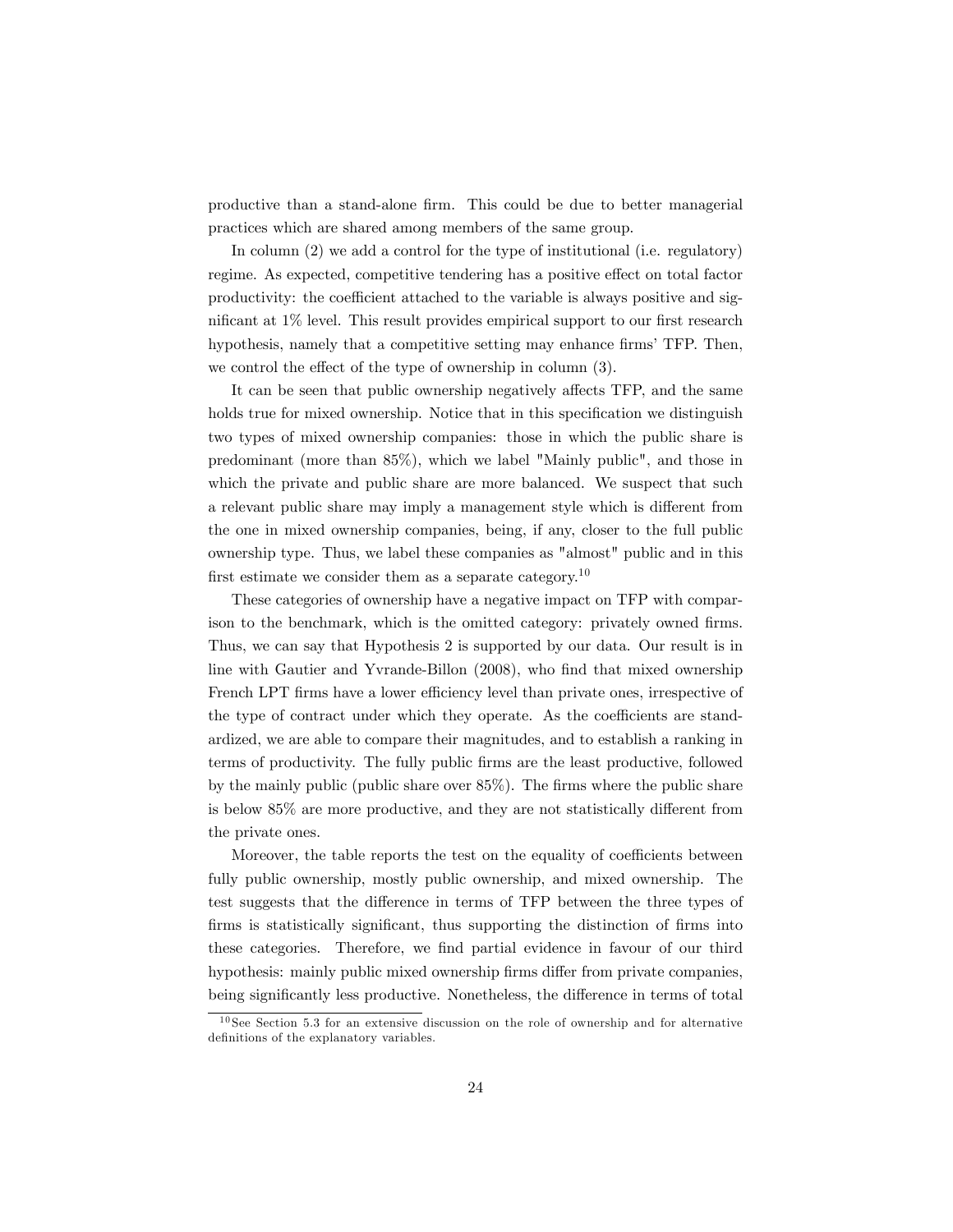factor productivity between "truly" mixed and privately owned companies is not significant. Thus, we may state that mixed ownership companies are not a homogeneous category, and different groups of mixed firms are statistically different in terms of productivity.

Columns (2) to (4) jointly show that regulatory environment and ownership independently affect firm's total factor productivity: These variables are significant both if considered alone, as in the second and third column, and in combination, as in the fourth column. As seen in Table 5, many firms in our sample are in public hands and operating under negotiated procedures. One may wonder whether this "in house" providing is the key factor, rather than ownership and awarding procedures independently. As a robustness check, we include the interaction term between selection mechanism and public ownership in the specification presented in column  $(4)$ . This term is not significant, while the other variables keep the same signs and significance levels. This clearly indicates that being a totally public firm, selected through negotiated procedure, does not have any additional effect on firm's TFP once public ownership and selection mechanism are controlled  $\text{for}^{11}$ .

Finally, thanks to the Urban Audit Database by Eurostat, we are able to include some information on some of the cities where firms operate, such as city size (both area and population), demographic indicators, income, mobility indicators (Proportion of journeys to work by car, Number of registered cars per 1000 inhabitants, etc.) and indicators of the relevance of touristic activities in the city. Although we cannot report all results, only few of these variables affect our estimates, and they never change the sign and significance of other coefficients. The results in column  $(5)$  show that population density does not influence firms' productivity in the full sample of the firms we consider.<sup>12</sup>

Table 11 presents the results on the factors affecting total productivity obtained on the subsample of firms that operate only ground transportation services. Provision of extra urban services is still not significant<sup>13</sup>. Again, being part of a larger group positively affects productivity. This result is more robust in the subsample of ground transportation companies.

Firms selected through competition "for the market" display higher levels

 $11$  Results are available upon request.

 $12$  We also included city area expressed in  $\text{Km}^2$  as a control for the network size, generally obtaining a negative and significant coefficient.

<sup>&</sup>lt;sup>13</sup> Indeed, the evidence on the presence of economies of scope between urban and intercity services is mixed. While Di Giacomo and Ottoz (2007) find some evidence of diseconomies of scope, Fraquelli, Piacenza and Abrate (2004) Önd economies of scope. Both papers use a sample of firms that excludes metro companies.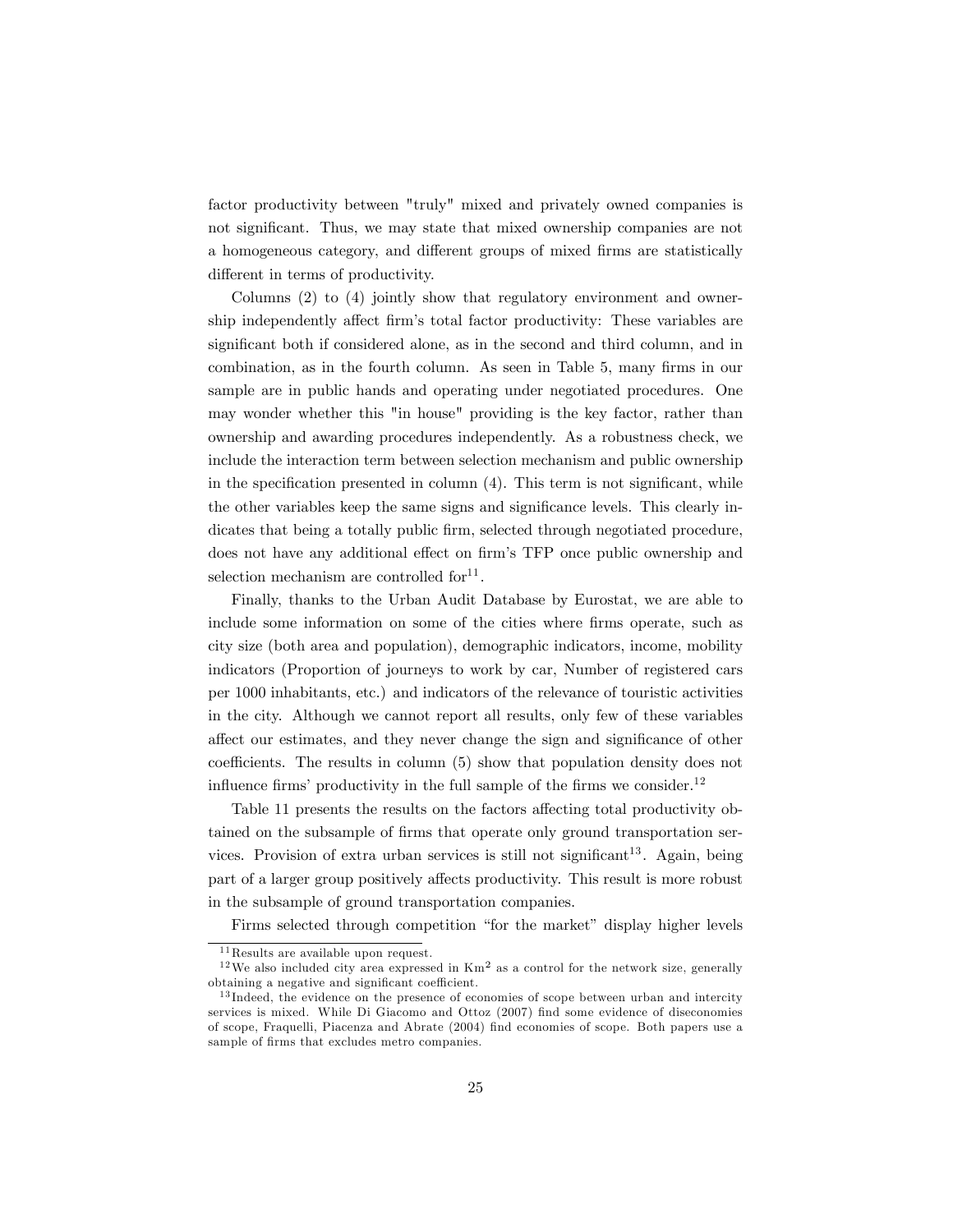Table 11: Total factor productivity estimation, ground transportation companies only

| Ground transportation              |             |             |              |              |                         |
|------------------------------------|-------------|-------------|--------------|--------------|-------------------------|
|                                    | (1)         | (2)         | (3)          | (4)          | (5)                     |
|                                    |             |             |              |              |                         |
| Tram                               | $-0.368***$ | $-0.422***$ | $-0.287***$  | $-0.330***$  | $-0.416***$             |
|                                    | $(-8.104)$  | $(-9.154)$  | $(-6.733)$   | $(-7.413)$   | $(-9.243)$              |
| Bus                                | $0.329***$  | $0.315***$  | $0.278***$   | $0.272***$   | $0.221***$              |
|                                    | (8.021)     | (7.582)     | (7.073)      | (6.825)      | (3.781)                 |
| Extra-urban services               | 0.0234      | 0.0514      | $-0.0557$    | $-0.0274$    | 0.0121                  |
|                                    | (0.503)     | (1.099)     | $(-1.347)$   | $(-0.656)$   | (0.295)                 |
| Group member                       | $0.227***$  | $0.182***$  | $0.0956**$   | 0.0643       | 0.0478                  |
|                                    | (6.693)     | (5.639)     | (2.106)      | (1.572)      | (1.503)                 |
| Competition                        |             | $0.192***$  |              | $0.157**$    | $0.130**$               |
|                                    |             | (2.856)     |              | (2.564)      | (2.300)                 |
| Mixed own.                         |             |             | $-0.476***$  | $-0.444***$  | $-0.448***$             |
|                                    |             |             | $(-8.501)$   | $(-9.017)$   | $(-8.890)$              |
| Mainly public mixed own.           |             |             | $-0.0785*$   | $-0.0691*$   | 0.0207                  |
|                                    |             |             | $(-1.673)$   | $(-1.673)$   | (0.523)                 |
| Fully public own.                  |             |             | $-0.358***$  | $-0.367***$  | $-0.405***$             |
|                                    |             |             | $(-7.772)$   | $(-8.241)$   | $(-8.856)$              |
| City population density            |             |             |              |              | $-0.263***$             |
|                                    |             |             |              |              | $(-5.388)$              |
| Observations                       | 336         | 336         | 336          | 336          | 329                     |
| R-squared                          | 0.299       | 0.329       | 0.451        | 0.470        | 0.504                   |
| Test on equality between mixed     |             |             | $F(1,328) =$ | $F(1,327) =$ | $F(1,319) =$            |
| own, and mainly public mixed own.  |             |             | 29.39***     | 39.14***     | 76.47***                |
| Prob > F                           |             |             | (0.000)      | (0.000)      | (0.000)                 |
| Test on equality between mixed     |             |             | $F(1,328) =$ | $F(1,327) =$ | $F(1,319) =$            |
| own. and fully public own.         |             |             | 25.86***     | 28.66***     | 62.44***                |
| Prob > F                           |             |             | (0.000)      | (0.000)      | (0.005)                 |
| Test on equality between mainly    |             |             | $F(1,328) =$ |              | $F(1,327) = F(1,319) =$ |
| public mixed own, and fully public |             |             | 1.93         | $4.53**$     | 8.96***                 |
| own.                               |             |             |              |              |                         |
| Prob > F                           |             |             | (0.165)      | (0.034)      | (0.003)                 |

Dependent variable:  $TFP_{it}$  is the log of Total Factor Productivity, obtained as a residual from the production function estimation. OLS estimates with robust standard errors. Standardized 'beta' coefficients are reported. t-statistics in parentheses. \* significant at 10%; \*\* significant at 5%; \*\*\* significant at 1%

of TFP. However, this result is slightly less robust across specifications in this subsample. As for the type of ownership, the result that public firms are less productive is confirmed. Again, mixed ownership firms are less productive than private ones, although the ranking in terms of productivity is changed. The difference between fully public firms, mainly public, and mixed ownership ones is generally statistically significant in the subsample of firms offering ground transportation services only. Finally, controls for city characteristics suggest that population density now has a negative and significant coefficient, thus suggesting the presence of negative congestion externalities that affect ground transports in dense cities and metropolitan areas.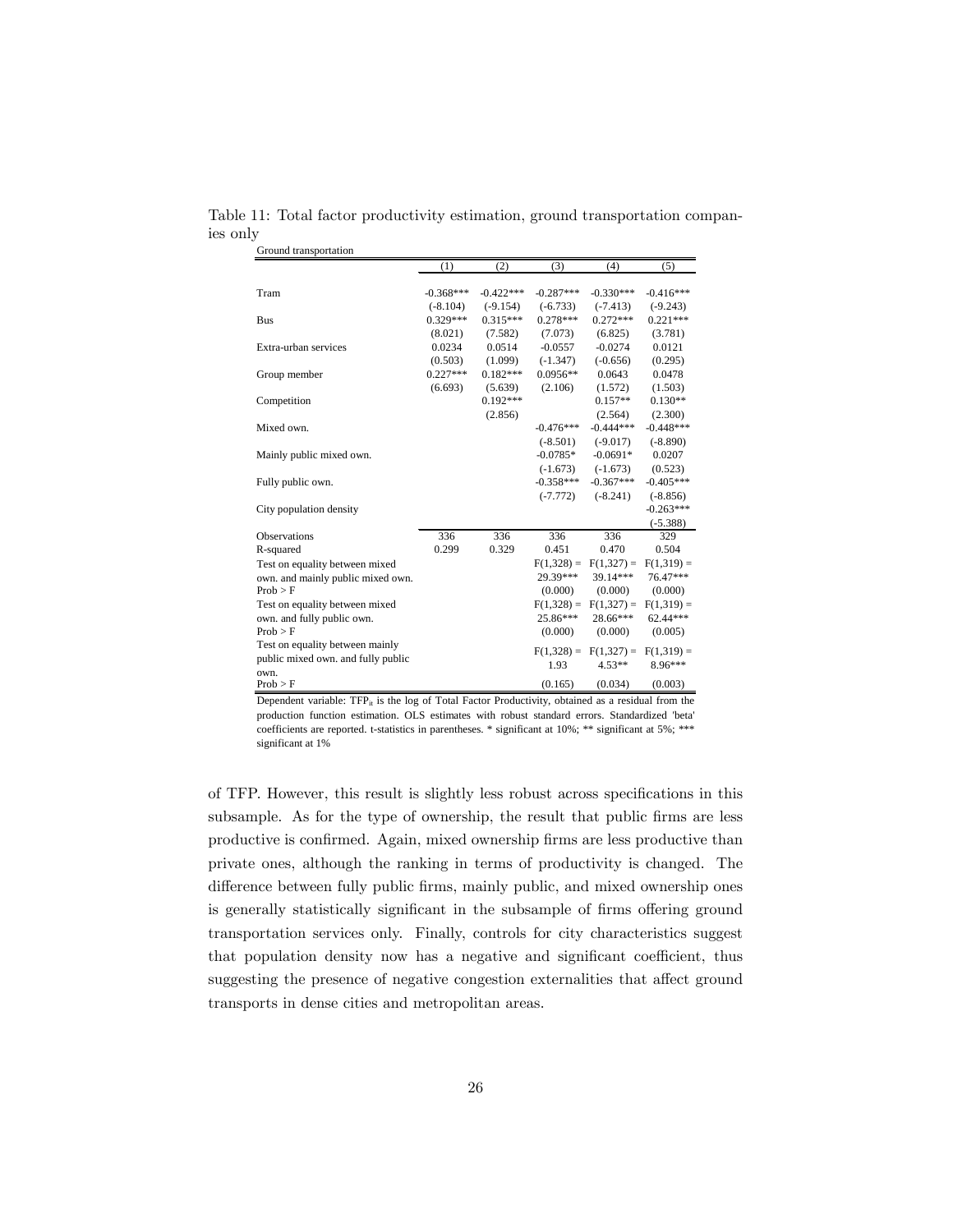#### 5.3 Robustness

The distinction of firms into four different categories according to their public ownership share, although supported by the tests that accompany our estimates, may seem somehow ad hoc. Thus, we aim at showing that our preferred specification has been driven by a deep investigation of the relationship between ownership and productivity in our sample. While in the first estimate we distinguished four categories of firms, namely private ones, fully public ones, and two types of mixed firms, namely the "mainly public" ones (with a share of public ownership abover 85%) and "truly" mixed ones, here we change this specification as follows.

First, instead of using dummy variables, we consider the share of public ownership as a continuous variable, and we include it among our regressors. The results are reported in the first three columns of Table 12. We find that the share of public ownership has always a negative and significant coefficient, thus suggesting that productivity is inversely related to the weight of public shareholders. This result is robust to the inclusion of controls for the selection mechanism (column (2)) and the city features (column (3)).

A second way to analyse the role of ownership is to reduce the number of categories considered, grouping together all firms where public shareholders have a positive (but less than  $100\%$ ) stake. The results reported in columns (4) to (6) show that mixed ownership firms are statistically different from private ones, being less productive, while the difference with fully public ones does not seem to be significant. The latter result is driven by the heterogeneity within the group of mixed Örms. This is the reason why in the main estimation above we have chosen to distinguish in a specific category firms characterised by a large presence of public ownership. However, the results on the difference between mixed firms and other types of firms must be considered with some caution.

A second aspect of our estimate for which we want to test the robustness of the evidence shown in the previous section refers to the relationship between the fixed effect of the first stage estimation and the firms' observable characteristics chosen as explanatory variables in the second stage.

The aim is to provide some additional evidence in favour of the econometric approach adopted: namely a fixed effect estimation in the first stage, as in equation  $(1)$  plus an OLS estimator on the residuals of the first stage, as shown in equation  $(2)$ . Here we want to show that the inclusion of fixed effects in the Örst stage is appropriate, as the control variables in the second stage are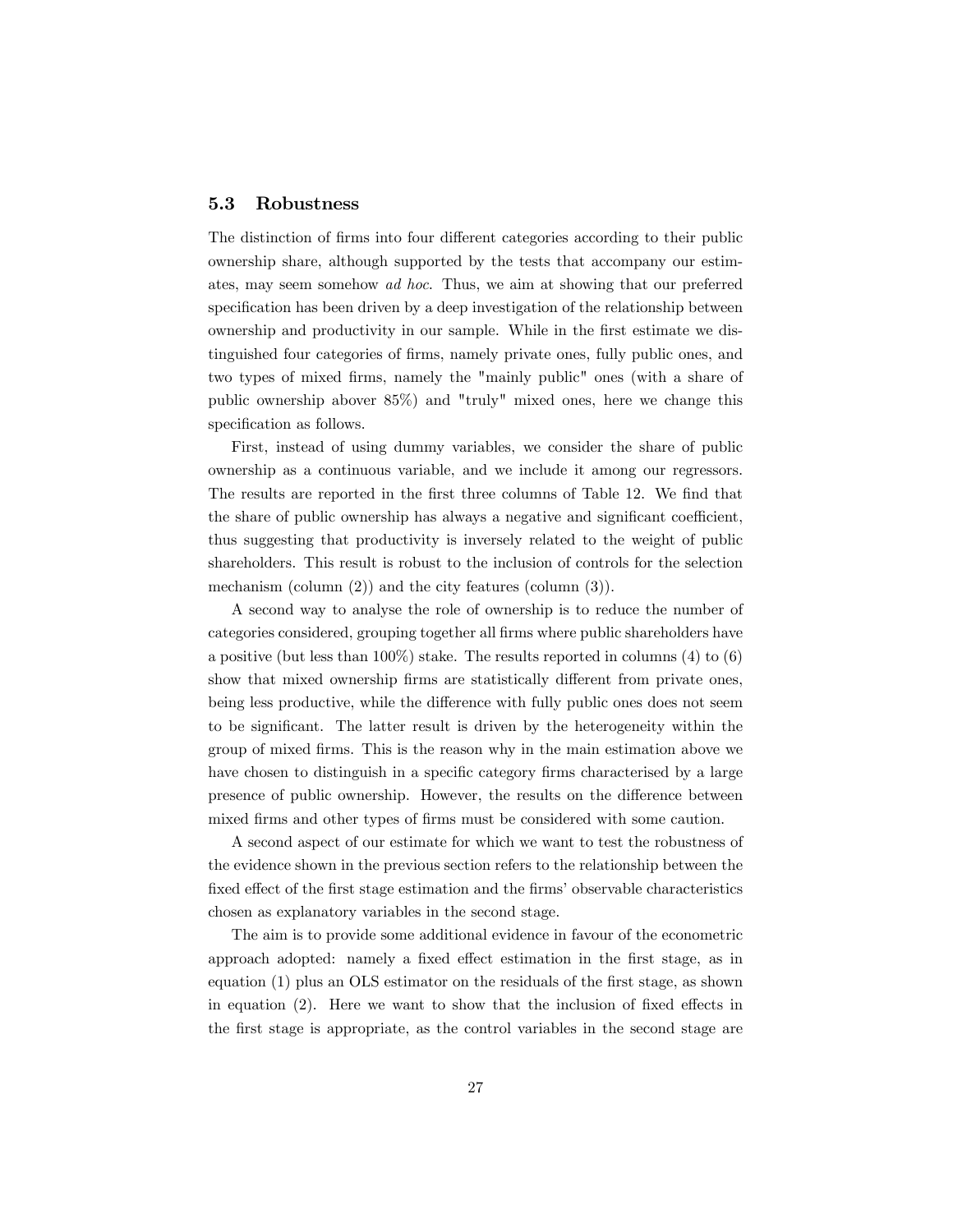|                         | (1)          | (2)         | (3)         | (4)           | (5)           | (6)          |
|-------------------------|--------------|-------------|-------------|---------------|---------------|--------------|
|                         |              |             |             |               |               |              |
| Metro                   | $-0.0753**$  | $-0.0492$   | $-0.0883**$ | $-0.0907**$   | $-0.0630$     | $-0.105**$   |
|                         | $(-2.073)$   | $(-1.292)$  | $(-2.150)$  | $(-2.297)$    | $(-1.559)$    | $(-2.408)$   |
| Metro services          | $0.290***$   | $0.299***$  | $0.266***$  | $0.306***$    | $0.323***$    | $0.289***$   |
|                         | (2.897)      | (2.984)     | (2.793)     | (2.940)       | (3.124)       | (2.954)      |
| Tram                    | $-0.216***$  | $-0.255***$ | $-0.211***$ | $-0.236***$   | $-0.279***$   | $-0.226***$  |
|                         | $(-6.099)$   | $(-6.548)$  | $(-5.632)$  | $(-6.447)$    | $(-7.144)$    | $(-5.883)$   |
| <b>Bus</b>              | $-0.147*$    | $-0.147*$   | $-0.235***$ | $-0.124$      | $-0.120$      | $-0.207**$   |
|                         | $(-1.783)$   | $(-1.794)$  | $(-2.589)$  | $(-1.552)$    | $(-1.522)$    | $(-2.367)$   |
| Extra-urban services    | $-0.0976***$ | $-0.0719**$ | $-0.0422$   | $-0.0569$     | $-0.0248$     | $-0.00162$   |
|                         | $(-2.857)$   | $(-2.047)$  | $(-1.088)$  | $(-1.631)$    | $(-0.693)$    | $(-0.0407)$  |
| Group member            | $-0.0215$    | $-0.0603$   | $-0.0479$   | 0.0336        | $-0.0138$     | $-0.00177$   |
|                         | $(-0.377)$   | $(-1.087)$  | $(-0.877)$  | (0.597)       | $(-0.254)$    | $(-0.0326)$  |
| Competition             |              | $0.134***$  | $0.138***$  |               | $0.162***$    | $0.175***$   |
|                         |              | (2.882)     | (2.871)     |               | (3.455)       | (3.479)      |
| Public (share)          | $-0.321***$  | $-0.299***$ | $-0.300***$ |               |               |              |
|                         | $(-8.619)$   | $(-8.972)$  | $(-8.754)$  |               |               |              |
| Mixed own.              |              |             |             | $-0.297***$   | $-0.299***$   | $-0.314***$  |
|                         |              |             |             | $(-5.481)$    | $(-5.777)$    | $(-5.871)$   |
| Public                  |              |             |             | $-0.332***$   | $-0.297***$   | $-0.308***$  |
|                         |              |             |             | $(-6.771)$    | $(-6.865)$    | $(-6.767)$   |
| City population density |              |             | 0.0351      |               |               | $0.0741*$    |
|                         |              |             | (0.894)     |               |               | (1.748)      |
| <b>Observations</b>     | 434          | 434         | 427         | 434           | 434           | 427          |
| R-squared               | 0.317        | 0.330       | 0.351       | 0.302         | 0.320         | 0.345        |
| Test on equality        |              |             |             | $F(1, 425) =$ | $F(1, 424) =$ | $F(1,416) =$ |
| between public and      |              |             |             | 0.35          | 1.64          | 2.00         |
| mixed own.              |              |             |             |               |               |              |
| Prob > F                |              |             |             | (0.555)       | (0.201)       | (0.158)      |

Table 12: The role of ownership

Total sample

Dependent variable: TFP<sub>it</sub> is the log of Total Factor Productivity, obtained as a residual from the production function estimation. OLS estimates with robust standard errors. Standardized 'beta' coefficients are reported. t-statistics in parentheses. \* significant at 10%; \*\* significant at 5%; \*\*\* significant at 1%

significantly related to the estimated fixed effects. Indeed, as individual fixed effects capture all unobserved firm characteristics that are constant over time, we expect them to be significantly correlated with the firms' characteristics considered in the second step.

In order to implement our robustness check, we first estimate a translog production function with fixed effects, as in the first stage of our preferred methodology. Then, we retrieve estimated fixed effects  $\beta_i$  and we regress them on the observed firm characteristics employed in our econometric analysis, in order to see whether such characteristics can really explain unobserved heterogeneity of Örms. Table 13 shows the results. Notice that the dependent variable is no longer TFP but the individual fixed effect. We observe that competition "for the market" is positively correlated with firm's fixed effects, while ownership variables confirm the ranking in productivity: public owned firms are the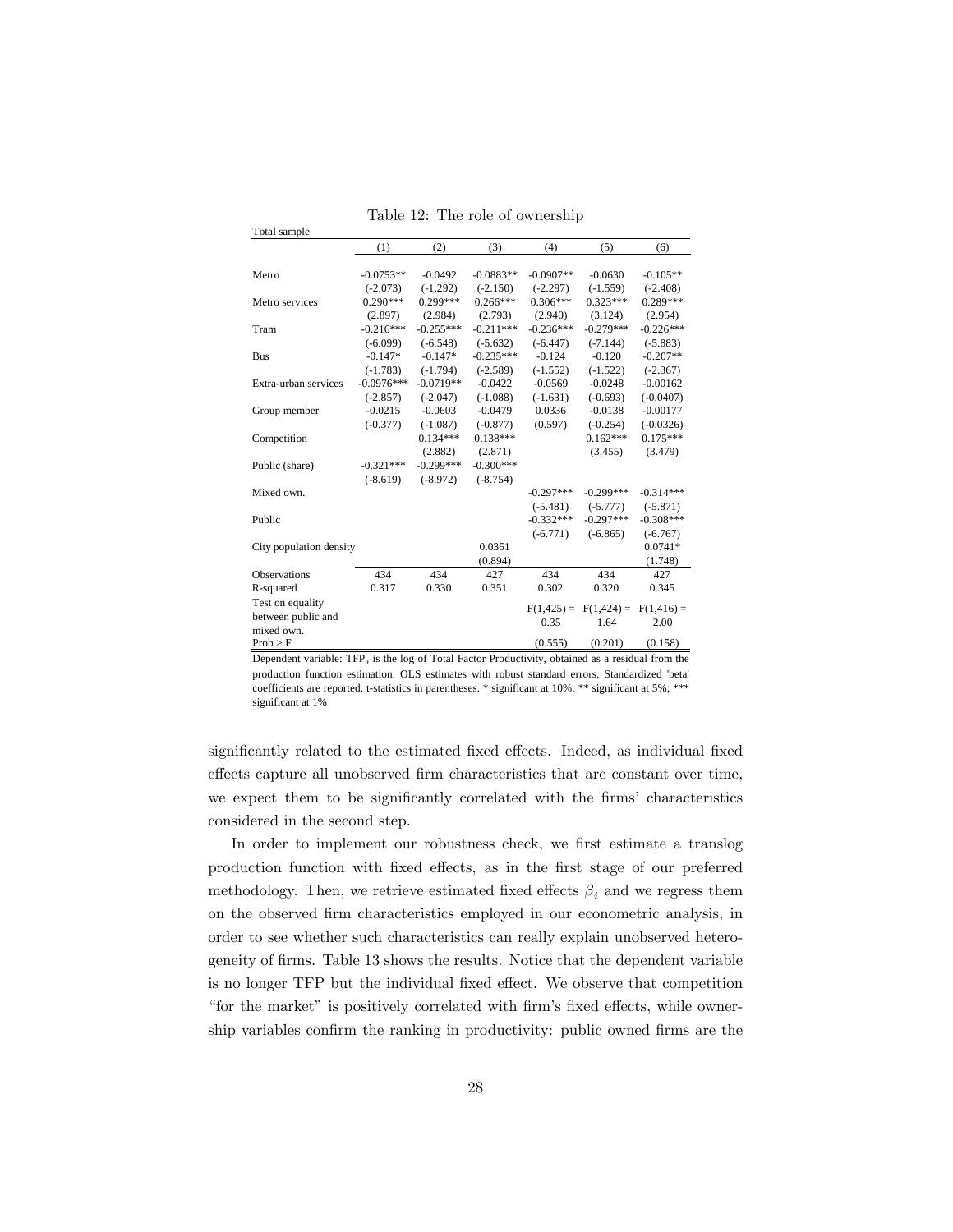least productive, followed by mainly public firms and mixed ownership firms.<sup>14</sup> Hence, the results obtained in section 5.2 may be regarded as robust.

| Total sample                       |             |             |               |               |               |
|------------------------------------|-------------|-------------|---------------|---------------|---------------|
|                                    | (1)         | (2)         | (3)           | (4)           | (5)           |
|                                    |             |             |               |               |               |
| Metro                              | $-0.126***$ | $-0.0842**$ | $-0.106***$   | $-0.0758*$    | $-0.120***$   |
|                                    | $(-3.446)$  | $(-2.211)$  | $(-2.657)$    | $(-1.858)$    | $(-2.662)$    |
| Metro services                     | $0.267**$   | $0.283***$  | $0.241**$     | $0.257**$     | $0.221**$     |
|                                    | (2.577)     | (2.727)     | (2.175)       | (2.344)       | (2.109)       |
| Tram                               | $-0.301***$ | $-0.350***$ | $-0.248***$   | $-0.295***$   | $-0.244***$   |
|                                    | $(-8.265)$  | $(-8.985)$  | $(-7.031)$    | $(-7.986)$    | $(-7.173)$    |
| <b>Bus</b>                         | $-0.114$    | $-0.117$    | $-0.159*$     | $-0.156*$     | $-0.258***$   |
|                                    | $(-1.314)$  | $(-1.373)$  | $(-1.874)$    | $(-1.866)$    | $(-2.731)$    |
| Extra-urban services               | $-0.0376$   | $-0.00688$  | $-0.0769**$   | $-0.0425$     | $-0.00678$    |
|                                    | $(-1.066)$  | $(-0.192)$  | $(-2.388)$    | $(-1.284)$    | $(-0.178)$    |
| Group member                       | $0.101**$   | 0.0346      | 0.0233        | $-0.0344$     | $-0.0214$     |
|                                    | (2.134)     | (0.707)     | (0.477)       | $(-0.705)$    | $(-0.462)$    |
| Competition                        |             | $0.190***$  |               | $0.183***$    | $0.183***$    |
|                                    |             | (3.746)     |               | (3.845)       | (3.701)       |
| Mixed own.                         |             |             | $-0.0182$     | $-0.0133$     | $-0.0286$     |
|                                    |             |             | $(-0.470)$    | $(-0.375)$    | $(-0.783)$    |
| Mainly public mixed own.           |             |             | $-0.189***$   | $-0.204***$   | $-0.221***$   |
|                                    |             |             | $(-5.438)$    | $(-6.129)$    | $(-6.643)$    |
| Fully public own.                  |             |             | $-0.246***$   | $-0.212***$   | $-0.225***$   |
|                                    |             |             | $(-4.420)$    | $(-4.207)$    | $(-4.717)$    |
| City population density            |             |             |               |               | 0.0196        |
|                                    |             |             |               |               | (0.429)       |
| <b>Observations</b>                | 434         | 434         | 434           | 434           | 427           |
| R-squared                          | 0.261       | 0.288       | 0.302         | 0.325         | 0.351         |
| Test on equality between mixed     |             |             | $F(1, 424) =$ | $F(1, 423) =$ | $F(1, 415) =$ |
| own. and mainly public mixed own.  |             |             | 37.83***      | 52.90***      | 29.98***      |
| Prob > F                           |             |             | (0.000)       | (0.000)       | (0.000)       |
| Test on equality between mixed     |             |             | $F(1, 424) =$ | $F(1, 423) =$ | $F(1,415) =$  |
| own. and fully public own.         |             |             | 22.38***      | 20.95***      | 11.57***      |
| Prob > F                           |             |             | (0.000)       | (0.000)       | (0.001)       |
| Test on equality between mainly    |             |             | $F(1, 424) =$ | $F(1, 423) =$ | $F(1,415) =$  |
| public mixed own. and fully public |             |             | $3.91**$      | $10.84***$    | $11.40***$    |
| own.                               |             |             |               |               |               |
| Prob > F                           |             |             | (0.049)       | (0.002)       | (0.001)       |

Table 13: Firm fixed effects estimation

Dependent variable: individual fixed effects, obtained from the production function estimation. OLS estimates with robust standard errors. Standardized 'beta' coefficients are reported. t-statistics in parentheses. \* significant at 10%; \*\* significant at 5%; \*\*\* significant at 1%

 $14$  Table 18 in the Appendix reports the results on the subsample of ground transportation companies.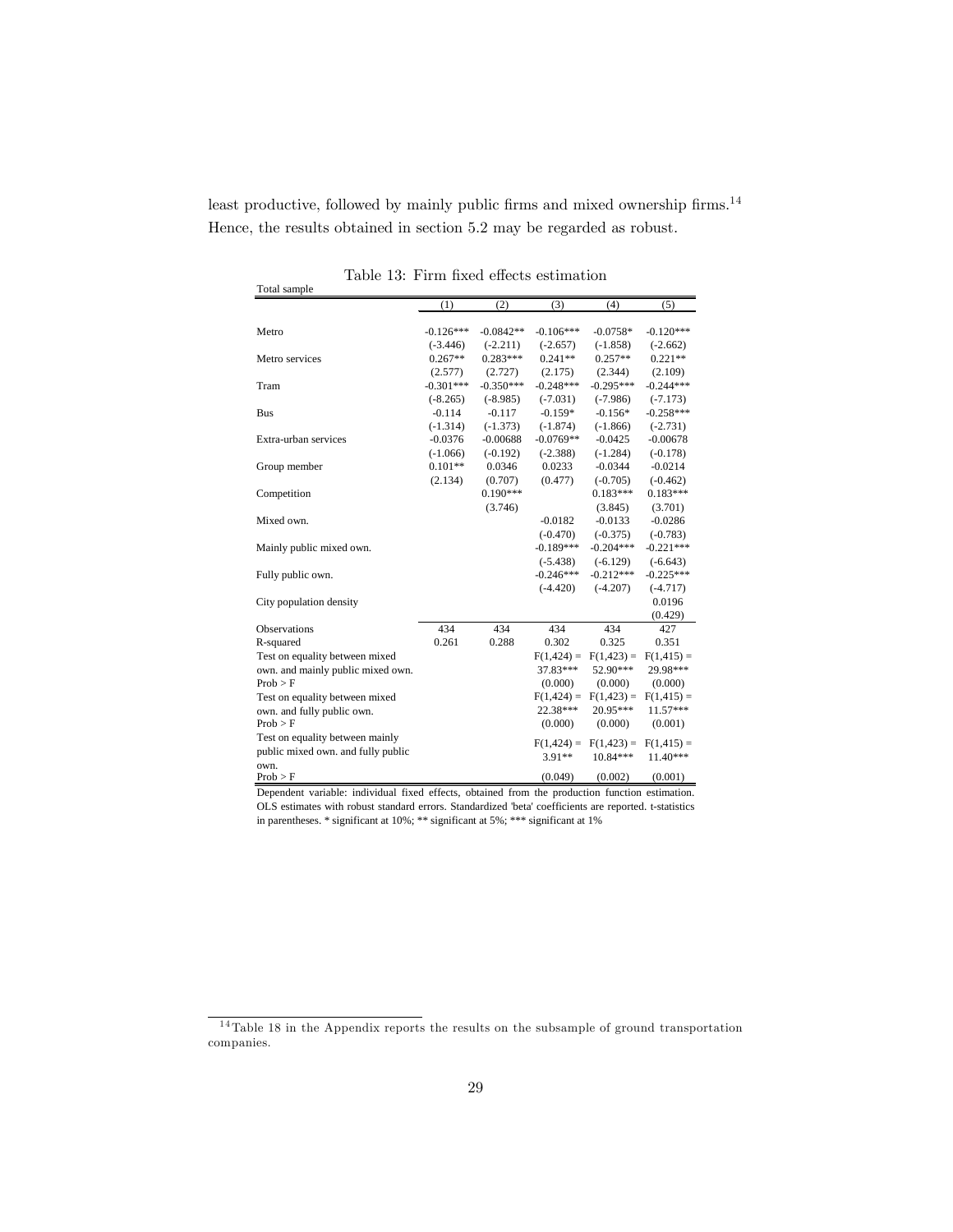# 6 Conclusions

The cross country analysis carried out in the present paper has proved able to shed light on the role that selection mechanisms and ownership have on local public transport firms in Europe. The main results can be summarized as follows.

First of all, firms selected through competition "for the market" present higher levels of productivity. Secondly, we find that ownership matters: public firms are generally less productive than private firms. The same holds true for mixed ownership firms. However, we find that a large heterogeneity characterises mixed ownership firms, with mainly public firms (those with a public share over  $85\%$ ) less productive than other mixed firms with a lower public share. Our third testable hypothesis refers to the comparison between totally public and partially public Örms. Although our results provide some support to the idea that partial private participation to the shareholding is associated to higher productivity, this Önding depends on the degree of private ownership and therefore on the influence exerted on managerial choices by private shareholders is not robust across specifications. This result calls for further theoretical investigation on the nature and performance of mixed ownership firms.

Finally, we observe that available indicators of city characteristics rarely a§ect local public transport ÖrmsíTFP, except for possible negative congestion effects on ground transport services in large cities.

Caution is needed when drawing policy implications from our results. However, there is a mild indication that in the European countries under exam competitive processes have been able to select more efficient firms than negotiated procedures. This may well depend on the poor quality of the local bodies in charge at negotiating the contracts, or on other causes which are beyond the scope of the present analysis. Whatever the reason, policy proposals advocating a limitation of competitive procedures in this institutional context would need to provide very strong evidence that negotiations yield better results. Any proposal aimed at avoiding competitive pressures in this sector should bear the burden of the proof.

As for ownership, the results above show no ambiguity: firms in public hands are less productive than private ones. However, the policy implications are less clear cut, as they would depend on what explains our result. The higher productivity of private firms may have at least two drivers. The first is that private shareholders simply have stronger incentives to make sure that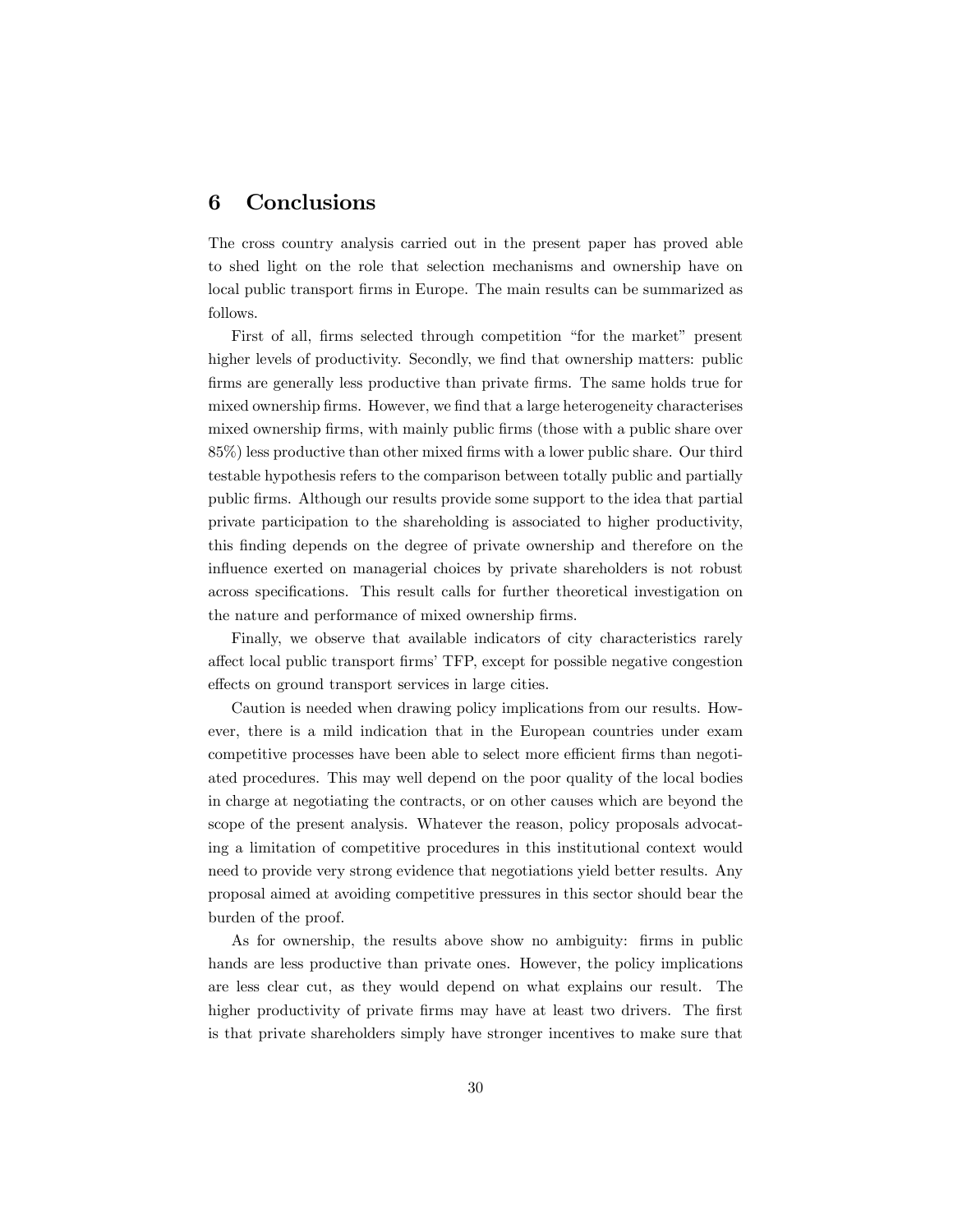the firm is efficient. The second one is that during the privatisation process of the last few years more productive and proÖtable Örms have been sold to private shareholders, so that only less productive Örms have now remained in public hands. Understanding which explanation is preferable, would require further analysis. However it is apparent that privatisation could be a solution only if the power of incentives is the dominant driver of private firms higher productivity. Otherwise the path to efficiency is far more complex. If one wants to consider the privatisation option, our evidence indicates that mixed firms are still less efficient than private ones, when the share in private hands is limited. Hence, if privatisation is to be chosen, it seems preferable to go all the way (or most of the way) to private ownership.

However, both competition and privatisation are no panacea: indeed, they may have different effects in different set-ups, failing to deliver the expected benefits in some circumstances. In particular, although available data do not include the contractual structure, it has to be highlighted that a careful contractual design is crucial in providing the proper incentives to efficiency, with or without competitive tendering, with privately or publicly owned firms.

Nonetheless, one should be aware that efficiency is not the sole objective of (national or local) policy makers. In particular, we have no data on service quality, which is probably a very relevant and respectable goal of these firms. Finally, notice that other objectives, such as political patronage (as highlighted by Lopez-de-Silanez, Shleifer and Vishny, 1997) may well prevail. It could be argued that the slow pace of reforms in LPT across Europe is due to an excess of the perceived political costs of privatisation and pro-competitive policies over the expected perceived political gains, accruing from better services and lower costs and subsidies, which might ensue from such reforms. However, this is matter for further research.

### References

- [1] Aigner, D. J., Lovell, C. A. K., Schmidt, P., 1977, "Formulation and Estimation of Stochastic Frontier Production Function Models", Journal of Econometrics, 6: 21-37.
- [2] Bajari, P., McMillan, R., Tadelis, S., 2009, "Auctions Versus Negotiations" in Procurement: An Empirical Analysis", Journal of Law, Economics, and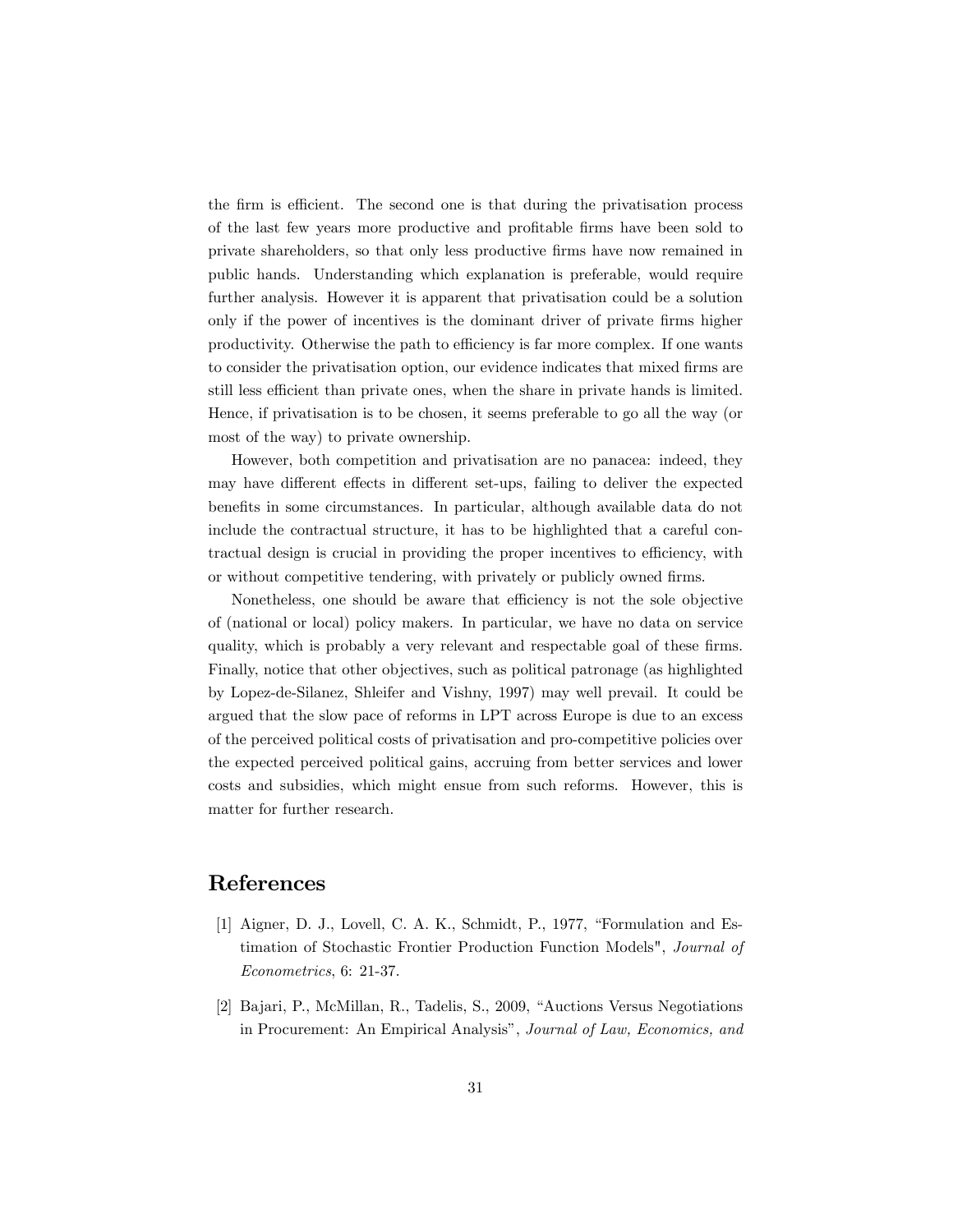Organization, 25: 372-399

- [3] Bartelsman, E.J., Doms, M., 2000, "Understanding Productivity: Lessons from Longitudinal Microdata", Journal of Economic Literature, 38(3): 569- 594
- [4] Battese, G. E., Coelli, T. J., 1992, "Frontier Production Functions, Technical Efficiency and Panel Data: With Applications to Paddy Farmers in India", Journal of Productivity Analysis , 3: 153-169.
- [5] Berndt, E., Christensen, L. R., 1973, "The Translog Function and the Substitution of Equipment, Structures, and Labor in U.S. Manufacturing, 1929-1968", Journal of Econometrics, 1: 81-114.
- [6] Boardman, A., Vining, A., 1989, "Ownership and Performance in Competitive Environments: a comparison of the Performance of Private, Mixed, and State-Owned Enterprises", Journal of Law & Economics, 32: 1-33.
- $[7]$  Boitani, A., Cambini, C., 2006, "To Bid or Not to Bid, This is the Question: The Italian Experience in Competitive Tendering for Local Bus Services", European Transport, 12(33): 41-53.
- [8] Boycko, M., Shleifer, A., Vishny, R. W., 1996, "A Theory of privatization", Economic Journal, 106(435): 309-19.
- [9] Buzzo Margari, B., Erbetta, F., Petraglia, C., Piacenza, M., 2007, "Regulatory and environmental effects on public transit efficiency: a mixed DEA-SFA approach", Journal of Regulatory Economics, 32: 131-151.
- [10] Cambini C., Filippini M., 2003, "Competitive tendering and optimal size in the regional bus transportation industry. An example from Italy", Annals of Public and Cooperative Economics, 74(1): 163-82.
- [11] Cambini, C., Piacenza, M., Vannoni, D., 2007, "Restructuring Public Transit Systems: Evidence on cost Properties from Medium and Large-Sized Companies", Review of Industrial Organization, 31: 183-203.
- [12] Caves, D. W., Christensen, L. R., 1980, "The Relative Efficiency of Public and Private Firms in a Competitive Environment: The Case of Canadian Railroads", Journal of Political Economy, 88(5): 958-976.
- [13] Cowie, J., Asenova, D., 1999, "Organisation Form, Scale Effects and Efficiency in the British Bus Industry", Transportation, 26: 231-248.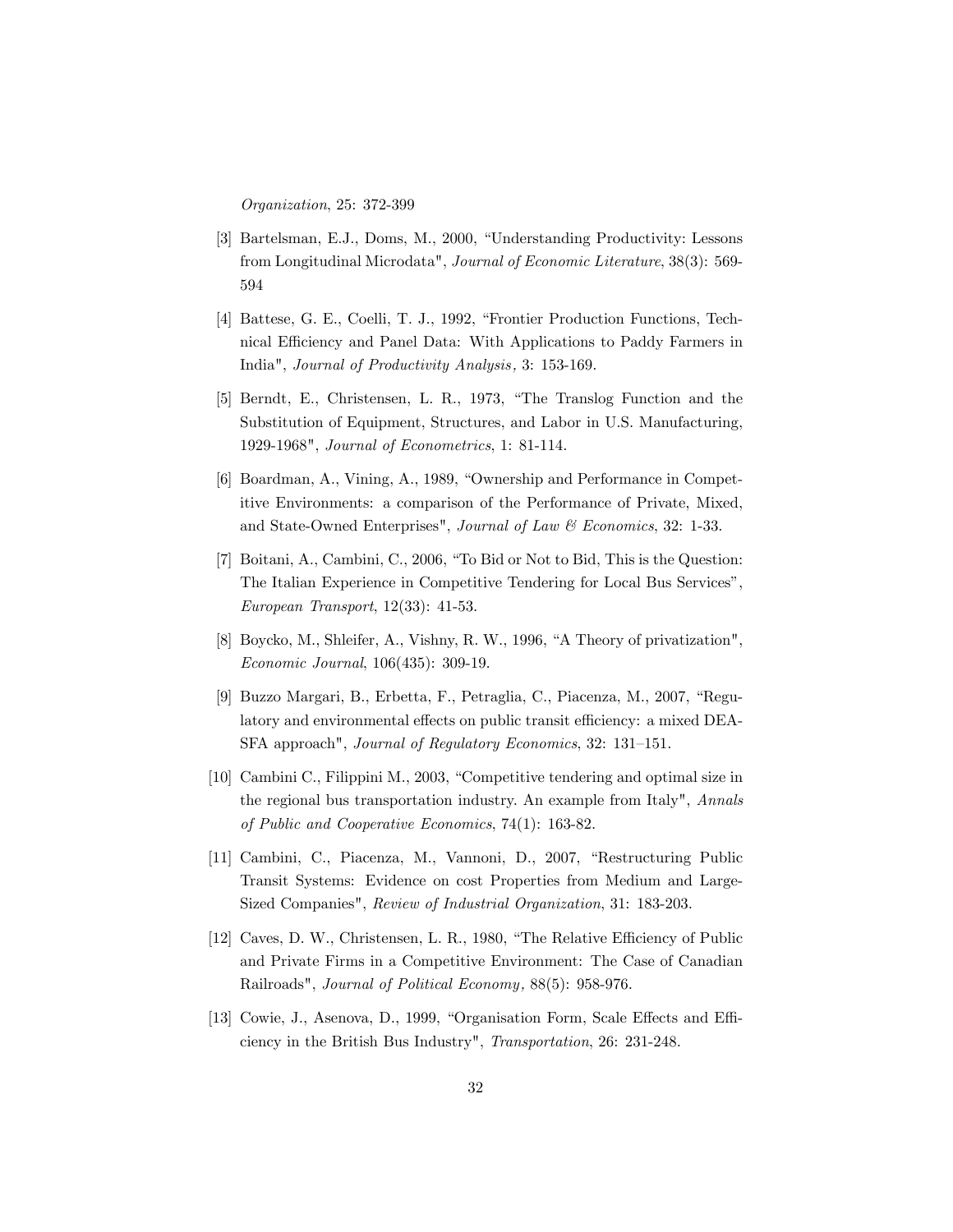- [14] Dalen, D. M., Gomez-Lobo, A., 1996, "Regulation and Incentive Contracts: An Empirical Investigation of the Norwegian Bus Transport Industry", Institute for Fiscal Studies Working Paper W96/08.
- [15] Dalen, D. M., Gomez-Lobo, A., 2003, "Yardsticks on the road: Regulatory contracts and cost efficiency in the Norwegian bus industry", Transportation, 30:  $371 - 386$ .
- [16] Di Giacomo, M., Ottoz, E., 2007, "Local public transportation firms: the relevance of scale and scope economies in the provision of urban and intercity bus transit" HERMES Working Paper  $5/2007$
- [17] Domberger, S., Hall, C., Li, E., 1995, "The Determinants of Price and Quality in Competitively Tendered Contracts", Economic Journal, 105: 1454-1470.
- [18] Eckel, C., Vining, A., 1985, "Elements of a Theory of Mixed Enterprise", Scottish Journal of Political Economy, 32: 82-94.
- [19] Filippini, M., Prioni, P., 2003, "The influence of ownership on the cost of bus service provision in Switzerland - an empirical illustration", Applied Economics, 35, 683-690
- [20] Fraquelli, G., Piacenza, M., and Abrate, G., 2004, "Regulating Public Transit Networks: How do Urban-Intercity Diversification and Speed-up Measures Affect Firms' Cost Performance?", Annals of Public and Cooperative Economics, 75(2): 193-225.
- [21] Gagnepain, P., Ivaldi, M., 2002, "Incentive Regulatory Policies: The Case of Public Transit systems in France", RAND Journal of Economics, 33(4): 605-629.
- [22] Gagnepain, P., Ivaldi, M., Martimort, D., 2008, "Renégociation de contracts dans líindustrie du transport urbain en France", Revue  $Économique. (for the coming)$
- $[23]$  Gautier, A., Yvrande-Billon, A., 2008, "Contract Renewal as an Incentive Device. An Application to the French Urban Public Transport Sector", CREPP Working Paper 2008/5.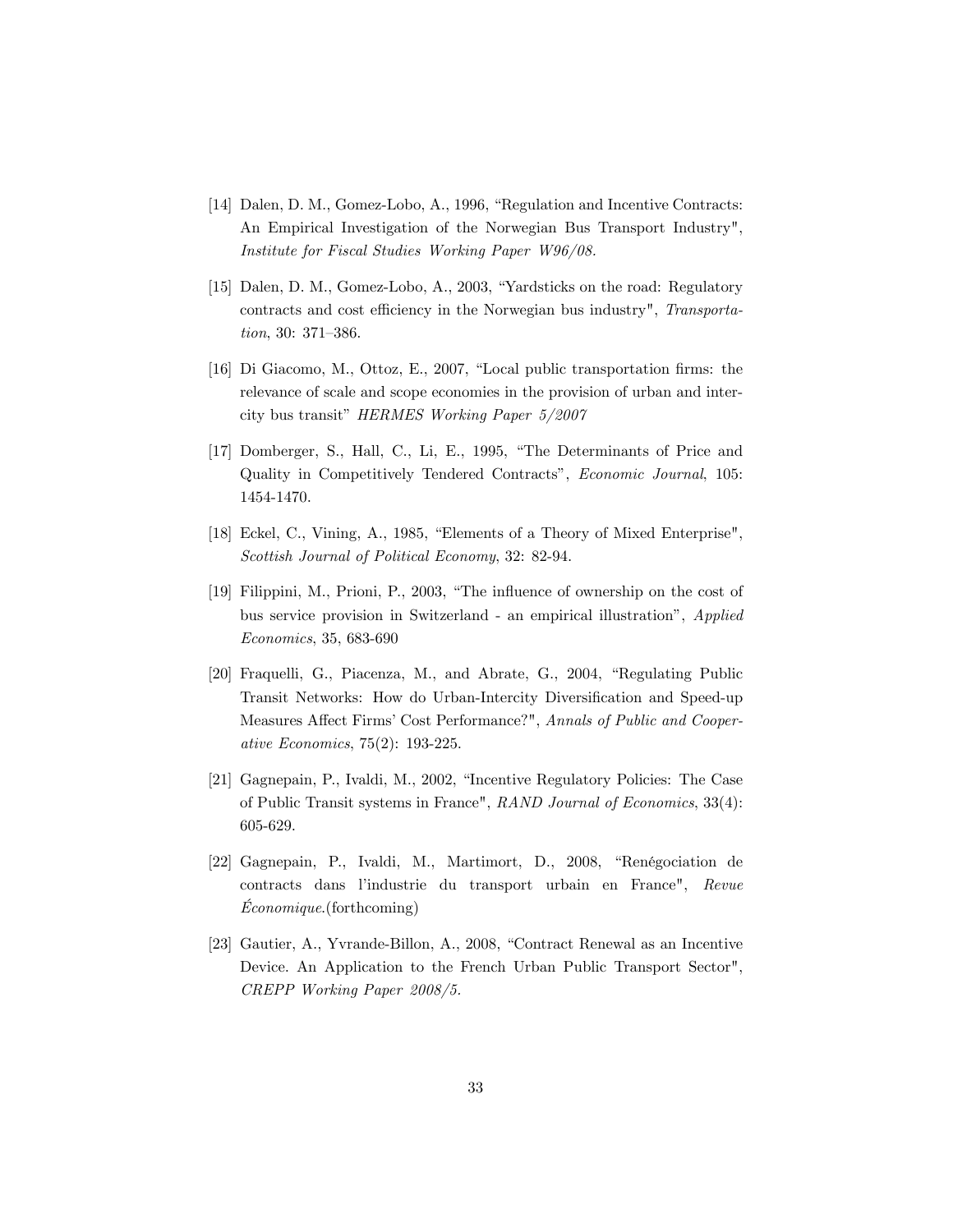- [24] Hart, O., Shleifer A., Vishny R. W., 1997, "The Proper Scope of government: Theory and an Application to Prisons", Quarterly Journal of Economics, 112(4): 1127-1161.
- [25] Hausman, J., 1978, "Specification Tests in Econometrics", *Econometrica*, 46: 1251-1271
- [26] Hensher, D.A., Stanley, J., 2008, "Transacting under a performancebased contract: The role of negotiation and competitive tendering", T ransportation Research A, 42(9): 1143-1151.
- $[27]$  Jha, R., Singh, S. K., 2001, "Small is efficient: A frontier approach to cost inefficiencies in Indian state road transport undertakings", International Journal of Transport Economics,  $28(1)$ : 95-114.
- [28] Kerstens, K., 1996, "Technical Efficiency Measurement and Explanation of French Urban Bus Transit Companies", Transportation Research A, 30: 341-452.
- [29] Krueger, A. 0., 1990, "Government Failures in Development", *Journal of* Economic Perspectives, 4(3): 9-23.
- [30] Lopez-de-Silanez, F., Shleifer, A., Vishny, R. W., 1997, "privatization in the United States",The RAND Journal of Economics, 28(3): 447-471.
- [31] Marra, A., 2006, "Mixed Public-Private Enterprises in Europe: Economic Theory and an Empirical Analysis of Italian Water Utilities" Bruges European Economic Research Papers, N. 4
- [32] Matas, A., Raymond, J. L., 1998, "Technical characteristics and efficiency of Urban bus companies: The case of Spain", Transportation, 25: 243-263.
- [33] Megginson, W. L., Netter, J. M., 2001, "From State to Market: A Survey of Empirical Studies on privatization", Journal of Economic Literature, 39(2): 321-389.
- [34] Odeck, J., Sunde, O., 2002, "The Relative Efficiency of Public and Private Bus Companies?", mimeo, Molde University College
- [35] Olley, S., Pakes, A., 1996. "The dynamics of productivity in the telecommunications equipment industry", *Econometrica*, 64(6): 1263-1297.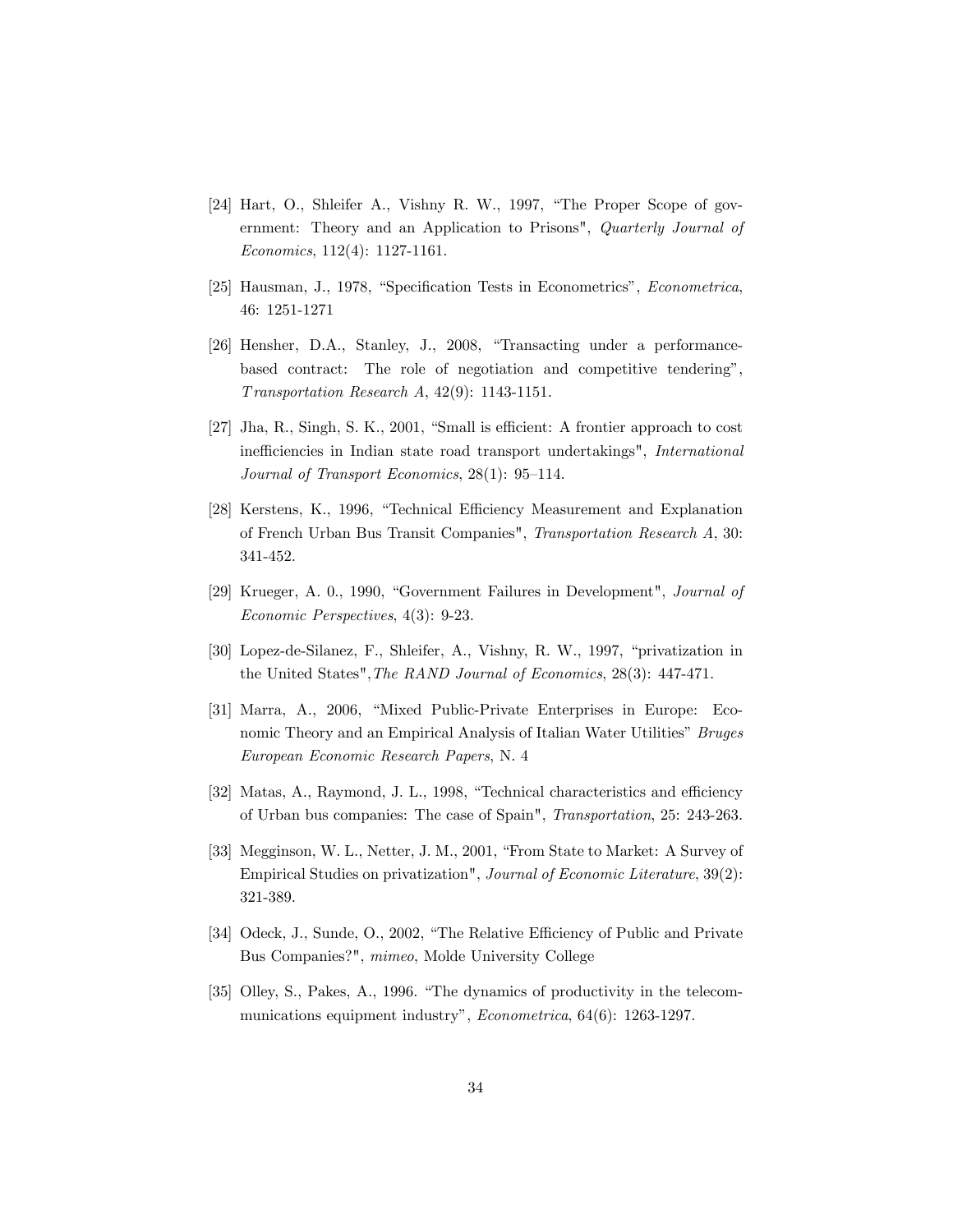- [36] Ottoz E., Fornengo G., Di Giacomo M., 2008, "The influence of Ownership on the Cost of Bus Service Provision: an Example from Italy ", Applied Economics , 1: 1-17.
- [37] Piacenza, M., 2006, "Regulatory contracts and cost efficiency: Stochastic frontier evidence from the Italian local public transport", Journal of Productivity Analysis,  $25: 257-277$ .
- [38] Riordan M., Sappington D., 1987, "Awarding monopoly franchises", American Economic Review, 77(3), 375-387.
- [39] Roy, W., Yvrande-Billon, A., 2007, "Ownership, Contractual Practices and Technical Efficiency: The Case of Urban Public Transport in France", Journal of Transport Economics and Policy,  $41(2)$ : 257–282.
- [40] Smarzynska Javorcik, B., 2004, "Does foreign direct investment increase the productivity of domestic Örms? In search of spillovers through backward linkages", American Economic Review, 94(3): 605-627.
- [41] Szymanski, S., 1996, "The impact of compulsory competitive tendering on refuse collection services", Fiscal Studies, 17(3): 1-19.
- [42] Vickers, J., Yarrow, G., 1991, "Economic Perspectives on privatization", Journal of Economic Perspectives, 5(2): 111-132.
- [43] Viton, P. A., 1997, "Technical Efficiency in Multi-Mode Bus Transit: A Production Frontier Analysis", Transportation Research B, 31: 23-39.
- [44] Williamson, O. E., 1976, "Franchise Bidding for Natural Monopolies in General and with Respect to CATV", Bell Journal of Economics,  $7(1)$ : 73-104.
- [45] Wunsch, P., 1996, "Cost and Productivity of Major Urban Transit Systems in Europe. An Exploratory Analysis." Journal of Transport Economics and Policy 30(2):171-186.
- [46] Yvrande-Billon A., 2006, "The Attribution Process of Delegation Contracts in the French Urban Transport Sector: Why is Competitive Tendering a Myth?", Annals of Public and Cooperative Economics, 77(4): 453-478.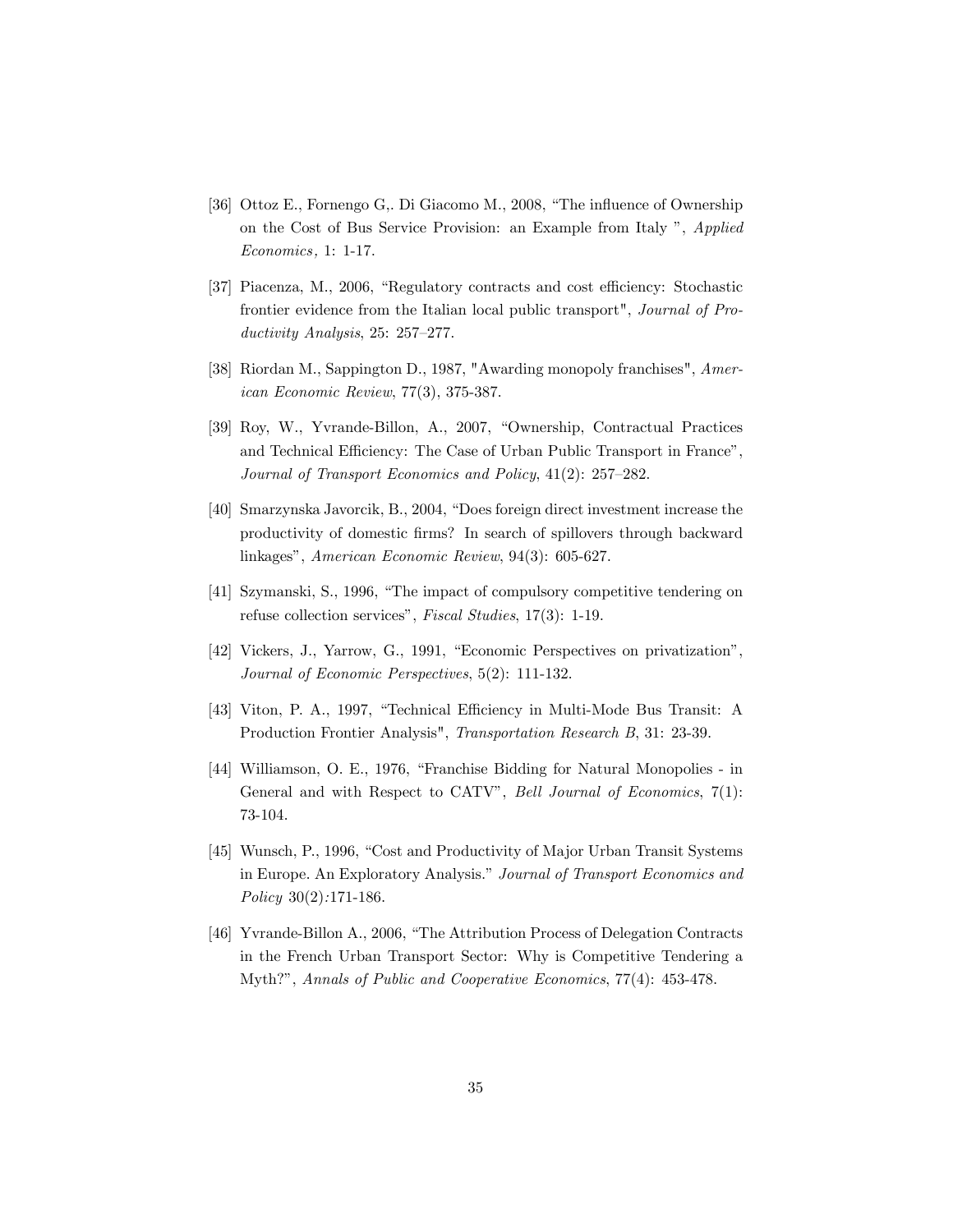# Appendix

# More on the database

Table 14: Cities included in the sample

| Country            | Cities                                                                       |
|--------------------|------------------------------------------------------------------------------|
|                    |                                                                              |
| Austria            | Wien                                                                         |
| Belgium            | <b>Brussels</b>                                                              |
| France             | Bordeaux; Lyon; Marseille; Nantes; Nice; Strasbourg; Toulouse                |
| Germany            | Berlin; Bielefeld; Bochum; Bonn; Bremen; Dortmund; Dresden; Duisburg; Essen; |
|                    | Frankfurt; Hamburg; Hannover; Koln; Leipzig; Mannheim; Munchen; Nurnberg;    |
|                    | Stuttgart                                                                    |
| Italy              | Bari; Bologna; Firenze; Genova; Milano; Napoli; Palermo; Roma; Torino        |
| <b>Netherlands</b> | Amsterdam; The Hague                                                         |
| Portugal           | Lisboa                                                                       |
| Spain              | Barcelona; Bilbao; Las Palmas de Gran Canaria; Madrid; Malaga; Palma de      |
|                    | Mallorca; Sevilla; Valencia; Zaragoza                                        |
| Sweden             | Goteborg: Stockholm                                                          |

## Table 15: Ownership typology by country

|               | Negotiated procedures |               |         |        |             |       |               | Competition |        |
|---------------|-----------------------|---------------|---------|--------|-------------|-------|---------------|-------------|--------|
|               | Austria               | Belgium       | Germany | Italy  | Portugal    | Spain | France        | Netherlands | Sweden |
| N. of firms   |                       |               | 23      | 14     |             | 19    |               |             |        |
| Public        | 100.0                 | 100.0         | 82.6    | 85.7   | 20.0        | 52.6  | 0.0           | 100.0       | 25.0   |
| Mixed own.    | 0.0                   | 0.0           | 17.4    | 14.3   | 20.0        | 10.5  | 71.4          | 0.0         | 0.0    |
| Private       | 0.0                   | 0.0           | 0.0     | 0.0    | 60.0        | 36.8  | 28.6          | 0.0         | 75.0   |
| $\sim$ $\sim$ |                       | $\sim$ $\sim$ | $ -$    | $\sim$ | .<br>$\sim$ |       | $\sim$ $\sim$ |             |        |

For each country are reported the percentages of firms characterized by alternative types of ownership.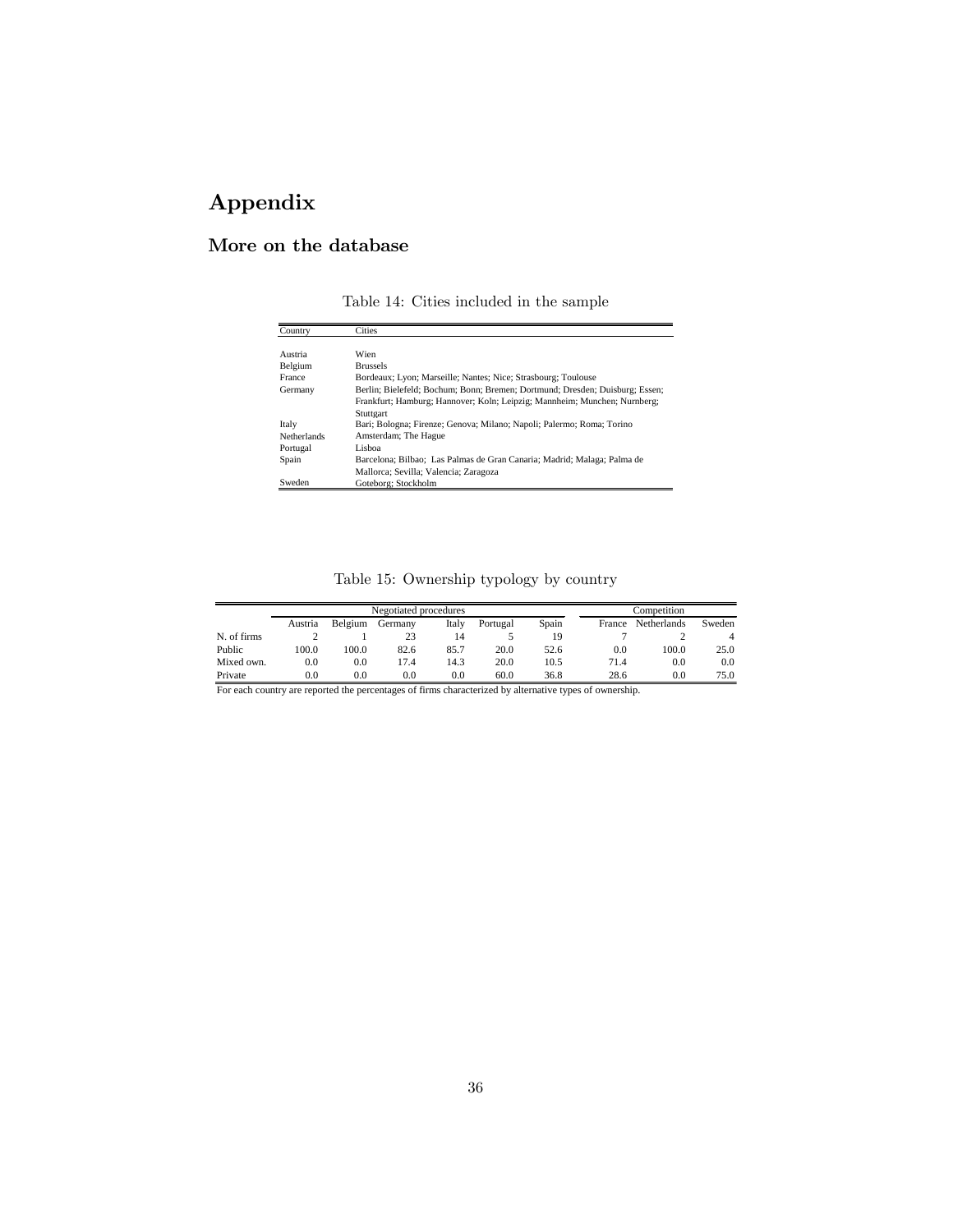Table 16: Descriptive statistics according to the type of transport service provided

| Panel A: Underground transportation companies |           |             |         |             |  |  |  |
|-----------------------------------------------|-----------|-------------|---------|-------------|--|--|--|
| Variable                                      | Mean      | Std. Dev.   | Min     | Max         |  |  |  |
|                                               |           |             |         |             |  |  |  |
| Capital                                       | 829,774.0 | 1,184,715.0 | 1,575.0 | 4,545,975.0 |  |  |  |
| N. of employees                               | 4,179.2   | 3,277.4     | 210.0   | 14,888.0    |  |  |  |
| Cost of employees                             | 183,102.4 | 169,181.5   | 3,910.0 | 843,456.0   |  |  |  |
| Operating revenues                            | 311,387.0 | 290,473.0   | 9,205.0 | 1,245,326.0 |  |  |  |
| Value Added                                   | 289,843.3 | 273,425.0   | 7.560.0 | 1.187.732.0 |  |  |  |
| Sales                                         | 207,602.0 | 175,234.7   | 8,972.0 | 717,946.0   |  |  |  |
| K/L                                           | 247.8     | 531.2       | 2.9     | 4.082.4     |  |  |  |
| VA/L                                          | 60.6      | 22.7        | 29.4    | 174.2       |  |  |  |
| <b>REVENUES/L</b>                             | 136.0     | 430.3       | 42.0    | 3,633.2     |  |  |  |
| Unit lab. Cost                                | 64.6      | 208.0       | 26.8    | 2,090.7     |  |  |  |
|                                               |           |             |         |             |  |  |  |
|                                               |           |             |         |             |  |  |  |
| Panel B: Ground transportation companies      |           |             |         |             |  |  |  |
| Variable                                      | Mean      | Std. Dev.   | Min     | Max         |  |  |  |
| Capital                                       | 111,109.6 | 147,698.1   | 1,249.0 | 782,852.0   |  |  |  |
| N. of employees                               | 1,964.3   | 2,193.3     | 95.0    | 12,786.0    |  |  |  |
| Cost of employees                             | 73,937.3  | 85,708.5    | 2,589.0 | 535,891.0   |  |  |  |
| Operating revenues                            | 124,745.7 | 156,389.7   | 7.838.0 | 948,124.0   |  |  |  |
| Value Added                                   | 83,227.5  | 103,974.5   | 3,077.0 | 628,691.0   |  |  |  |
| Sales                                         | 96,465.9  | 147,296.3   | 9,288.0 | 948.124.0   |  |  |  |
| $K/I$ .                                       | 99.0      | 578.1       | 3.0     | 10,010.5    |  |  |  |
| VA/L                                          | 100.4     | 743.6       | 24.6    | 12,222.3    |  |  |  |
| <b>REVENUES/L</b>                             | 192.5     | 1,161.2     | 39.3    | 18,217.3    |  |  |  |

Capital, total cost of employees, operating revenues, value added and sales are expressed in thousand Euros. K/L is the ratio of capital over total number of employess. VA/L is the ratio of value added over total number of employees. REVENUE/L is operating revenues over total number of employees. Unit labour cost is the ratio of total cost of employees over total number of employees. Mean values over the period 1997-2006

Table 17: Descriptive statistics by Country

|                    |           |           | Negotiated procedures | Competition |          |          |           |                    |           |
|--------------------|-----------|-----------|-----------------------|-------------|----------|----------|-----------|--------------------|-----------|
|                    | Austria   | Belgium   | Germany               | Italy       | Portugal | Spain    | France    | <b>Netherlands</b> | Sweden    |
| N. of firms        |           |           | 23                    | 14          |          | 19       |           |                    |           |
| N. of employees    | 1.457.7   | 5.845.9   | 2.321.5               | 2.818.7     | 2.178.0  | 1.605.0  | 1.671.1   | 6.259.1            | 2.530.8   |
| Operating revenues | 300,645.0 | 389,683.3 | 197,419.1             | 192,380.8   | 65.054.0 | 95,017.4 | 109.405.2 | 483,636.5          | 158,795.0 |
| Sales              | 287,169.8 | 232,213.7 | 138.214.5             | 102.384.7   | 48.869.3 | 76,599.7 | 91.295.9  | 410.264.4          | 157,445.3 |
| K/L                | 111.4     | 118.4     | 166.7                 | 224.4       | 481.8    | 33.5     | 66.0      | 100.1              | 16.1      |
| <b>REVENUES/L</b>  | 151.4     | 66.5      | 163.6                 | 414.6       | 34.4     | 62.2     | 67.5      | 79.6               | 976.5     |
| Unit lab. Cost     | 40.8      | 52.3      | 64.5                  | 40.0        | 27.4     | 33.2     | 36.4      | 43.6               | 23.0      |

Operating revenues and sales are expressed in thousand Euros. K/L is the ratio of capital over total number of employees. REVENUE/L<br>is operating revenues over total number of employees. Unit labour cost is the ratio of tot employees.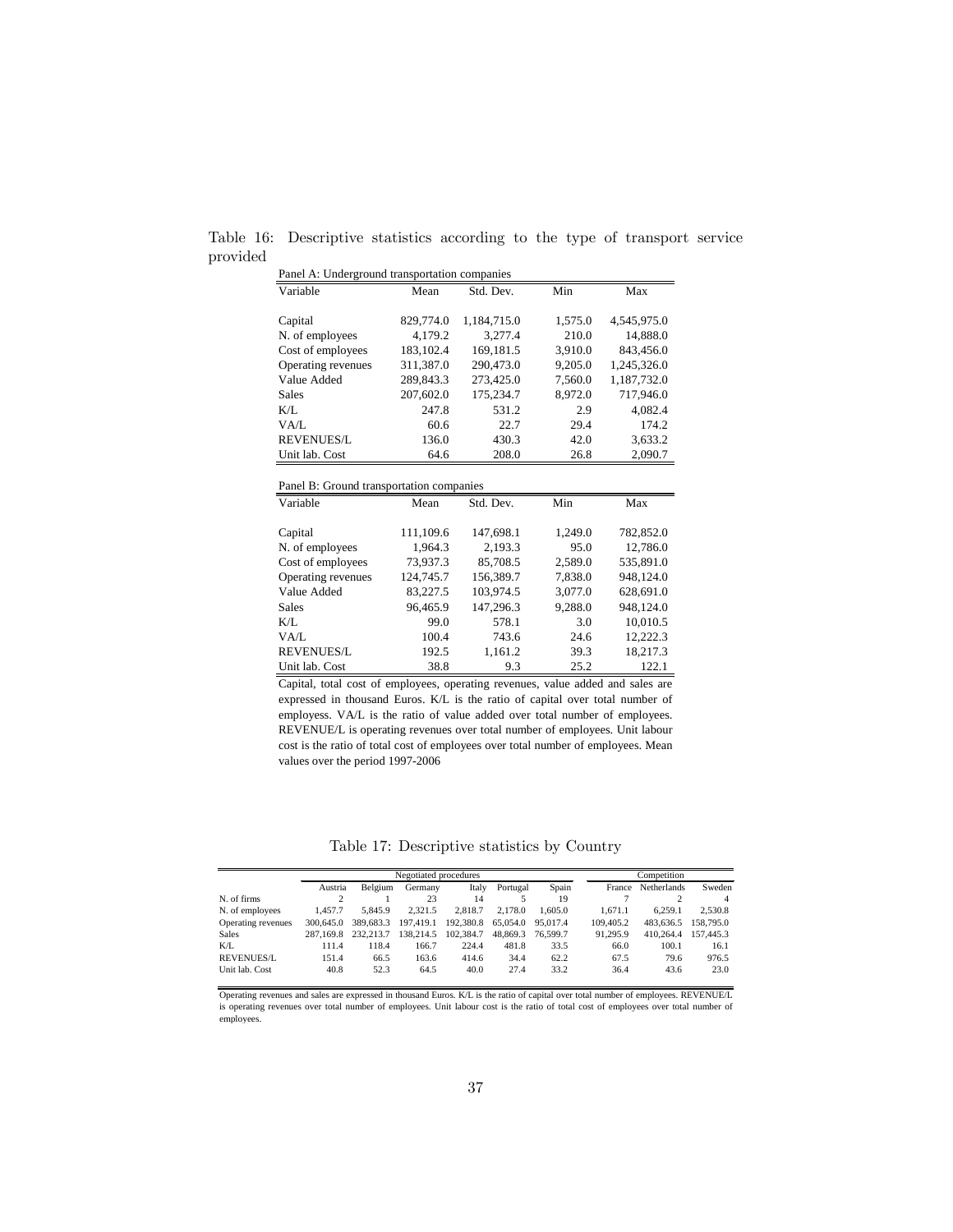| n oana u ansportation              | (1)         | (2)         | (3)          | (4)                     | (5)                     |
|------------------------------------|-------------|-------------|--------------|-------------------------|-------------------------|
|                                    |             |             |              |                         |                         |
| Tram                               | $-0.390***$ | $-0.448***$ | $-0.304***$  | $-0.350***$             | $-0.444***$             |
|                                    | $(-8.624)$  | $(-9.708)$  | $(-7.326)$   | $(-8.020)$              | $(-10.08)$              |
| <b>Bus</b>                         | $0.349***$  | $0.334***$  | $0.294***$   | 0.289***                | $0.236***$              |
|                                    | (8.226)     | (7.774)     | (7.316)      | (7.052)                 | (3.810)                 |
| Extra-urban services               | 0.0248      | 0.0545      | $-0.0590$    | $-0.0291$               | 0.0131                  |
|                                    | (0.554)     | (1.208)     | $(-1.546)$   | $(-0.752)$              | (0.347)                 |
| Group member                       | $0.241***$  | $0.193***$  | $0.101**$    | $0.0682*$               | $0.0509*$               |
|                                    | (7.518)     | (6.543)     | (2.272)      | (1.742)                 | (1.848)                 |
| Competition                        |             | $0.204***$  |              | $0.166***$              | $0.139**$               |
|                                    |             | (2.947)     |              | (2.667)                 | (2.431)                 |
| Mixed own.                         |             |             | $-0.0833**$  | $-0.0732**$             | 0.0229                  |
|                                    |             |             | $(-1.990)$   | $(-2.123)$              | (0.744)                 |
| Mainly public mixed own.           |             |             | $-0.379***$  | $-0.389***$             | $-0.432***$             |
|                                    |             |             | $(-8.469)$   | $(-9.033)$              | $(-9.809)$              |
| Fully public own.                  |             |             | $-0.505***$  | $-0.470***$             | $-0.478***$             |
|                                    |             |             | $(-9.662)$   | $(-10.79)$              | $(-10.70)$              |
| City population density            |             |             |              |                         | $-0.283***$             |
|                                    |             |             |              |                         | $(-6.152)$              |
| Observations                       | 336         | 336         | 336          | 336                     | 329                     |
| R-squared                          | 0.336       | 0.370       | 0.507        | 0.528                   | 0.574                   |
| Test on equality between mixed     |             |             | $F(1,328) =$ | $F(1,327) =$            | $F(1,319) =$            |
| own, and mainly public mixed own.  |             |             | $41.63***$   | 58.94***                | 120.29***               |
| Prob > F                           |             |             | (0.000)      | (0.000)                 | (0.000)                 |
| Test on equality between mixed     |             |             | $F(1,328) =$ |                         | $F(1,327) = F(1,319) =$ |
| own. and fully public own.         |             |             | 42.56***     | 55.67***                | $147.50***$             |
| Prob > F                           |             |             | (0.000)      | (0.000)                 | (0.005)                 |
| Test on equality between mainly    |             |             | $F(1,328) =$ | $F(1,327) = F(1,319) =$ |                         |
| public mixed own, and fully public |             |             | 2.21         | $5.14**$                | $10.23***$              |
| own.                               |             |             |              |                         |                         |
| Prob > F                           |             |             | (0.138)      | (0.024)                 | (0.002)                 |

Table 18: Firm effects estimation, ground transportation companies only Ground transportation

Dependent variable: individual fixed effects, obtained from the production function estimation. OLS estimates with robust standard errors. Standardized 'beta' coefficients are reported. t-statistics in parentheses. \* significant at 10%; \*\* significant at 5%; \*\*\* significant at 1%